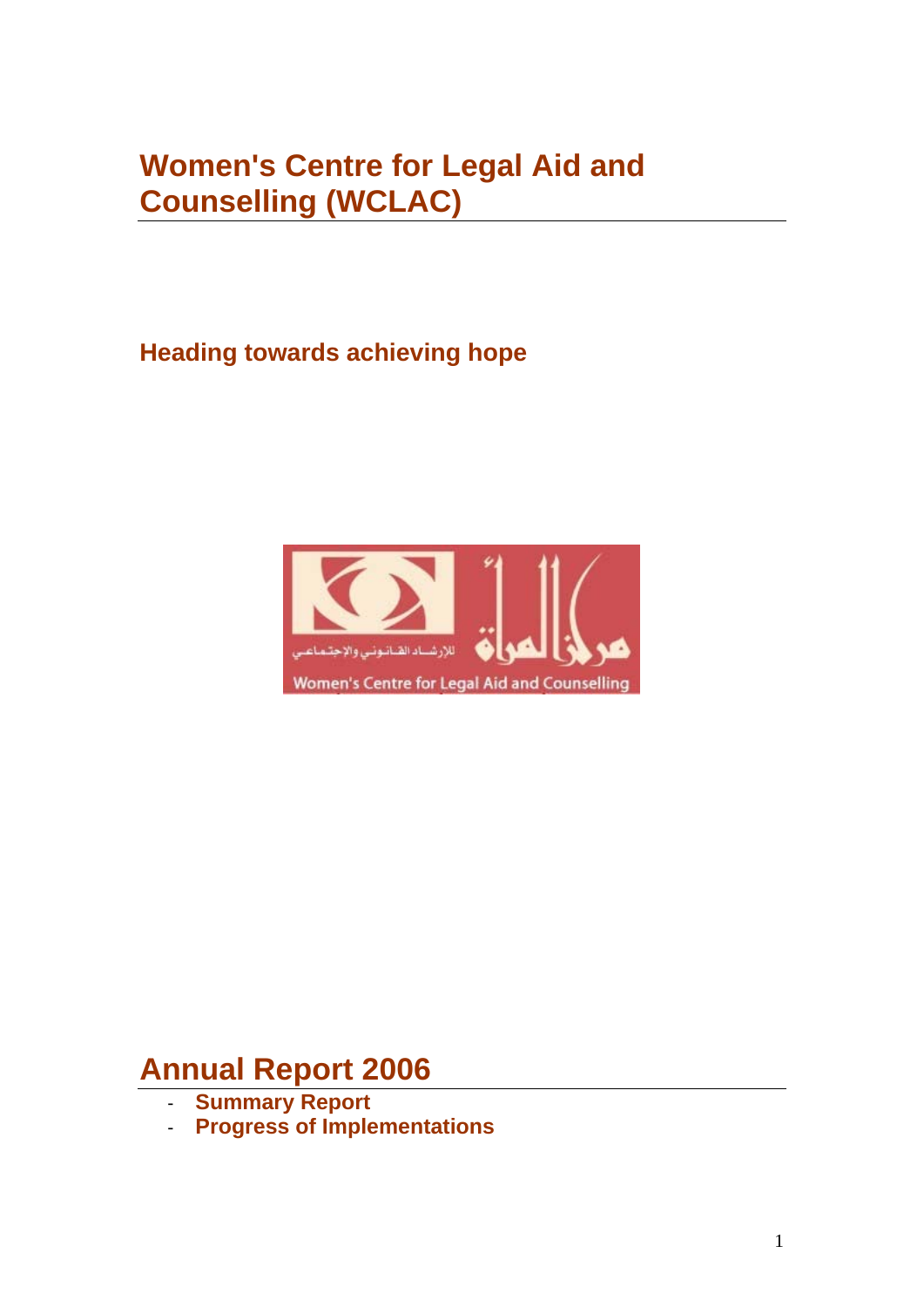# **WCLAC Summary Report 2006**

# **1. General Information:**

| Name of NGO:         | Women's Centre for Legal Aid and Counselling (WCLAC). |
|----------------------|-------------------------------------------------------|
| Reporting period:    | January 1-December 31, 2006.                          |
| Date of last report: | 26 August 2006                                        |
| Date of this report: | 3 February 2006                                       |

# **2. Progress Summary:**

The main goal of the program:

The Women's Centre for Legal Aid and Counselling started the second year of implementation of its five-year strategic program "Building Hope". The five main strategic objectives of this program are:

a. Contribute to the development of legislation and institutional policies which support women and their rights.

b. Develop local cultural and moral resources in order to eradicate negative social attitudes/practices against women.

c. Build the capacity of relevant official and grassroots organizations that have direct impact on women's issues.

d. Expose, locally and internationally, the practices of the Israeli occupation violations of women's rights.

e. Develop WCLAC's own capacity, performance, and sustainability.

All activities conducted during the year are in line with the expected results for each specific objective per the strategic plan. To a large extent, the planned activities have been implemented successfully and in accordance with the action plan 2006. Please refer to the section, Progress of Implementation, for description of activities, progress achieved, and operational obstacles. Progress related to output involving political leaders and Members of the Legislature were obviously fewer than hoped, while activities at the level of NGOs and grass-roots organizations, research activities, advocacy and networking, technical and legal services, were farther than originally planned.

The human resources needed for the implementation was higher than planned due to vacant positions (which are still not filled), wide geographical distribution of activities, and general work overload. This has led to the contracting of some activities and projects.

The restructuring process of WCLAC management system started last year, which included reviewing, revising, and amending existing policies and regulations and creating new ones, has led to clearer responsibilities and duties of the operational units of the Centre, a better streamlined system of management and administration, and a renewed commitment by staff to our vision, mission, and objectives. This process of critical review and creation is on-going, as the Centre has committed itself to be a learning organization, constantly evolving and developing towards fulfilling its mission.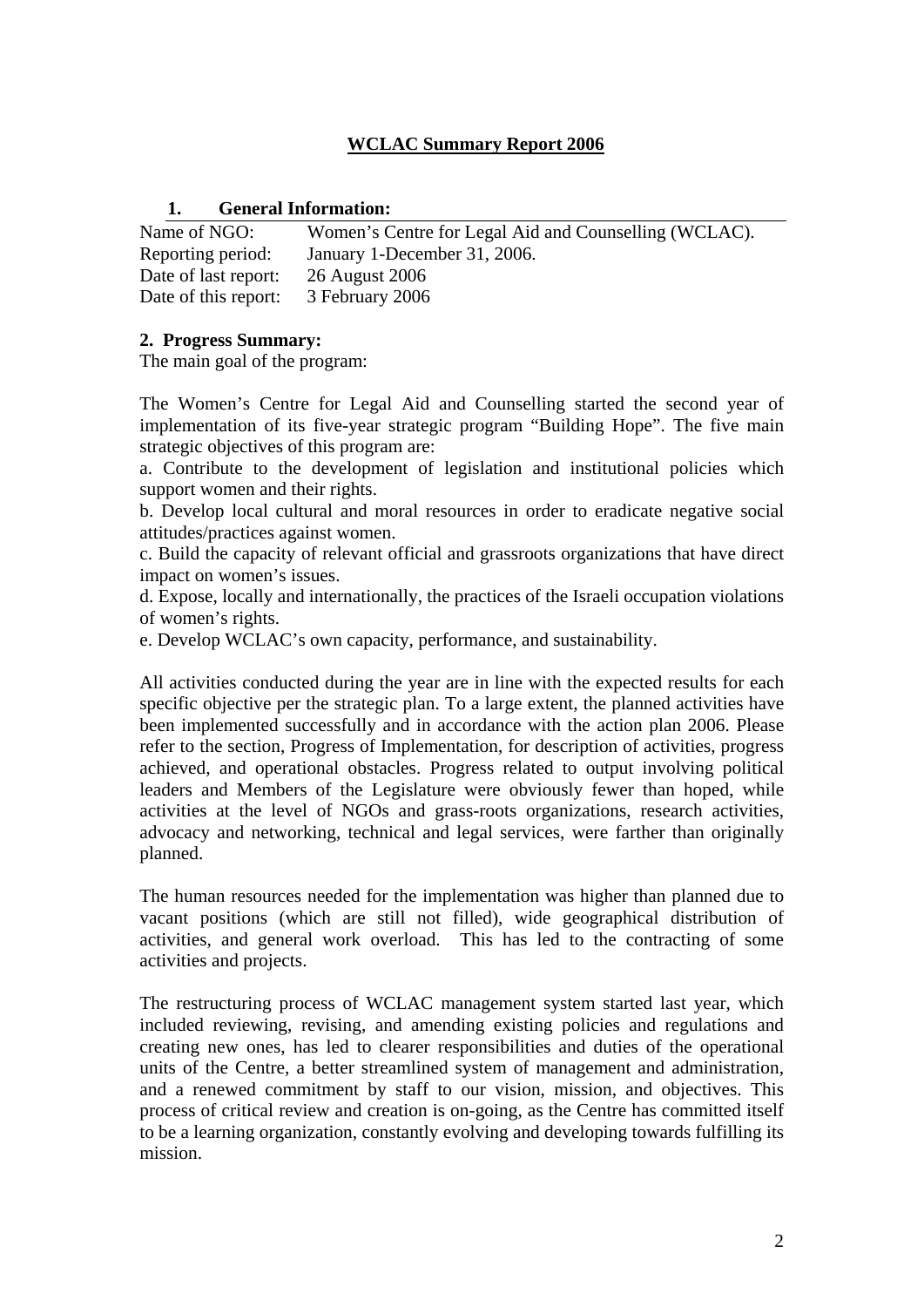# **3. Political Landscape**

Although organizations and institutions operating in Palestine have been used to everchanging and evolving political, social, and economic conditions, it seems almost no one was fully prepared, or positioned, to handle the events and dramatic changes in the aftermath of the long-awaited legislative elections conducted in January 2006. The integrity of the transparent and democratic elections, commended by international, regional, and local observers, resulted in a landslide victory for Hamas, who claimed a majority of 74 seats out of 132. This victory, partially anticipated, marked a turning point and a drastic change for the entire Palestinian political scene, as well as for the overall regional geopolitics. For the first time in 40 years, Fatah is no longer the ruling party; a movement alleged by some as a "terrorist" organization is in power. The negative repercussions of this change emerged instantly. The new government was boycotted and the international donors' community froze its aid. This led to a severe financial crisis that left thousands of civil servants without salaries for months, and to the near collapse of the health, education, and social welfare sectors. Public order and the rule of law gave way quickly to a state of lawlessness and, more gravely, to internal factional conflicts.

The situation deteriorated even further as Israeli measures tightened the closures on the West Bank and the continual shelling of Gaza Strip resulted in civilian casualties and destruction of civilian infrastructure. The crisis culminated in June with the capture of an Israeli soldier. This provided the justification and gave the green-light for full-scale military aggression in Gaza Strip in particular, which resulted in more extensive destruction of civilian infrastructure and .killing of civilians. Simultaneously, Hamas members of the legislative and executive branches were arrested and entry points to Gaza closed down.

This year also witnessed the war against Lebanon and the situation in Gaza Strip has deteriorated into a grave humanitarian crisis.

Factional in-fighting and the state of political deadlock marred the remaining part of the year. As of the time of writing this report the number of Palestinians who lost their lives to factional infighting has been on the increase and despite several efforts and agreements to stop the fighting, the situation continues to deteriorate particularly in Gaza.

The political landscape at the moment is grim at best, and it is very hard for anyone to predict where things are heading or what the outcomes will be. In trying to chart the possible scenarios and their impact on WCLAC's work we have come up with the following:

A. A prisoners-exchange deal with Israel and the formation of a national unity government:

Under this scenario, a satisfactory deal is achieved, followed by an easing of restrictions on Gaza Strip and West Bank, withdrawal of Israeli troops from current positions in Gaza Strip. On the Palestinian side, such a scenario envisages the formation of a national unity government, funding mechanisms are in place to allow the flow of aid and donors' funds to ease the humanitarian crisis. For WCLAC this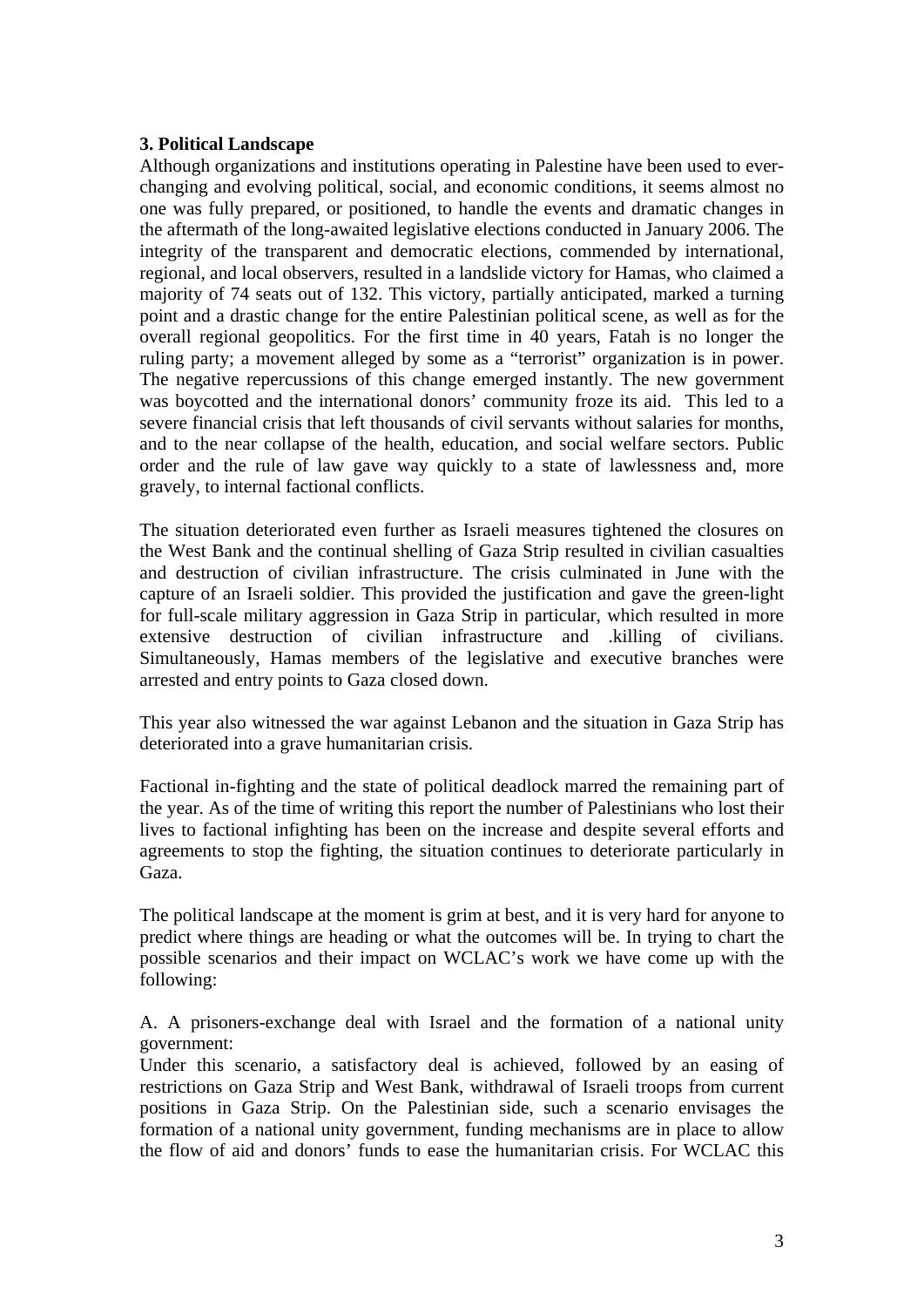would mean easier access to various locations in the West Bank, easier access to decision-makers and legislators, and continuation of work as planned.

B. The escalation of infighting and its spread to the West Bank: Under this scenario a Palestinian-Palestinian agreement is impossible, the infighting spreads to the West Bank and any attempts to take action on the President's call for early elections are met with violence and disobedience. Under this scenario internal chaos and total breakdown of law and order will take place, and Israel could proceed with unilateral actions. Clearly WCLAC's work will be impacted under such scenario, as access to locations will be extremely limited, travel restrictions of staff for safety reasons, delays in implementation, and potentially a shifting of some of the work priorities.

In practical terms, the situation on the ground meant that many of our stakeholders within political parties, Legislative Council, Ministries, were either unavailable or in a state of limbo. However, it also meant that our work became even more relevant, more urgent, and more crucial. Our long-term relationships with grass-root organizations, with Ministries' staff, members of coalitions created and activated by WCLAC, with volunteers, civil society organizations, women organizations, and professional syndicates allowed us to continue our work at a full pace, exceeding in some areas what was originally planned. However, this might change if the haunting second scenario materialized.

For now, WCLAC, like all Palestinian organizations, is watching with great concern the unfolding events on the ground but stays true to its mission of serving Palestinian women and the Palestinian society as a whole. The events have highlighted more than ever the importance of women's engagement and activism in the political and decision-making arenas and WCLAC might have to start concentrating more on women leaders and members of local councils and political parties.

# **4. Cooperation Partners**

.

Our partners and stakeholders have played an active role so far in the planning process of activities through regular meetings and discussions. This was evident in all the coalitions that WCLAC have created, activated, or participated in. Together we have identified coping mechanisms and alternative strategies thus allowing the activities to be carried out at a healthy pace. This help also came in the form of hosting and coordinating activities, providing logistical support, sharing in the implementation of activities in remote areas, advocating WCLAC's mission and objectives, media coverage, and others. Above all, our partners, donors included, have helped us through their unwavering commitment and support to the mission and objectives in a completely voluntary manner.

# **5. Executive Summary**

In 2006 WCLAC has:

- Activated/was engaged in 7 coalitions for support of key legislation (Personal Status Law, Criminal Law, and Family Protection Law).
- Built relations with 250 influential persons.
- Initiated, continued, put the final touches on 6 analytical studies.
- Launched two media campaigns, and finished preparations for another one scheduled for the first half of 2007.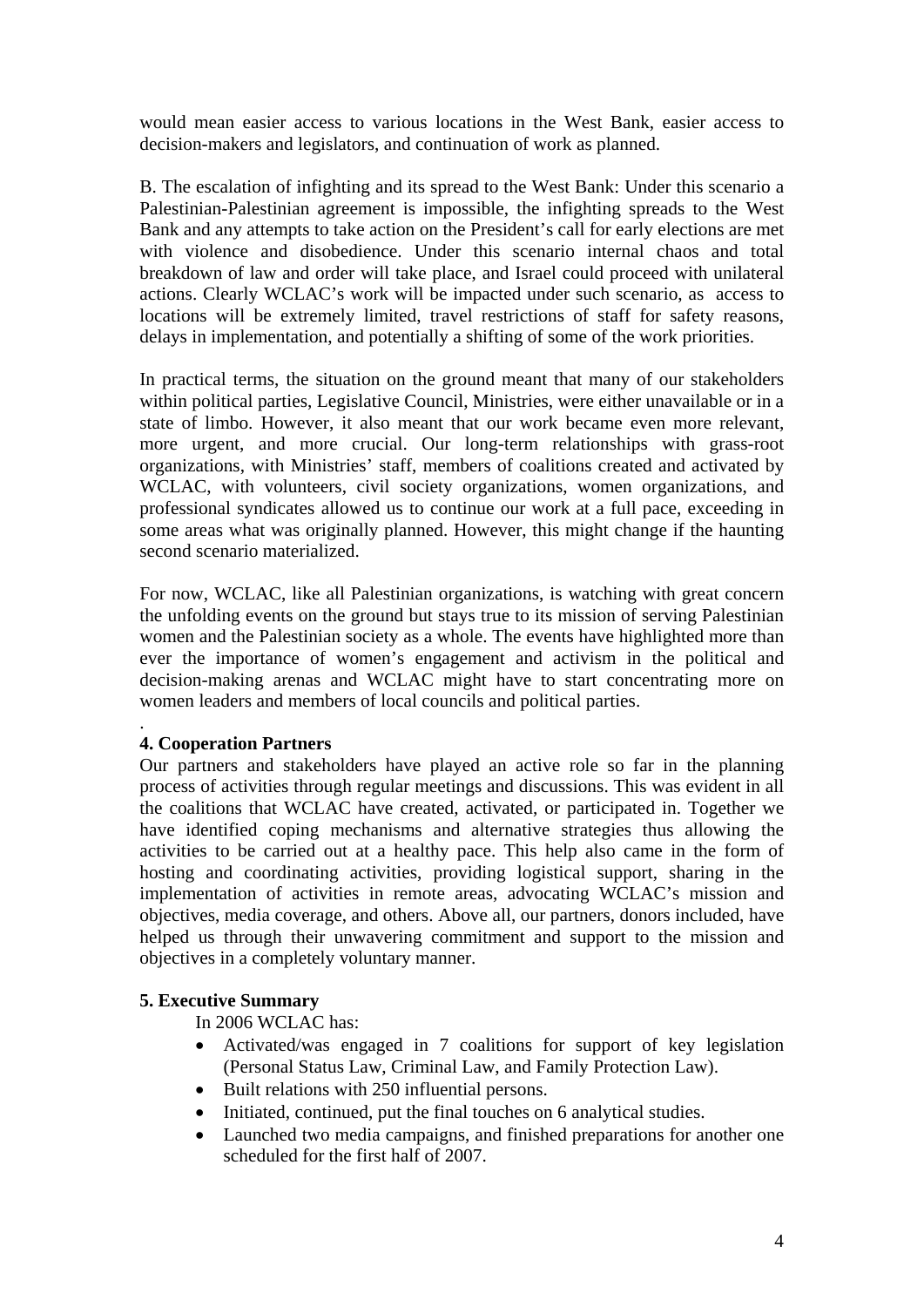- Implemented awareness raising activities in 7 main locations (total of 24 sub-geographical areas) in the West Bank, and 4 tours of the exhibition "No to Violence Against Women" in 3 different locations in the West Bank, targeting 2522 people including 402 males.
- Trained 40 volunteers in women's rights issues, and management, leadership, and communication skills.
- Trained 4 Jericho Shelter's staff.
- Provided shelter services to 17 women in Jericho.
- Conducted 18 training activities to staff of a grass-root organization.
- Provided social and legal services to :
	- o 231 women (170 women in the south, and 61women in the middle areas). These women received counselling based on a one-time session from lawyers and/or social workers.
	- o 272 women (all new cases),
	- o 168 cases were closed by the end of 2006
	- o 315 cases were taken to court
	- o 69 women who solicited the services of the Centre in the past who came back with new cases or for follow up on their old cases. (33 cases at the Hebron office, 36 cases in Ramallah and Jerusalem).
	- o 40 emergency cases
	- o 7 legal counselling sessions were provided
- Provided introductory training to 14 women on documenting violations.
- Initiated/continued/put the final touches on 4 studies and papers documenting violations against women.
- Attended three international conference on issues related to women's human rights and the international human rights laws**.**
- Attended 7 international workshops/trainings.
- Organized/attended 19 local workshops/trainings.
- Issued two press-releases and one briefing sheet on women's and girls' education

# **1. DEVELOPMENT IN RELATION TO THE PLAN FOR THE REPORTING PERIOD:**

# **First Strategic Objective: Contribute to the development of legislation and institutional policies which support women and their rights.**

# **Specific objectives:**

- 1- Establish coalitions and set up coordination coalitions and committees with influential organizations and individuals to rally support for the Centre's proposals for law reform.
- 2- Influence political and professional decision-makers.

Main impact points for 2006:

The Centre has managed to consolidate its societal, institutional, regional, and international credibility as a point of reference for many coalitions and many organizations. Recent efforts to engage the Centre in different lobbying activities came from coalitions such as the "Coalition for safe abortion",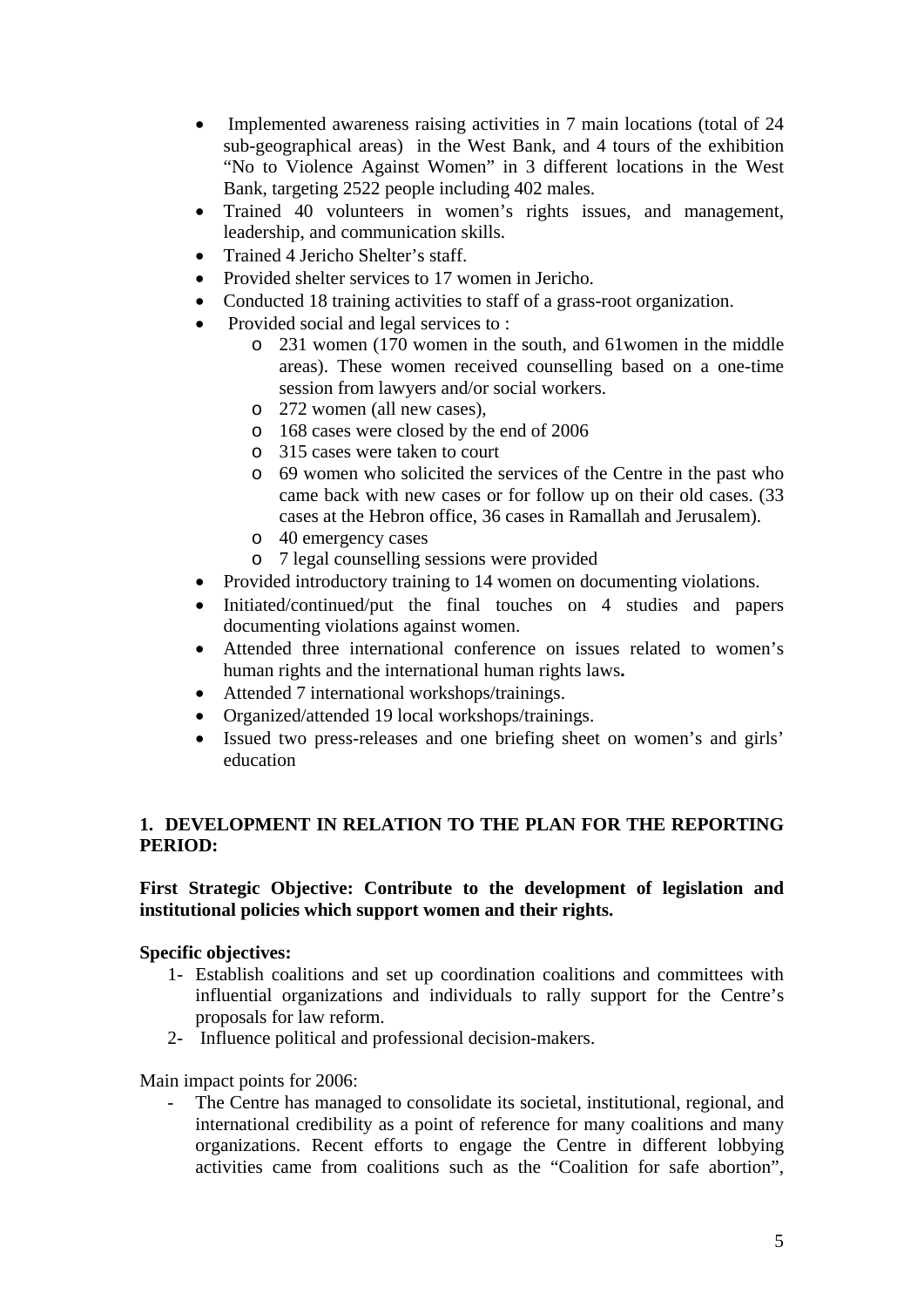- Several media institutions rely constantly on the Centre in preparing for programs and events that address women's issues. Among those media institutions are Al Quds Educational TV, Palestine radio and TV stations.
- The Centre attracts a high level of interest and coverage by media professionals, particularly those members of the Media Forum, through audio, visual, and written media outlets. The Centre has been receiving an increasing number of invitations to appear on TV or be interviewed on radio programs or even nominate guests for different such programs to talk about the laws and the legislative reforms.

The indicators mentioned above bring WCLAC closer to the realization of its specific objectives and ultimately its overall objective. While the foundations are there, a lot of work lays ahead us towards creating the real desired impact in the lives of Palestinian women.

# **Lessons learned:**

It is crucial to prepare different scenarios for proposed amendments to legal texts, while maintaining the rationale behind them. It is also necessary to devise alternate plans to proceed with media campaigns and lobbying activities around these amendments and reforms to correspond with the difficult political conditions and the paralysis of the Council.

Result 1-1: Three bodies were created or activated through meetings and visits to institutions to rally support on proposals for reform/endorsement of: Criminal Law Coalition, Personal Status Law Coalition, and Family Protection Law Coalition.

During 2006, WCLAC created, activated, or participated in 7 coalitions: Criminal Law Coalition, Personal Status Law Coalition, Family Protection Coalition, Media Forum, Coalition against Violence Against Women, and the International Humanitarian Law Coalition.

The progress under this result has exceeded the original plan which envisaged the initiation and involvement in 3 coalitions. However, this expansion has come only to serve the three main coalitions centered around proposals for law reform. The Media Forum in particular has been instrumental in highlighting and attracting attention to the Centre's proposed amendments/new draft legislation. Additionally, the Forum on Violence against Women has agreed to carry the Family Protection Law coalition and be primarily engaged in rallying support for the draft law prepared by WCLAC. (Details of activities are provided in the "Progress of Implementation" section of the report).

Activities under this result involve expanding consensus among civil society organizations and different stakeholders in support of the law reforms proposed by the Centre. The major obstacle for taking the lobbying work to the next step this year was the political situation and the almost paralyzed Legislative Council. Furthermore,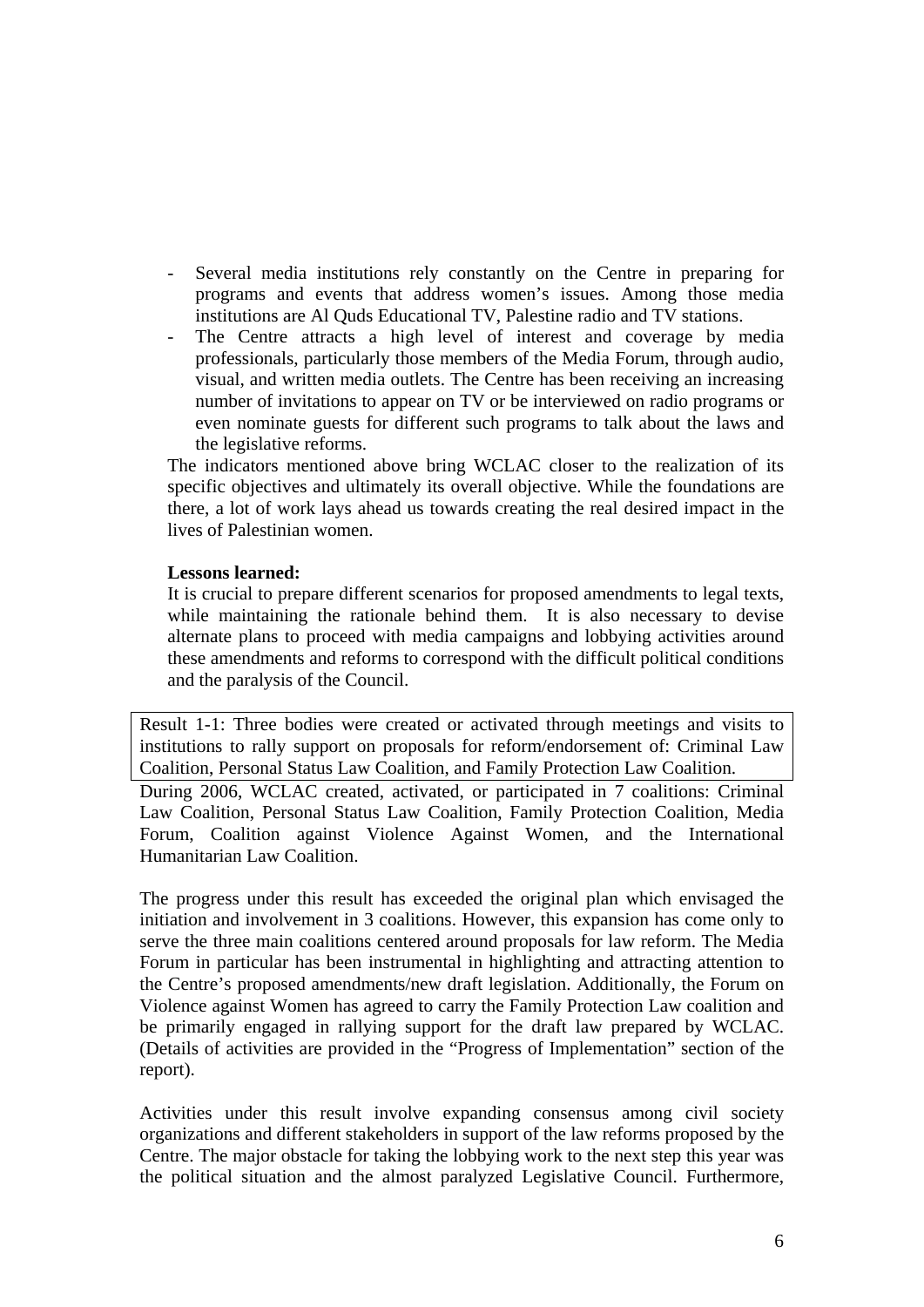political parties and decision-makers were preoccupied first with the elections and later with the deteriorating political, social, and economic situation. These conditions prevented the Centre from discerning the level of acceptance and responsiveness of the new Council to its proposals. Meanwhile WCLAC is going full-speed in all other activities and preparations to be well positioned to help move these reforms/new legislations when the Legislative Council resumes its normal functioning and operations. Changes in strategies and approaches to secure the desired changes might be needed in the future depending on the new Council's reactions to the proposed reforms.

The impact of this output is reflected in the level of engagement by different women and legal NGOs as well as other relevant parties in bringing about change in the legal environment in Palestine to be more supportive of women's rights. On the long-term, these changes and proposed amendments once passed will impact the lives of all Palestinian women granting them more protection and equality before the law.

Result 1-2: Build relations with 300 influential personalities

In 2006 WCLAC was able to build relations with 250 influential personalities (a lit of names can be provided upon request). While the target for 2006 wasn't quite met, yet WCLAC has a database of at least 600 influential personalities that have over the last two years been engaged/involved/ supportive of its various activities and coalitions. This output is directly linked to the first one but is also a cross-cutting output that serves to promote the Centre's vision and mission.

Despite the difficulties in accessing Legislative Council members, yet WCLAC managed this year to initiate contacts with 12 new members.

Result 2-1: Complete 3 analytical studies.

In 2006 WCLAC initiated, continued, or put the final touches on 3 analytical studies (Personal Status law research, Women's need research, and Family Protection Law research). Research work is very crucial for good lobbying and advocacy work, as well as for providing valuable insight into the needs and priorities of sectors that the Centre strives to serve.

The year 2006 was truly a year of teaching and learning in the field of research work, as the Centre focused on the feminist methodology in conducting research. Feminist methodology implies active participation, learning, teaching, building skills, and listening to the women's voices, trying to reflect their experiences and the details of their lives. Additionally, feminist methodology questions the conventional definition of knowledge and argues knowledge can be found within, and generated by, the women we work with and whose experiences we write or read about. The impact of this new methodology was clear as WCLAC staff moved from the role of coordinators/reviewers of research work to the role of main researchers and leaders of the research groups alongside the actual authors. The training of field researchers who helped carry out several tasks for the research projects as well as the experience gained within the Centre will help establish a core group of feminist researchers who combine their educational and academic skills with knowledge and field expertise on women's issues. As for our indirect beneficiaries, Palestinian women, organizations, legislators, community as whole, the high quality of the research publications will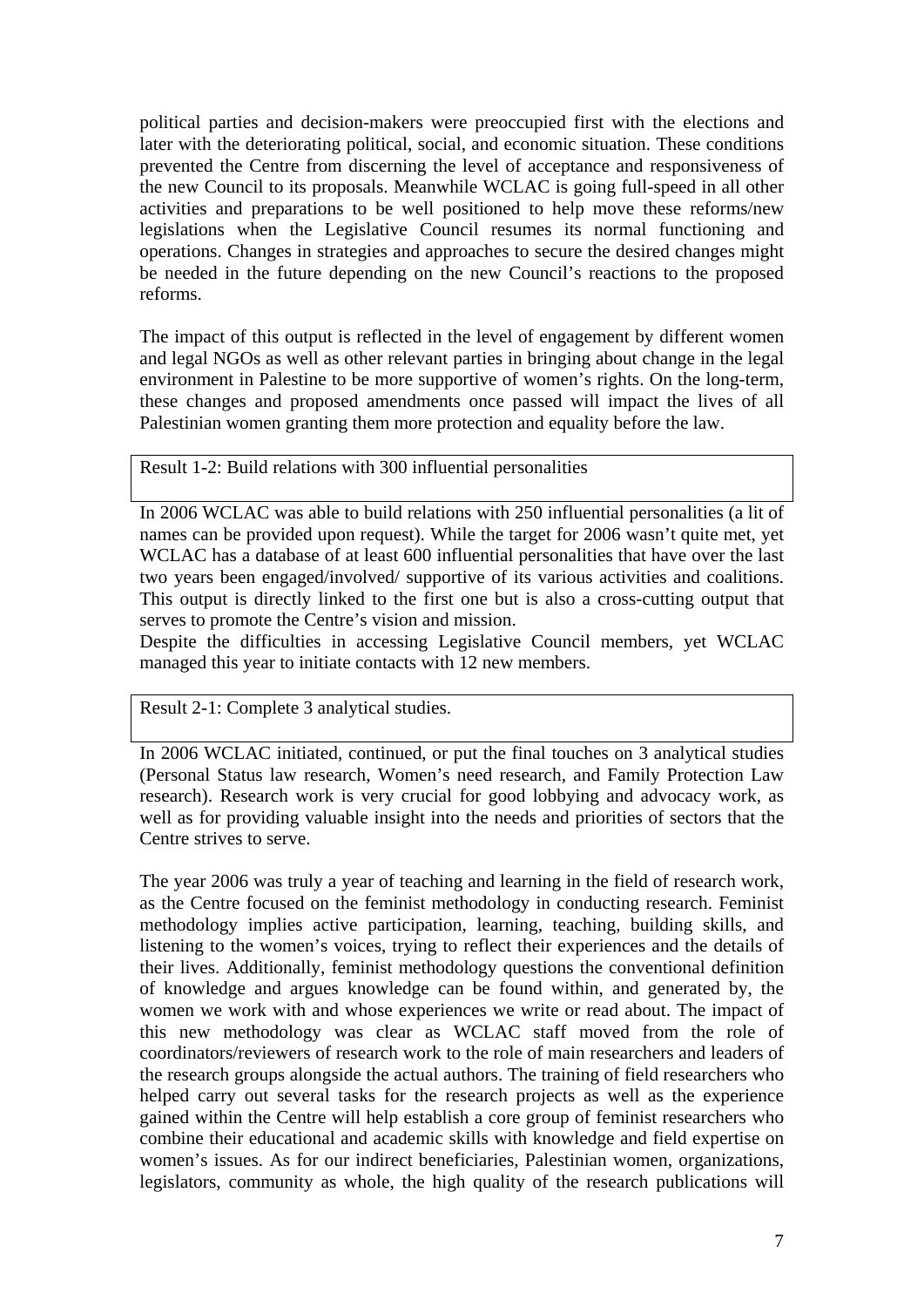eventually bring about the desirable social and legal change supportive of women's rights and true partnership in creating a modern and democratic society.

# **Lessons learned:**

While adopting a new methodology and undertaking the leadership role in implementing the research work has been an invaluable learning experience, yet it has created a larger workload than initially planned. Additionally, the wide geographical coverage of the research projects and the need to review and evaluate all the various practical steps have also meant that progress was not as fast as hoped for. These elements will be factored in the actions plans for 2007 to better reflect the amount of work needed from the various units within the Centre.

Result 2-2: Launch/complete three media campaigns (Campaign for Personal Status Law, Campaign for Criminal Law, Campaign for Family Protection Law)

During 2006, WCLAC was able to launch two media campaigns while the Campaign for Personal Status law was postponed till 2007. The inability of the Personal Status law Coalition to finalize the paper on the proposed amendments and the rationale behind it, in addition to the paralysis within the Legislative Council, were the main reasons behind this delay. However, the personal status law and the proposed amendments thereof received a lot of attention through the various awareness programs and activities conducted by the Centre.

One important development related to the media campaigns is associated with the regional part of the campaign for the Family Protection Law that will be conducted in 2007. This regional program was made possible through the help of Heinrich Boll Foundation and involves the Salma regional network with members from Jordan, Lebanon, and Egypt. This level of media campaigning is relatively new to WCLAC. Over the last 10 years the Palestinian legislators have been looking to the experiences of countries such as Egypt and Jordan in drafting and passing new Palestinian legislations. Therefore the success of the regional campaign for the Family Protection Law will be instrumental setting the scene for the adoption of this law by the Palestinian legislature.

On another note, the Media Forum established by WCLAC has been very active and engaged in carrying out the activities under this result. The input and participation of Media Forum's members have helped expand the outreach of the media campaigns and added credibility and to its components.

The major setback however remains to be the current stalemate of the Legislative Council. Therefore it is expected that some elements of the campaigns will have to be reactivated once Council operations are back on track.

Result 2-3: Publication of the oral history project report on impact on women of Israeli army violence.

**Second Strategic Objective: Develop local cultural and moral resources in order to eradicate negative social attitudes and practices against women.** 

Specific objectives: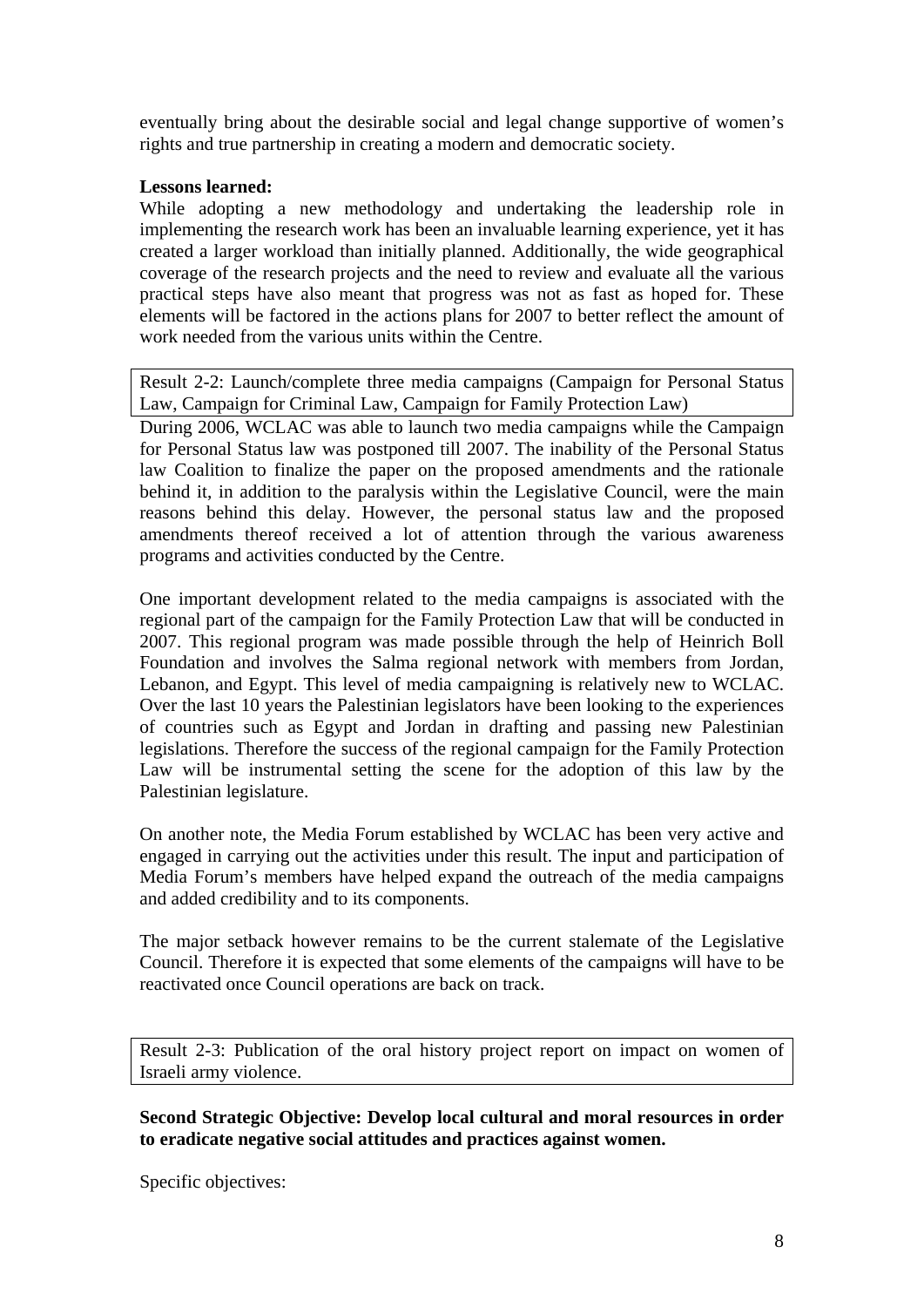1- Develop knowledge and dialogue mechanisms in local community to empower women.

 2- Develop effective local and voluntary community activists to promote positive cultural attitudes about women

#### **Specific Objective 1**

**Result 1-1:** Organize regular group awareness activities around women's rights in 7 main locations with broader participation from other social groups.

This result is part of the lobbying and advocacy mechanisms through which awareness programs are designed to target the various sectors within the society. WCLAC's strategy for this result is a two-pronged approach:

- 1- Empowering women by providing them with the social, rights-based, and legal information.
- 2- Convey specific messages that expose the existing discrimination and the need to change social or legal behaviours to ensure equity and fair treatment for women.

The awareness program was assessed in the beginning of 2006 through internal workshops. It was agreed to design a legal, social, and rights-based awareness program that is based on accumulating experiences (several sessions with the same target groups instead of sporadic one-time meetings). Furthermore, it was agreed that the awareness programs will focus on community based grass-roots organizations that have community outreach and activities in several areas, particularly in Hebron, Bethlehem, Jericho, Bidya, Jerusalem, Ramallah, and Jenin. Additionally a triangulation of different strategic objectives is one of our goals under this result, as the awareness programs are focused around the law reforms that the Centre is working on.

This year was marked by a tremendous number of requests from different organizations for these awareness programs. We had to decline some requests due to our human and time resources limitations. However, we managed to work with 53 organizations in 24 geographical locations with twice the amount of accomplished activities from the 140 activities originally planned. We managed to conduct 249 activities targeting a total of 2522 individuals (of which 402 were males). During these activities 583 legal and social counselling services were provided and 23 women were referred to the services unit within the Centre. Additionally, WCLAC staff were hosted by several radio and TV stations which target large numbers of audiences.

Additionally, the awareness activities conducted this year revealed the female members of the local, village, and municipal councils need to be specifically targeted and custom-designed awareness programs particularly in the areas of rights and legislations with direct impact on the lives of women in order to increase their efficiency and effectiveness within their local councils. Therefore the Centre is studying the possibilities of targeting local women leaders in official institutions or civil society organizations to build up their skills and also to attract more support for law reforms proposed by the Centre.

The other important element of the awareness programs is related to the enhancement of the culture of women's rights are human rights that was conducted with university students. The evaluation of this component was very positive because it has generated discussions and debates among the students and allowed them to express their opinions. Despite the diversity of the students' political affiliations, however the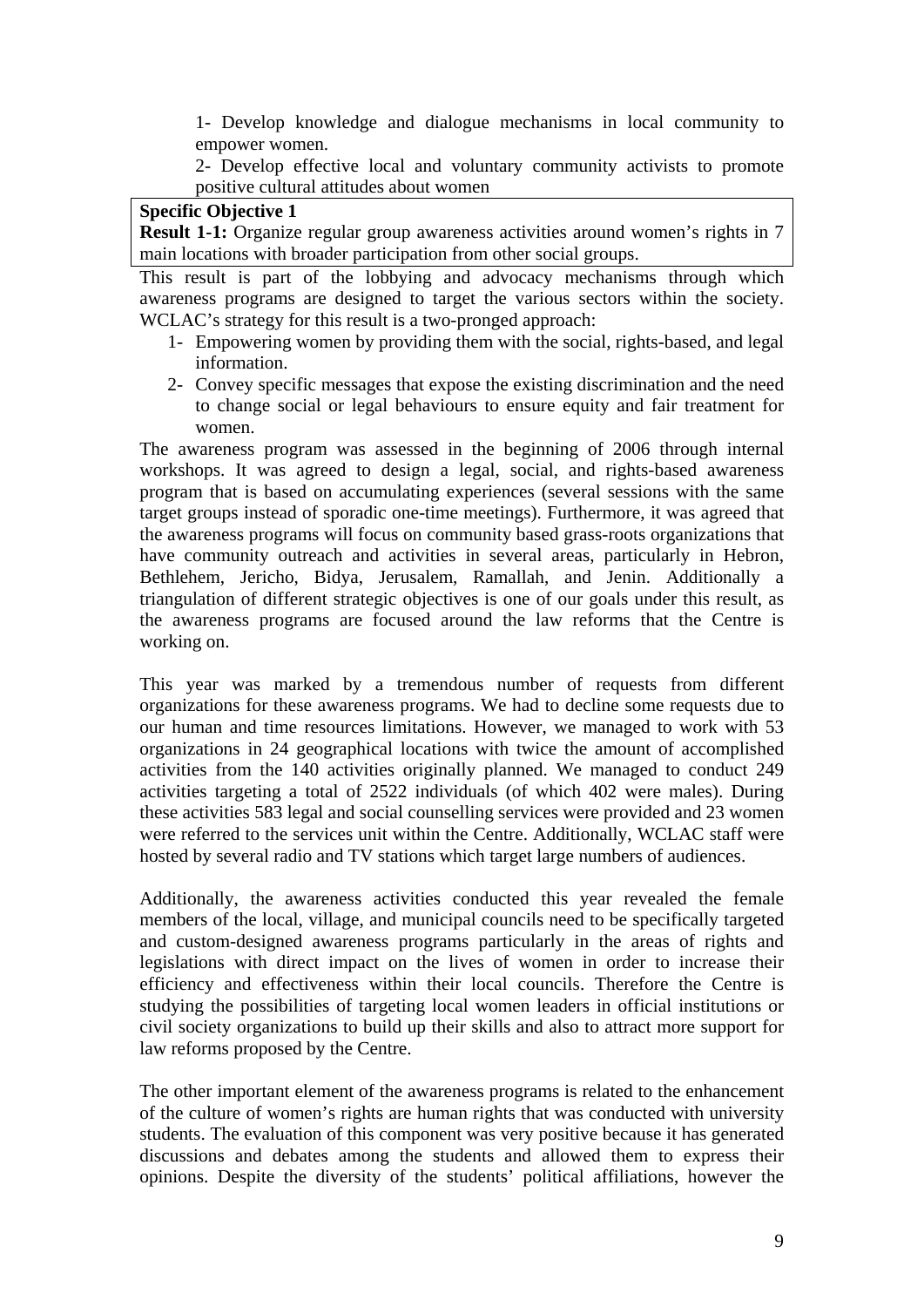awareness program was able to bring them closer around the social rights-based agenda, particularly in terms of women's rights.

# **Lessons learned:**

- The need to increase the number of male beneficiaries of awareness programs. The current figure is low and maybe it could be related to the fact that our programs are designed mainly for women. Therefore, it is important to design joint programs.
- Community based organizations, such as Women for Life in Bidya, should be encouraged to carry out awareness programs in neighbouring villages with support from the Centre. This is particularly important as they might have more access to remote areas and to the women who are unable to travel to training courses outside their villages.
- The limited number of organizations in Qalqilya and Tulkarem has prevented the scope of awareness programs there. In order to address this issue, more staff need to be hired or to contract the actual implementation to specialists living in these areas.

# **Specific Objective 1 Result 1-2: Production of four educational and counselling materials**

WCLAC was able to produce only two of the four educational and counselling materials, namely the adverts for the Family Protection Law. However, other materials are in final stages of development prior to publication in 2007. Internal reviews and heavy workload have prevented the finalization of all such planned materials.

#### **Specific Objective 1**

**Result 1-3: Monitoring media institutions and publishing a report on how the Palestinian media address certain women related social and legal issues.** 

WCLAC believes in the importance of media in influencing and generating change in the existing cultural norms and behaviours of people in the community. Therefore in 2006, work continued full-scale on the study of media institutions' coverage of social and legal issues related to women. Several meetings were held by the consultative committee of the study (Alpha Organization, WCLAC's Research Unit and Management Unit staff).

Several important milestones were reached in this study related to the administration of the questionnaire for the local newspapers, setting up a database for the data entry, training of 19 university students on gender issues and their relation to media, and on administering the questionnaire designed for the students. 1350 questionnaires were completed in the West Bank and Gaza: 900 questionnaires in Al Quds University, Birzeit University, An Najah University, Bethlehem University, and Hebron University. 450 questionnaires were completed in three Gaza Strip universities. Special questionnaires were designed and administered for media people and decision-makers. All statistics and data were received, a paper was prepared on issued addressed in the study, and a first draft of the study was completed and distributed within the Centre for review.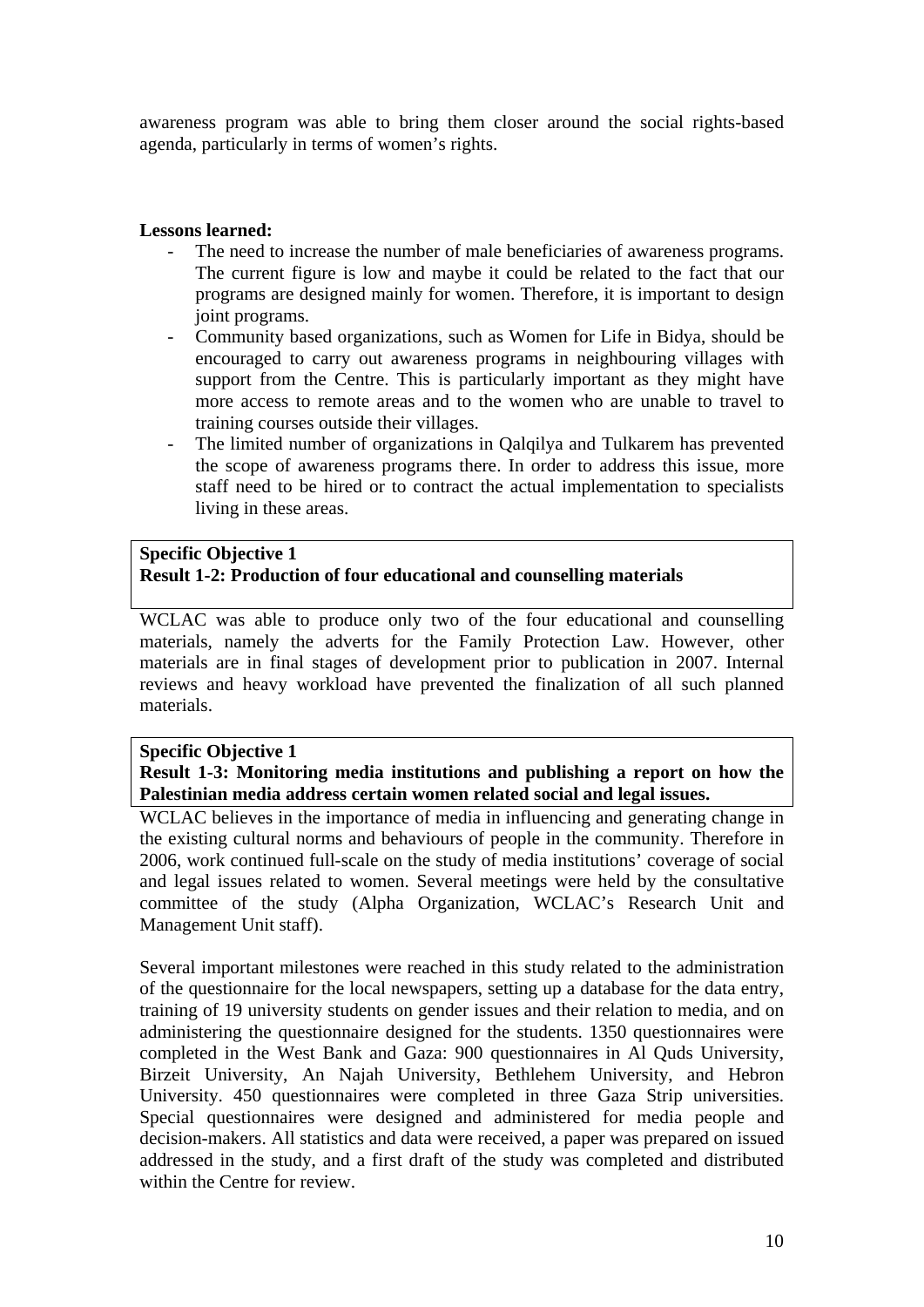The study was completed and will be published early 2007. The study combined with the work of Media Forum should start the process of change within the society, an exciting prospect that WCLAC will be monitoring very closely.

# **Specific Objective 2 Result 2-1: Training of 40 males and female volunteers in women's rights issues, and management, leadership, and communication skills.**

This is another important result under this overall strategic objective. It has impact on two levels:

- 1- Promote voluntarism within the Palestinian community, a spirit which has started to decline in the last few years.
- 2- Provide local communities with trained social actors who can spread awareness among the people of women's rights and legal issues so that they become real actors in their own lives.

Work carried out with volunteers this year is a continuation of activities that started two years ago with the same group of people (accumulation of experience and expertise). The volunteers have shown full commitment towards the training programs as well as the implementation of their own activities with the support of the Centre. The Centre also created more volunteering opportunities within its units which helped provide these volunteers with the opportunity of applying practically the skills acquired through training.

18 activities were implemented by the volunteers, exceeding the originally planned number of 10 events. The increase came upon the demand of the different communities where the volunteers reside. In fact the volunteers have become very well known to the local communities in relation to women issues. Additionally, the volunteers have shown their ability to initiate, design, prepare, and implement their own activities rather than just being coordinators for WCLAC's activities, and there are increased requests for these activities by different community based organizations.

It is worth noting that the actual number of volunteers that have been trained exceed by far the 40 mentioned here if we take into consideration that Media Forum members are actually volunteers and have received training through WCLAC. However, under this output reference is made to the specific volunteers program within the Centre.

# **Specific Objective 2 Result 2-2: Supporting voluntary activities in 6 locations in 2 Areas. Please see above.**

# **Specific Objective 2**

**Result 2-3: Develop incentive system for volunteers.** 

WCLAC has been working on a manual for volunteers. The final draft of the manual was circulated to the Centre's staff and was discussed in four all-staff meetings. The manual will include rules, procedures, expectations, WCLAC code of ethics, and other useful information for volunteers in addition to the structure of the incentive system.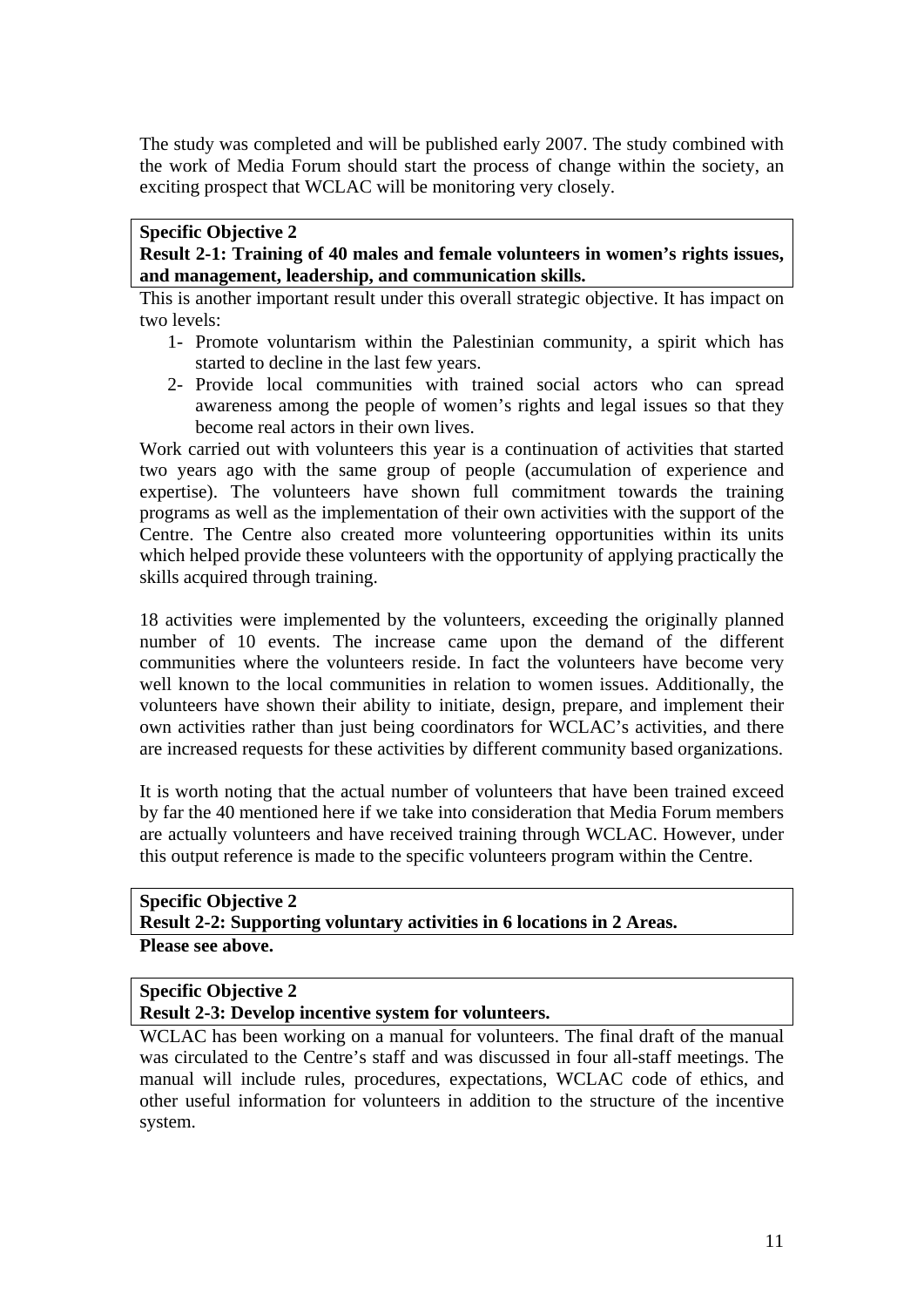As part of the incentive for volunteering, to enhance leadership skills, and to recognize their skills and efforts, the volunteers were offered the opportunity to take the lead in some of WCLAC's activities. Additionally regular meetings with the volunteers provide chances for exchanging experiences, listening to obstacles that they might face, and providing personal and professional support. WCLAC provided some volunteers with financial incentives in the form of transportation allowances to attend WCLAC activities and training sessions.

We also implemented the system of issuing certificates to volunteers following the completion of the training courses and certificates of appreciation in recognition of distinguished efforts and achievements.

# **Specific Objective 2**

# **Result 2-4: Implement incentive system for volunteers.**

Once the manual is finalized, the incentive system for volunteers will be implemented consistently and will be reviewed in 2007.

Meanwhile, in 2006, WCLAC gave symbolic financial awards to 37 volunteers (17 in Jericho and 20 in Bethlehem) for their commitment and dedication throughout the year.

# **Third Strategic Objective: Build the capacity of relevant official and grassroots organizations that have direct impact on women's issues:**

# **Specific objectives**:

- 1.Provide support to the Ministry of Social Affairs in developing shelter services in Jericho.
- 2. Provide support to the Ministry of Social Affairs in developing shelter services in Bethlehem. (This is a specially funded project coordinated and planned with the Italian NGO Differenza Donna which will be completed in 2006)
- 3. Build capacity of grassroots women's organizations in governorates to provide services to women victims of violence.
- 4. Support referral institutions, such as police, dealing with women victims of violence.
- 5. Provide legal representation and abridgement services for women victims of violence whose problems are not addressed by social support programs

# Impact notes:

As a result of WCLAC's work under the first and second specific objectives, we could say the following:

- The Ministry of Social Affairs has recognized its primary responsibility towards protecting women in distress, taking into consideration that such protection is the responsibility of the state and thus all the activities of the Centre are now carried out under the auspices of MOSA. This was reflected in the renewing of contracts with MOSA related to the two shelters.
- The work with the police and public prosecution offices have led to recommendations submitted by them to build safe homes for women and the importance of creating women protection programs.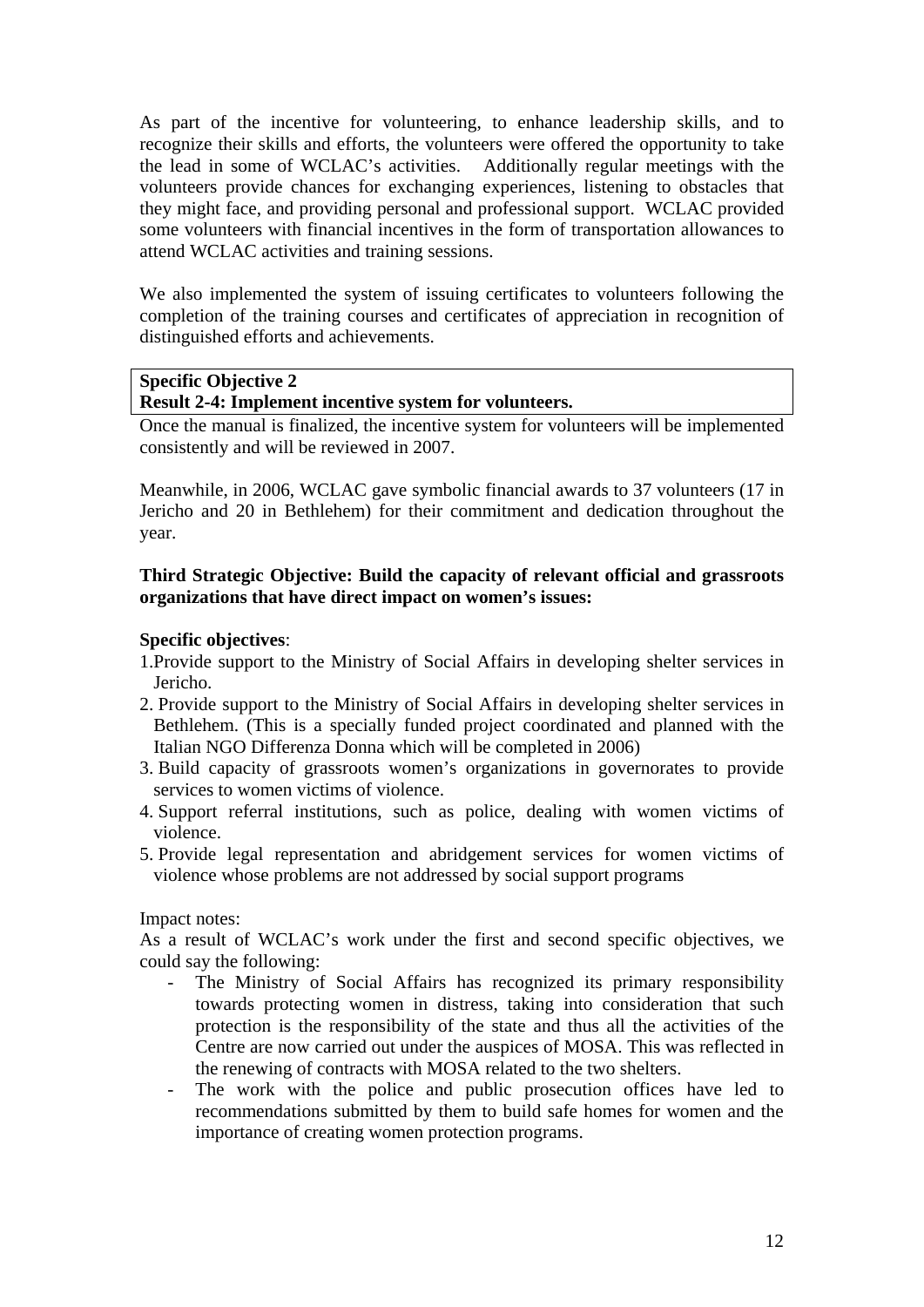- The shelter is the first of its kind in the Middle East region that provides different kinds of services that take into consideration the status of women, their needs for protection, development, and empowerment.
- The existence of professional staff with a feminist vision and mission. While the Centre continues to train these staff members, yet they have clearly made real tangible progress that distinguishes them from staff working in other shelters in the region.
- The Centre has been receiving a large number of calls requesting services although the Shelter in Bethlehem is not yet opened. Meanwhile the shelter in Jericho received 17 cases this year.

# **Specific Objective 1**

**Result 1-1: Continue training 6 staff including members of safe shelters proposed to work in the emergency Centre, including a social worker, shelter mothers, and a shelter coordinator.** 

Training of staff continued during 2006 as follows:

- 1- Conducting 2 group counselling sessions at an average of 6 hours a month with the team members in the presence of a consultant.
- 2- Conducting regular meetings with the team members working at the shelter.
- 3- Conducting orientation and training sessions for the Shelter's accounting department staff on the Centre's financial and administrative systems.
- 4- Training for one of the staff members was scheduled during this reporting period at a shelter in Nazareth. However, this training did not materialize due to permit related issues.
- 5- Four house mothers were hired on a daily basis system to work at the shelter.
- 6- 9 regular meetings were held with the staff to organize the work in general and the shifts in particular.
- 7- A professional supervisor was hired and conducted 3 professional supervision sessions with the staff.

The training will have a great impact on women who seek the services of the shelter, equipping the staff with the needed skills and expertise of handling the different situations and in dealing with women in distress.

# **Specific Objective 1**

#### **Result 1-2: Providing the infrastructure for the safe house in Jericho.**

This result was completed in 2006, with direct impact on women who receive services. Of course this result will be subject of on-going maintenance.

# **Specific Objective 1**

**Result 1-3: Developing systems and policies for safe house.** 

Systems and policies for the safe house are in place and have been developed through a participatory approach with all relevant parties, particularly referral institutions. The institutionalizing of operating rules are crucial to maintain high standards and quality services within the safe house, as well as provide clear, consistent, and easy to follow guidelines for referral institutions.

# **Specific Objective 2 – Shelter services in Bethlehem**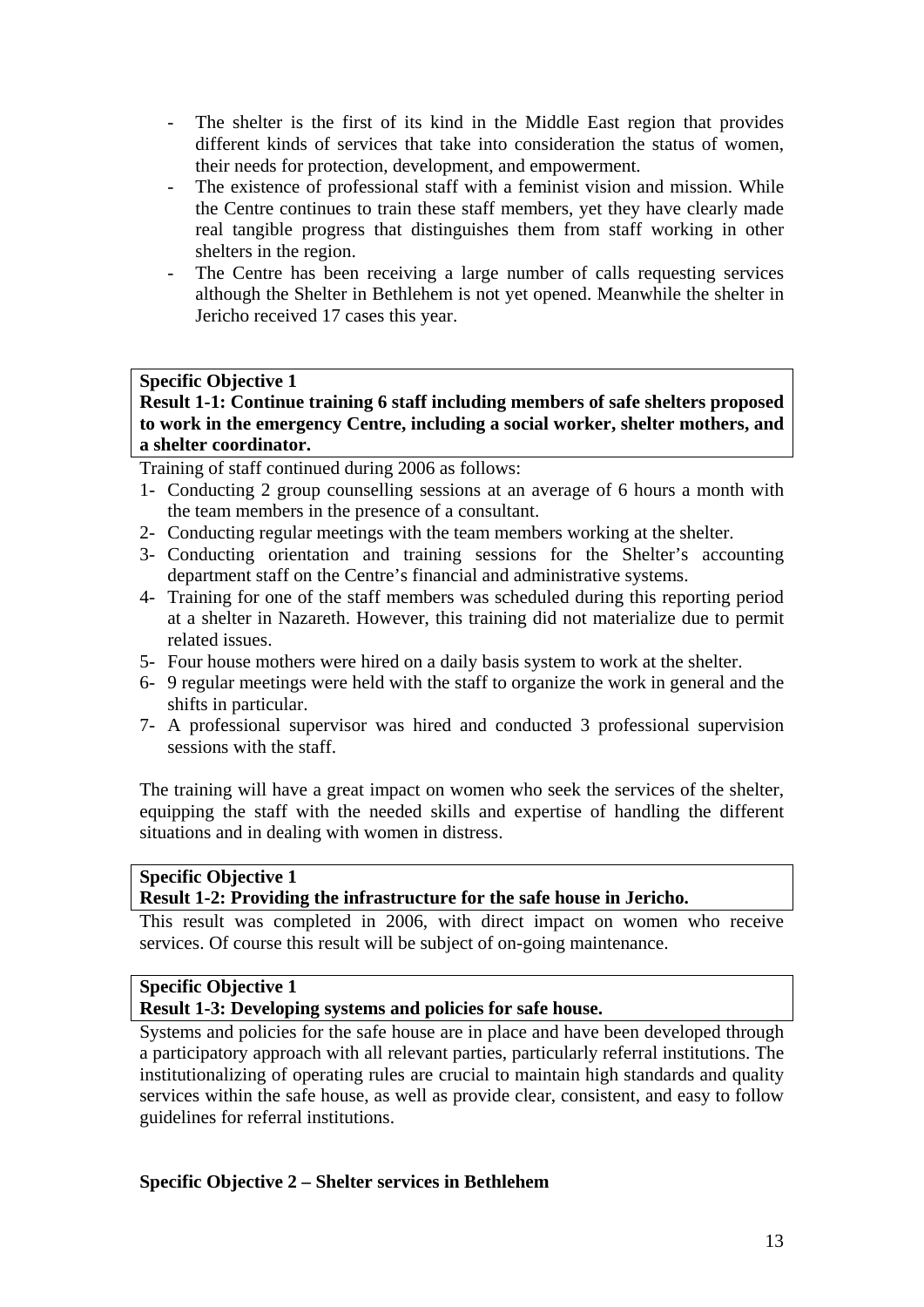**This project will be reported on separately.** 

# **Specific Objective 3- Build Capacity of grassroots women's organizations to provide services to women victims of violence.**

In 2006, WCLAC decided to continue the capacity building activities of "Women for life Society" only. The decision was made for two main reasons:

- 1- To focus on the quality and the impact of training activities that started with the society last year, particularly given the long process of developing the mission and vision of the society. The weak administrative and managerial experience and skills of the Society's staff makes more the reason to focus on building their capacity.
- 2- Financial constraints that prevented WCLAC to start training staff of another organization.

This specific objective is particularly important as grass-roots organizations are empowered and trained to provide services to women victims of violence. As the Centre resources are limited, and thus services cannot be provided to all women in all places, the work with grassroots organizations is of particular importance. Additionally, this has helped WCLAC remain in touch with the popular bases through the people-centered capacity-building programs, the transfer of knowledge, and the mutual learning experience. Furthermore, the work conducted has helped promote good practices, higher levels of awareness among larger sectors of the community.

In 2007, WCLAC plans to start this program with a new grassroots organization in Tulkarem.

# **Specific Objective 3**

# **Result 3-1: Begin training staff of one local organization.**

In 2006, we provided 18 training activities to the staff of "Women for Life" in Bidya. The training activities varied from proposal writing to training of the society's specialists. For details on the training activities, pleaser refer to the "Progress of Implementation" section of the report.

# **Specific Objective 3**

# **Result 3-2: Develop regulations for one local organization.**

This was completed in 2006, including financial and procurement regulations.

# **Specific Objective 3**

# **Result 3-3: Develop external relations for one organization.**

This was completed in 2006. The society was able to initiate the formation of a feminist coalition of 10 women organizations in Salfit district that will support and endorse activities in favour of the women in the region.

Additionally, the Ministry of Social Affairs regional department has cooperated with the Society on following up individual cases.

Additionally, the society was able to receive 84 cases during the year 2006 and has received several requests from surrounding villages for workshops and activities.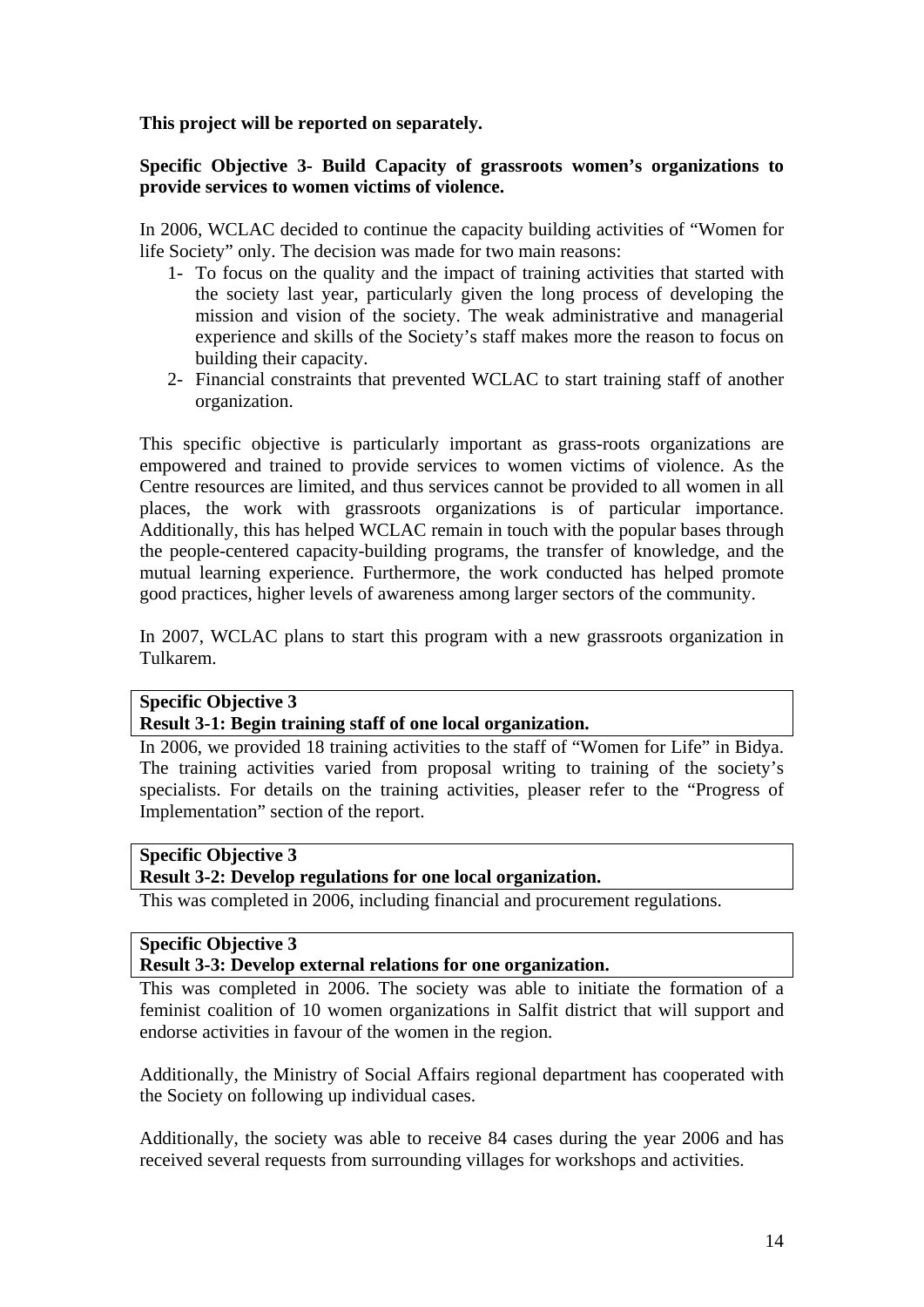# **Specific Objective 3**

# **Result 3-4: Develop programs for one local organization.**

This results was completed in 2006. The society was able, through help from WCLAC staff, to develop a program of legal awareness and services for 10 villages in the northern governates that was funded by several donors including UNIFEM.

Additionally, the Society was able to implement several workshops and lectures with different organizations through which a number of cases were referred to the Centre and the society for follow up by lawyers or social workers.

# Fo**urth Specific objective: Support referral institutions, such as police, to deal with women victims of violence.**

# **Specific Objective 4**

# **Result 4-1: Train staff of referral institutions.**

1- Evaluation of Adolescent Health Program conducted last year:

A workshop was held to evaluate the training program of 150 counsellors employed by the Ministry of Education in the area of adolescent health. The workshop was attended by the trainees themselves and the Ministry officers responsible for counselling in the various regions. An evaluation report was prepared and submitted to the Ministry, and 350 copies of the Manual on Adolescent Health were printed upon request by the Ministry of Education.

2- Support of new social work graduates and counsellors employed by the Ministry of Education (unplanned project)

This new project came as a result of cooperation between WCLAC and UNFPA and though unplanned, it was decided that influencing newly credentialed social workers and counsellors early in their career toward feminist human services practice would be a very worthy goal. The program involves the designing and implementing a series of training workshops and courses with fresh university graduates who specialized as social workers in Hebron, Jerusalem, Nablus, and Gaza. The program also involves support to the department of counselling within the Ministry of Education and Higher Education, as well as their involvement in the training and evaluation activities. The program involves practical training as the new graduates will be able to work in public schools for four months under the supervision of the school counsellors (a total of 12,000 training hours for the graduates).

This result is crucial in developing professional skills among staff of referral institutions in handling cases of violence against women, and providing high-quality counselling services. Additionally, this would help promote more supportive cultural attitudes towards women's right and issues.

| <b>Specific Objective 4</b>                                                  |  |
|------------------------------------------------------------------------------|--|
| Result 4-2: Provide technical support to 100 cases of referral institutions. |  |

# **Specific Objective 4**

**Result 4-3:** Provide services for 200 women

Results 4-2 and 4-3 constitute a very important core component of our work. This year WCLAC has provided the following services:

• Provided social and legal services to: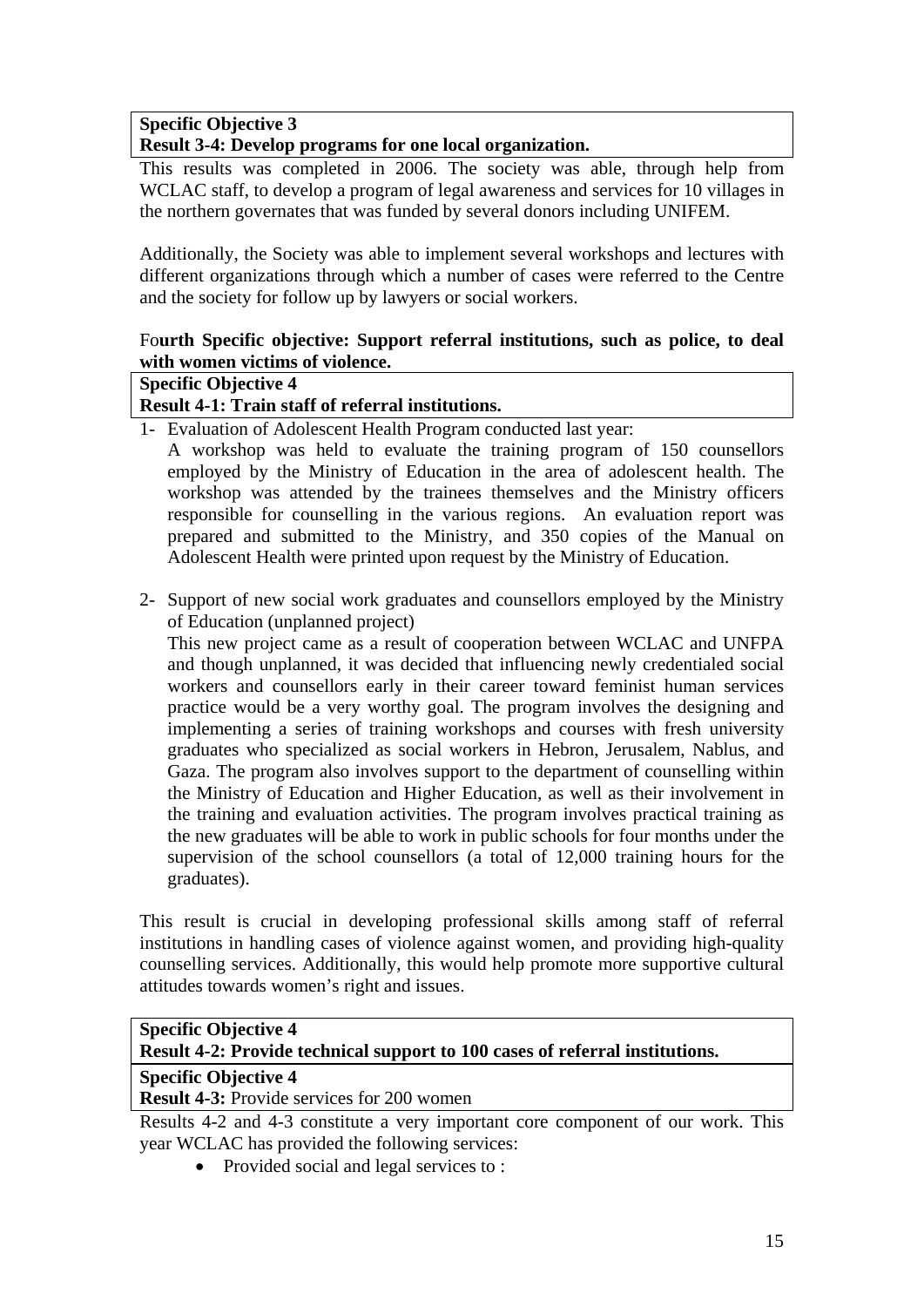- o 231 women (170 women in the south, and 61women in the middle areas). These women received counselling based on a one-time session from lawyers and/or social workers.
- o 272 women (all new cases),
- o 168 cases were closed by the end of 2006
- o 315 cases were taken to court
- o 69 women who solicited the services of the Centre in the past who came back with new cases or for follow up on their old cases. (33 cases at the Hebron office, 36 cases in Ramallah and Jerusalem).
- o 40 emergency cases

WCLAC has managed to work with formal referral institutions and provide them with the necessary support to step in and assume their legal responsibilities towards the protection of women. These institutions were reluctant in the past to play their roles due to social limitations and/or lack of expertise and skills in dealing with these sensitive cases.

Formal agreements were reached with the public prosecution about cases of violence committed against girls under the age of 18 whereby they are committed to extract the girls who suffer from domestic violence and provide them with a safe shelter.

One of the success stories was the case of a 14 year old girl who was raped at the age of 11. The Centre together with the police and public prosecutor managed to move the girl to a safe shelter, accompany her to the medical exam, dealing with the family and explaining the next legal steps, talking with the girl and understanding the details of what exactly has happened, and finally moving the case against the rapist who is currently in prison under the custody of the police and will be taken to court. This was a real breakthrough, particularly for the formal institutions who have acquired the needed skills to handle such cases, despite their limited resources.

Details and analysis of the types of cases and the specific problems in the area of legal and social counselling services could be provided upon request.

# **Fourth Strategic Objective: Expose, locally and internationally, the practices of the Israeli occupation violations against women's rights.**

**Specific objectives 1:** To monitor and expose the Israeli violations against the International Humanitarian Law.

# **Specific Objective**

**Result 1-1: Training of 6 women on documenting the violations.**

An introductory training course on principles of the International Humanitarian Law and how it relates to women, as well as the history of the Palestinian society under the occupation was conducted with a team of 6 female field researchers.

Training activities on documenting the violations took place in the November with 16 field researchers. The 5-day training course focused on women under occupation and the international humanitarian law as well as techniques of documenting the violations.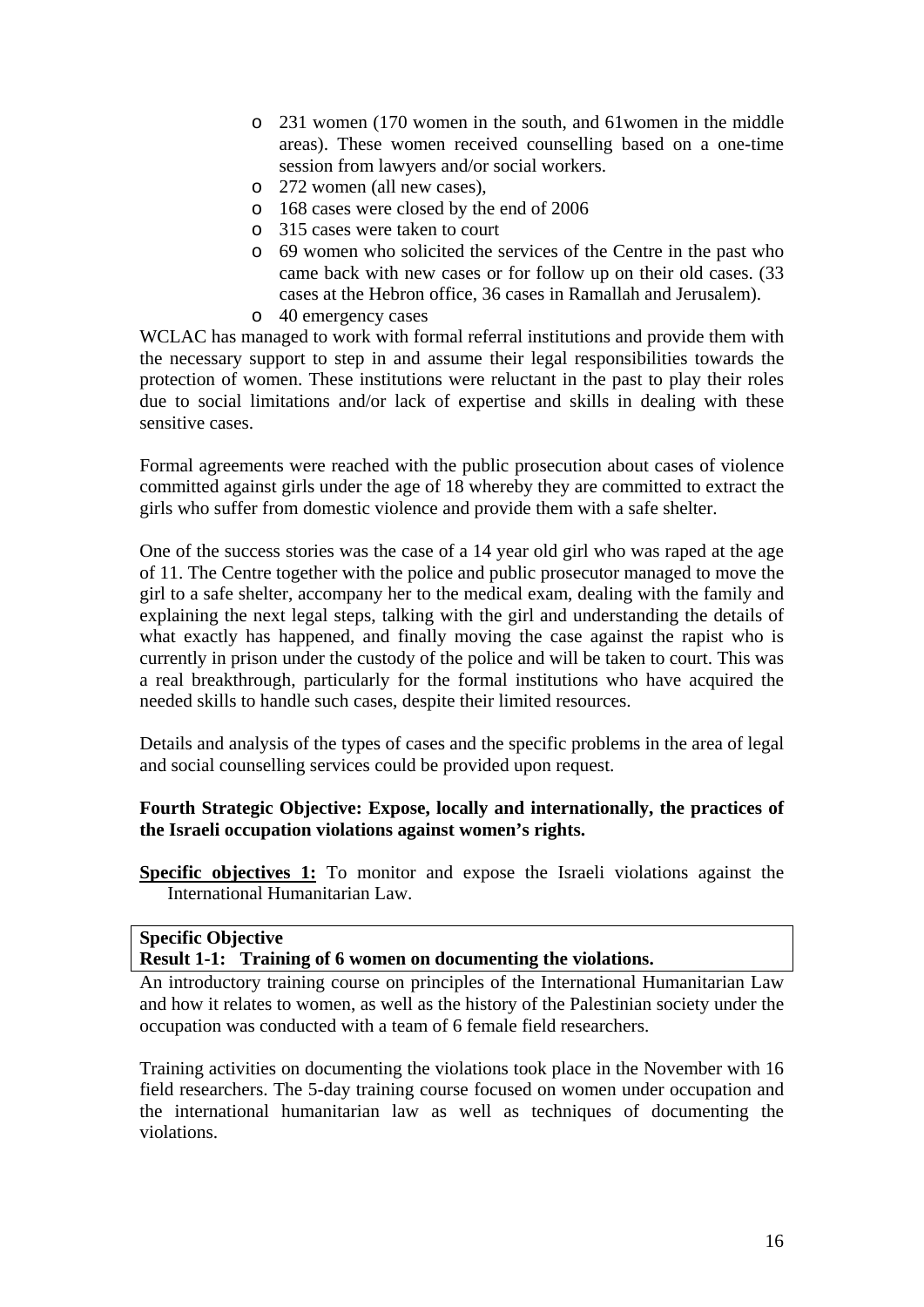# **Specific Objective 1 Result 1-2: Publish reports submitted to CEDAW.**

WCLAC translated into Arabic all reports submitted to CEDAW Committee during the year 2005. The reports were proof read for accuracy, and 70 copies in English and Arabic were printed. Copies will be distributed to local NGOs, women's groups, government ministries, and other concerned parties.

# **Specific Objective 1 Result 1-3: Issue a report on Palestinian women's experience of suffering under occupation**

1- WCLAC worked on finalizing a study on the Palestinian women's experiences under occupation. Several drafts reviewed by WCLAC's Feminist Research Consultant then forwarded to an outside copy editor. Her comments and suggestions have been incorporated into the paper and this version will be sent to the research team leader for final approval before being sent to printer. This report will be published in both Arabic and English by the end of February 2007.

2- WCLAC is also working this year on preparing a comprehensive study on the impact of Israeli violations of the International Humanitarian Law on Palestinian women. The study is expected to be finalized in the first half of the year 2007. Activities during the first half of the year have included:

a. Identification of field researchers' team.

b. Meetings with the team to prepare a first draft of the research questionnaire.

c. Internal meetings within the Centre to agree the final scope of the project.

d. Meeting with the documentation officer at Al Haq organization to benefit from

their experiences in the field of automated database for the documentation of violations.

# **Specific Objective 1**

**Result 1-4: Study "The Exclusion of Women from the Protection of IHL: Experiences from the Arab World"** 

The work continued on finalizing the concept paper initiated in 2005. Several meetings were held with the legal researcher to provide her with the information needed, addressing questions, providing legal studies, the Criminal legal texts relevant to the study, review and study of the Personal Status Laws, Criminal Laws, Citizenship Laws, and the Constitutions of Egypt, Jordan, and Lebanon for any changes or amendments.

The study was finalized and comments received by all relevant staff within the Centre. They are currently being incorporated by the legal researcher.

Some of the obstacles that WCLAC faced in preparing this study could be summarized as follows:

- 1- The original concept paper had old information that needed to be updated.
- 2- Lack of internet resources with information regarding some of the specific aspects of the study.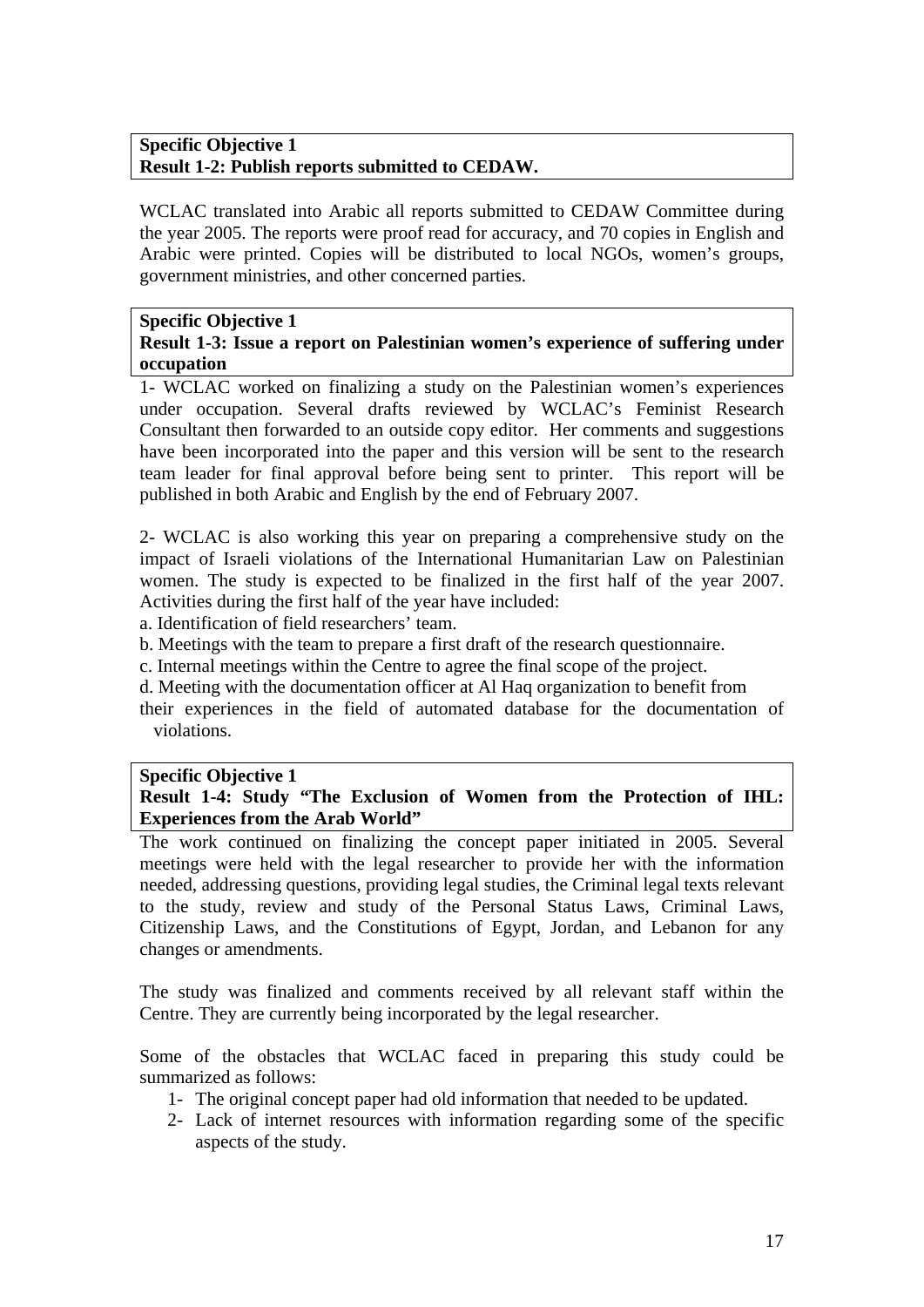3- The general context at the time of the initial drafting of the concept paper does not meet the current needs and objectives of the study.

#### **Specific Objective 1 Result 1-5: Attend one international conference on issues related to women's human rights and the international human rights laws.**

In April, the General Director of the Centre attended the launching of the International Women's Commission in the US. The Director attended a meeting with the US Secretary of State Condoleezza Rice, Congress Members, and media people.

In May, two WCLAC staff members attended a 4-day international conference at the University of California, Riverside, organized by the International Solidarity Working Group. WCLAC presented a paper on the impacts of the Isolation Wall on Palestinian women.

In June, one staff member attended an international conference in Morocco, titled "Equality without Reservations" on CEDAW and the optional protocol.

# **Fifth Strategic Objective: Develop WCLAC's own capacity, performance, and sustainability.**

# **Specific objectives:**

- a. Develop planning, evaluation, and monitoring system.
- b. Build capacity of WCLAC staff.
- c. Develop partnership relations with donor organizations.

# **Specific Objective 1**

# **Result 1-1: Revise and further develop and refine strategic plan, annual activity plan, budgets, and annual reports.**

This was completed in 2006. A separate document will be provided regarding the refinement of the strategic plan as a result of internal strategic planning workshops that took place in late September and continued through the end of the year.

# **Specific Objective 1**

# **Result 1-2: Prepare monitoring and evaluation matrix.**

This result was completed in 2006**.** WCLAC has developed staff evaluation forms as well as evaluation guidelines that were implemented as a pilot project in 2006. These will be reviewed in 2007 for further enhancements based on practical implementation.

# **Specific Objective 1**

# **Result 1-3: Prepare 3 operations guidelines and manuals.**

Activities under this result included:

- 1- A comprehensive revision of job descriptions within the Centre, clarifying the responsibilities and roles of staff and operational units of the Centre. All job descriptions where formulated through active participation of all staff regarding their respective jobs.
- 2- Work started on revising the employees' manual.
- 3- Internal workshops and finalization of WCLAC's code of ethics.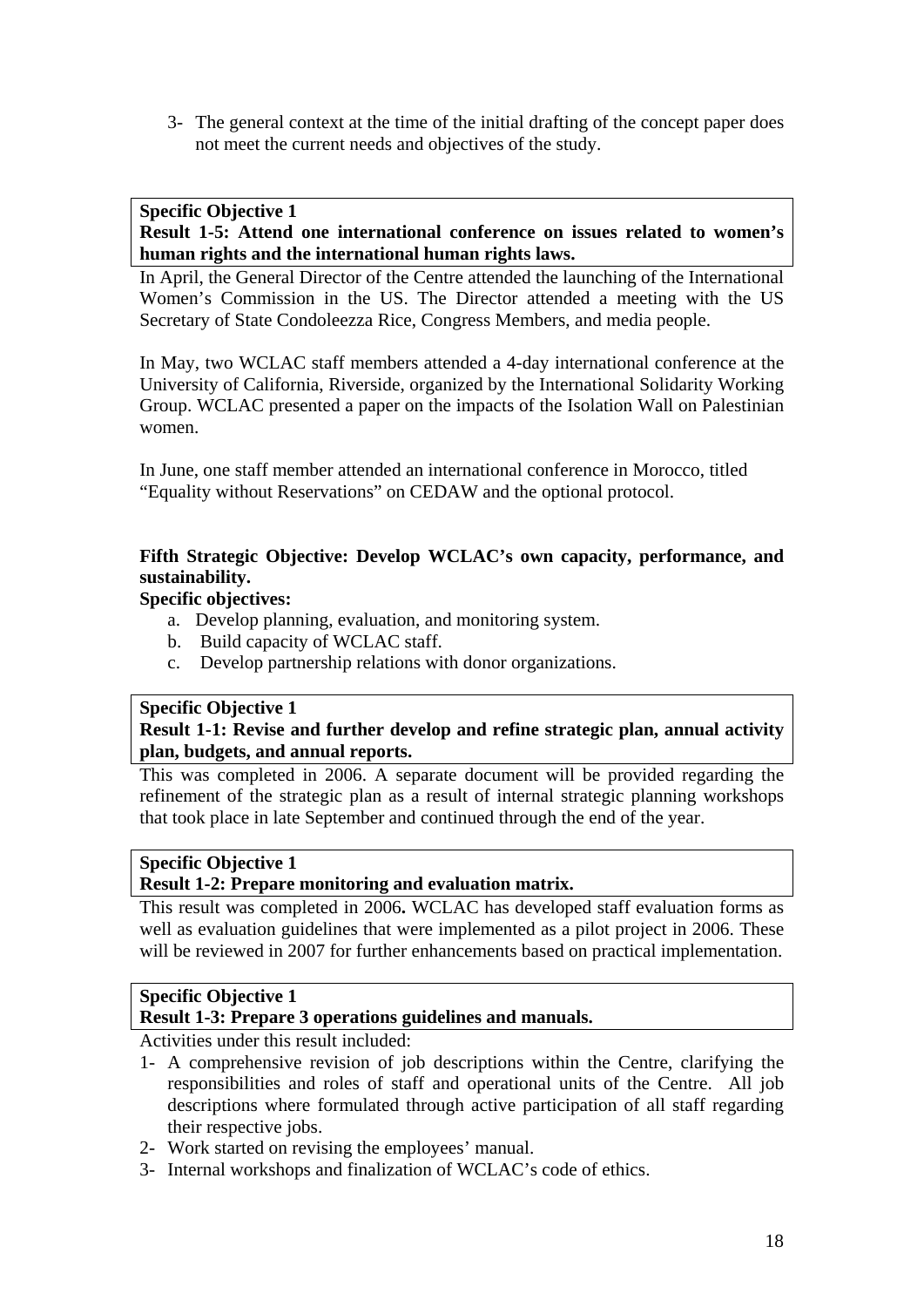4- Internal workshop on indicators.

The complete revision of the employees' manual was not completed by the end of the year due to heavy workload and the internal strategic planning workshops and procedures.

This is viewed as an on-going process within the Centre to improve and enhance the work environment, the clear delineation of roles and responsibilities, as well as rights and duties of staff. Ultimately this should help increase the level of job satisfaction among staff as well as reduce and minimize burnout potentials.

# **Specific Objective 2**

#### **Result 2-1: Conduct training needs assessment.**

This is scheduled for 2007.

# **Specific Objective 2 Result 2-2: Train staff in organizational and practice area.**

A list of all staff training activities is provided within the "progress of implementation" section of the report. Training activities have reflected significantly on the performance of staff who have demonstrated higher levels of professionalism, understanding, and renewed commitment to the vision and mission of the Centre. Ultimately, this benefited our target groups as they receive higher quality levels of services and interactions.

# **Specific Objective 2**

# **Result 2-3: Develop electronic client database**

The electronic client database was supposed to be implemented in April 2006. However, WCLAC decided to suspend this project pending the creation and implementation of a unified integrated information system for the Centre as a whole, with the database as an integral part of it. This will take place in 2007.

# **Specific Objective 2**

# **Result 2-3: Develop WCLAC's Library assets.**

This is an ongoing process. In 2006, we managed to develop our library through classification and indexing of available books, initial compilation of audio materials and classification in an easy access style, compilation of all Centre's publications and work papers in the library as the central location for classification and indexing.

WCLAC also looked into the development of a database that will constitute a reliable source of information in preparing international reports, particularly relating to the CEDAW. To that effect, the Centre contacted research and documentation institutions to coordinate reciprocal acquisition of studies for the years 2004, 2005, and 2006. The publications were compiled by the Centre's librarian. All publications were classified and coded. A field researcher was contracted to document femicide cases during the years 2005 and 2006. Basic criteria for documenting these cases were developed and 13 study cases were documented in depth.

The library has become a favourite destination of many researchers and university students, and is evolving into a valuable resource Centre within the community.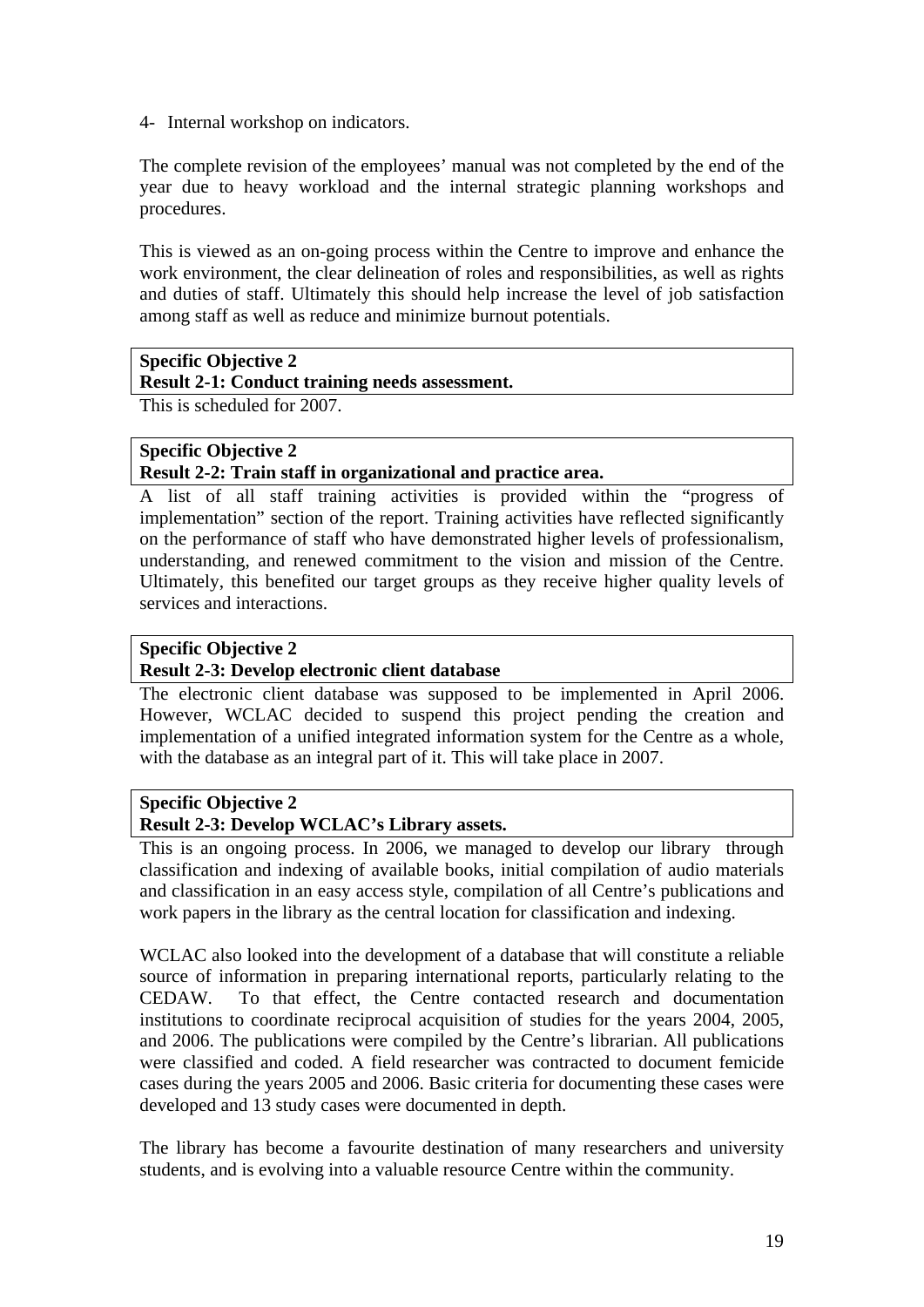# **Specific Objective 3 Result 3-1: Evaluate WCLAC programs and partnership agreements.**

This result was set in motion at the end of September with a 3-day retreat of unit heads in Jericho. The meetings evaluated WCLAC five-year strategic plan, its different programs, activities and types of interventions. This process continued over the last three months of the year and resulted in a revision of the Strategic plan, a review of the budget status for the following year and the preparation of action plans for 2007 based on a new approach to reporting, indicators, and outputs expected. As a result of these meetings and consultations, it was decided to evaluate the work of two units within the Centre during the year 2007.

On another note, WCLAC's consortium meeting was held in May 2006. Minutes of the meeting were prepared and circulated. WCLAC's views the consortium meetings as a great opportunity not only to update its donors on the progress of the work, but also an important venue for the exchange of ideas, for providing a different insight into our programs, in other words, a real partnership.

Finally for the year 2007, WCLAC has been awarded three new projects (within the strategic plan) and we are partners in the implementation of a fourth project.

# **Specific Objective 3**

# **Result 3-2: Develop WCLAC media materials in English and Arabic**

In 2006, WCLAC produced the following media materials:

- 1- Two press releases were prepared during the first half of the year.
- 2- One briefing sheet on Women's and Girls Education was finalized and is being edited for publication.
- 3- A media committee was formed to decide on the media strategies of the Centre.

Although the Centre's activities received wide coverage through the various media campaigns, the Media Forum, and the various awareness programs, special events and occasions, the Centre is behind schedule and planned output. We have been so busy implementing the wide range of activities as demonstrated above, that this component was overlooked or had to be put on the back-burner. Additionally the English and Arabic Media and Communications Officer positions have been vacant. We have already taken steps towards resolving this issue by announcing the vacancies in the daily newspapers and expect to fill these positions in 2007.

# **6- Obstacles and solutions**

We discussed the major obstacles faced under each result and described our solutions and approached followed to overcome these obstacles.

Additionally, the strategic planning process has revealed the need to review and revise the quantative indicators within the original strategic plan. The year 2006 was a good year to do that since it marked the mid-point of the five-year plan. It was important to give time for the restructuring process that took place in 2005 to settle in and go through the whole workings of a full year of implementaiton. The revisions that will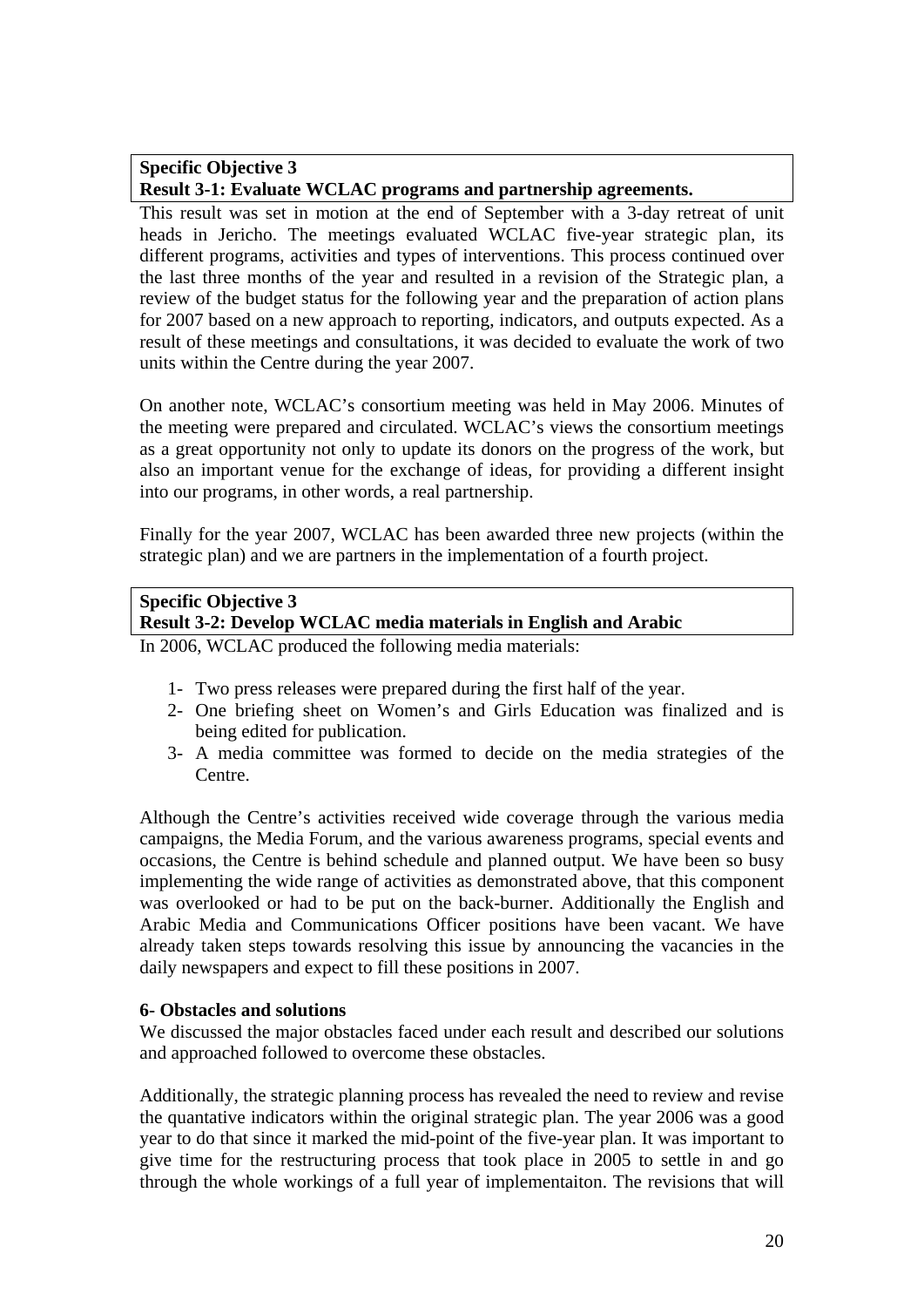be submitted separately emanate from the highly ambitious figures set out originally. The field experience has demonstrated that activities/interventions require longer periods of time to be implemented if we wanted to maintain our high standards of quality and tangible impact orientations that have characterized our work throughout the years. This came also as a result of comparing our current human resources capabilities and limitations against the expected outputs. While new staff need to be hired to implement the full range of planned activities, we believe that hiring new staff is not necessarily always the best solution. Therefore a lot of consolidation work and review took place in 2006 and will continue throughout 2007 with the planned evaluation of two of our units. This is intended to ensure that we are not stretched out too thin, which might undermine our financial and socio-cultural sustainability, and to avoid deviation from our original mission and vision. In those terms, the year 2006 was the year of critical thinking and review par excellence.

# **7- Sustainability**

The ability of WCLAC to continue its work under the current difficult political conditions can be viewed as a result of its socio-cultural sustainability, which is manifested in the acceptance and endorsement by the local community of its programs, mission, and activities. WCLAC conducted awareness activities and focus groups in more than 24 locations all over the West Bank and Gaza Strip, many of which are extremely conservative areas. The participation and commitment of participants in these activities and their willingness to share their ideas and be present at these activities was possible due to the excellent reputation of WCLAC as professional, transparent, and development oriented organization. Over the years, we continuously work on improving the conditions for women in Palestine. We were never an organization that conducted a one-time activity or event then left, and our beneficiaries know that.

Additionally, the coalitions that WCLAC has created/joined provide a more solid foundation for the sustainability of the positive effects and impact of its programs and activities, as its feminist vision is shared by an increasing number of governmental and non-governmental organizations.

Work with grassroots organizations in remote areas is helping us stay in touch with the people and serves as our compass, keeping us on track and in sync with our target groups' needs and priorities. This is extremely essential for our sustainability as we keep our feet rooted on the ground while our ambitions and goals keep us focused on the social change that we hope will contribute to the building of a democratic Palestinian society based on principles of equality and social justice between men and women

Financial sustainability can be viewed in the existence of a donors' consortium that is financially committed to WCLAC's mission and objectives. Furthermore, the participation of new donors in the consortium is yet another proof that our financial transparency, our accountability, integrity, and achievements are a guarantee of financial sustainability. In 2007 we received two core funding grant agreements which is another element of enhancing our sustainability, as opposed to the short-term project based funding agreements. We have also bought our own premises with the approval of our donors. On the long-term this investment will increase our financial sustainability. Additionally, volunteers who assist in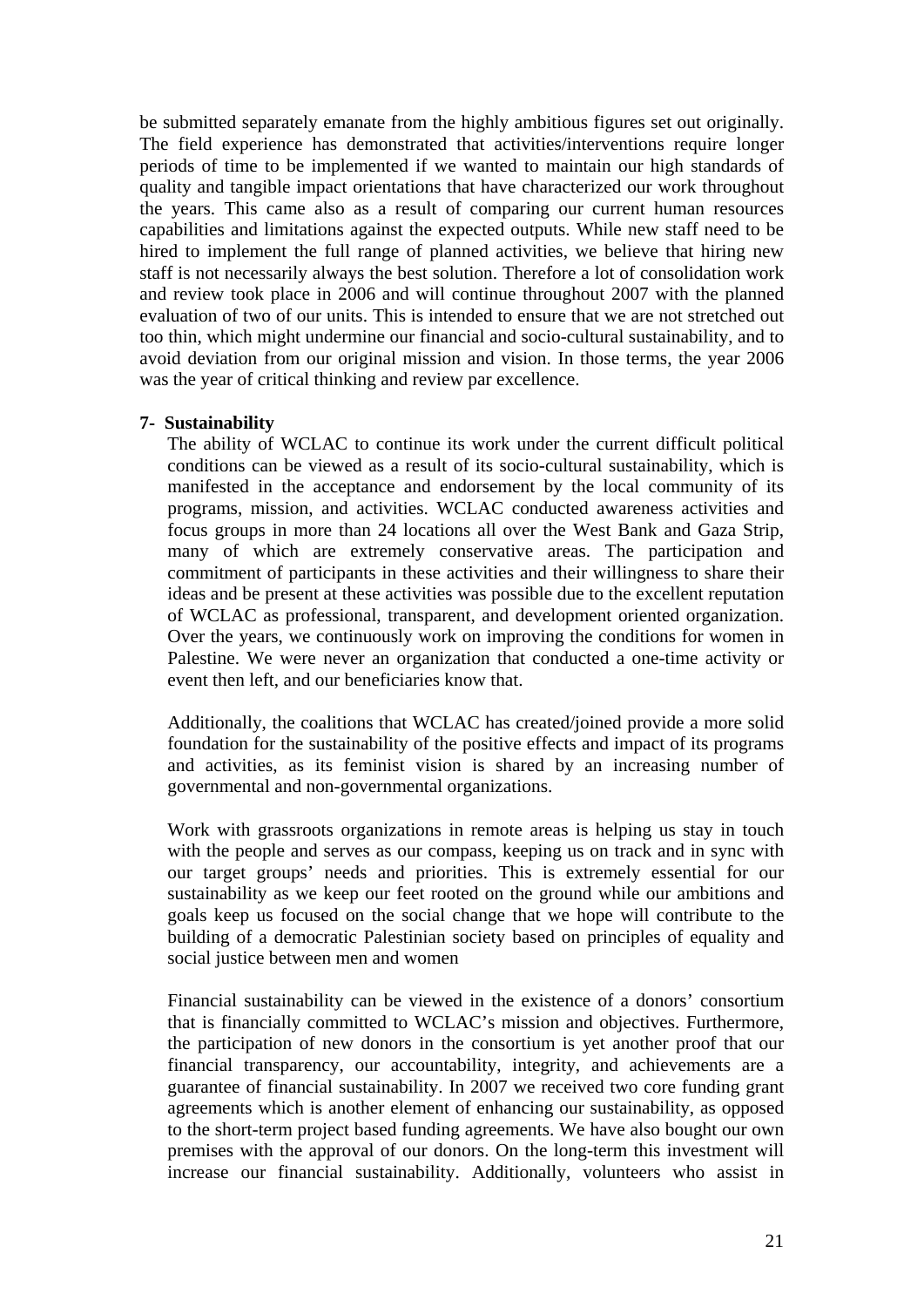carrying out the work of the Centre can be seen as contributors to the financial sustainability of the Centre. We are also exploring ways to enhance our selffinancing activities as part of our long-term strategy.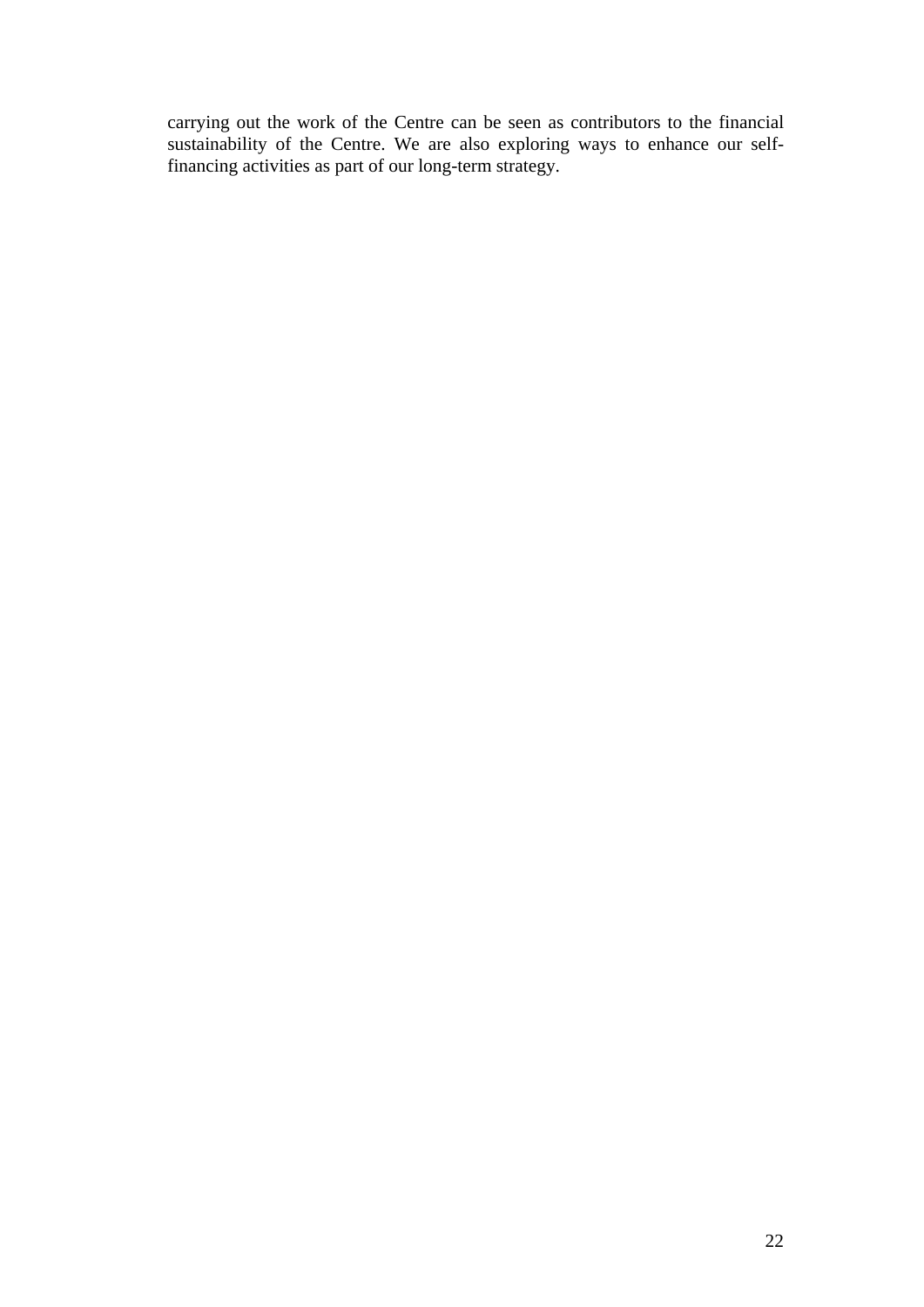# **Progress of Implementation 2006**

**\_\_\_\_\_\_\_\_\_\_\_\_\_\_\_\_\_\_\_\_\_\_\_\_\_\_\_\_\_\_\_\_\_\_\_\_** 

# **First Strategic Objective: Contribute to the development of legislation and institutional policies which support women and their rights.**

# **Expected long-term results:**

- 2- The existence of gender sensitive laws that do not discriminate against women and conform to international human rights standards.
- 3- Development of a culture of activism and civic responsibility in Palestinian society.
- 4- The Palestinian community considers gender sensitive laws more legitimate and necessary.

# **Specific objectives:**

- 3- Establish coalitions and set up coordination coalitions and committees with influential organizations and individuals to rally support for the Centre's proposals for law reform.
- 4- Influence political and professional decision-makers.

In its on-going efforts to achieve the above first specific objective, within the framework of the overall specific objective as defined in the five-year strategic plan, WCLAC is focusing in 2006 on 3 key pieces of legislation that greatly impact the condition of Palestinian women, namely the Criminal Code, the Personal Status Law, and the proposed Family Protection Law.

The main strategies followed for achieving the planned outputs can be summarized as follows:

- 1- Preparation/drafting of documents and distribution to potential coalition members.
- 2- Regular meetings and visits to the concerned institutions.
- 3- Conducting workshops with various relevant stakeholders and opinion makers.
- 4- Consultations with relevant bodies and institutions.
- 5- Exhibitions and media contests.

**Specific Objective 1:** 

**Result 1-1: Three bodies are created/activated through meetings and visits to institutions to rally support on proposals for reform/endorsement of: Criminal Law Coalition, Personal Status Law Coalition, and Family Protection Law Coalition**.

> Time frame: January-December 2006 Progress: 100%

Main activities/achievements:

1. **Personal Status Law Coalition**: (Progress 70 %)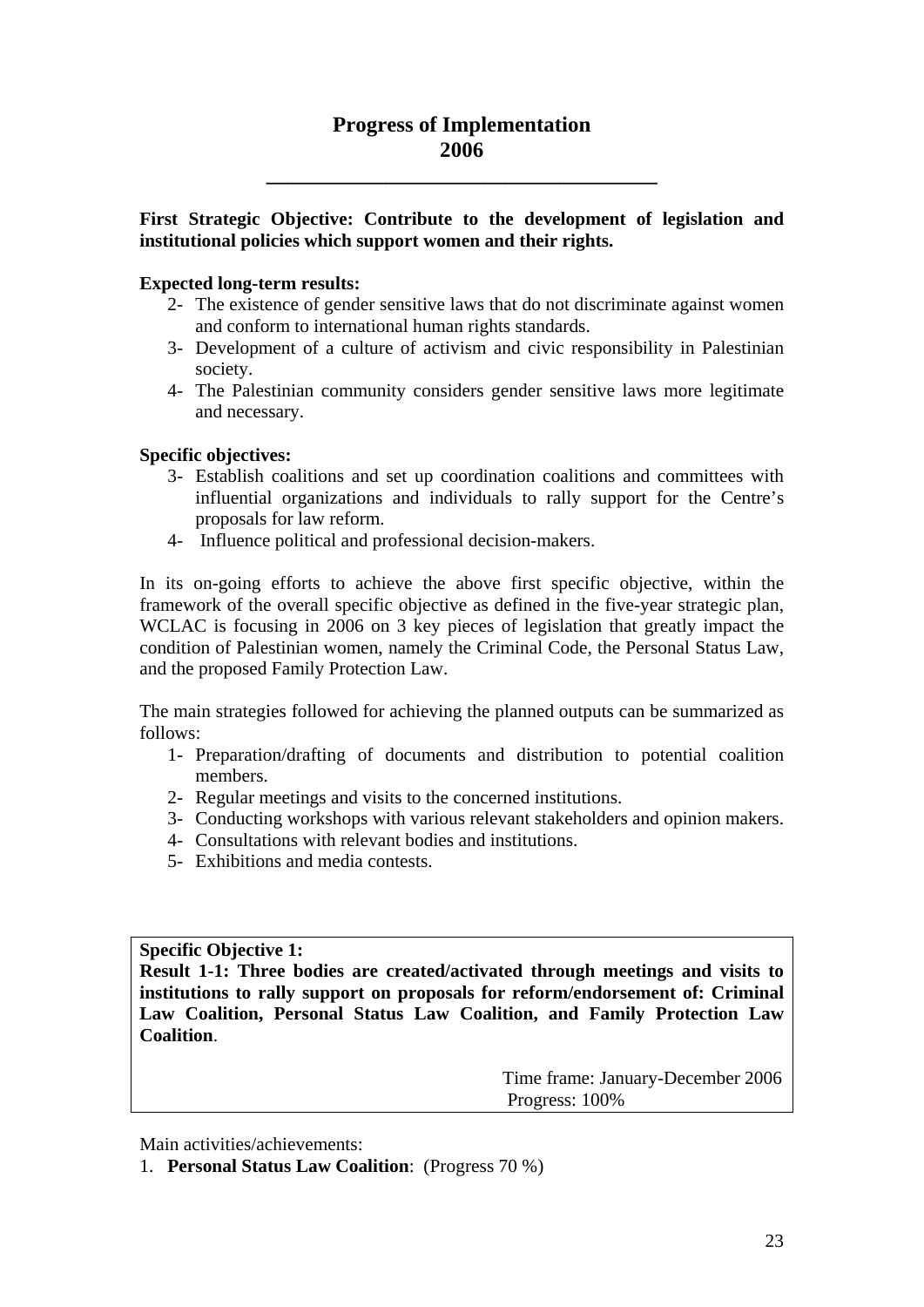- a. Study on the Personal Status Law:
	- 1. Study on articles related to a) marriage and marriage contracts b) custody rights, c) age of marriage, d) accumulated assets during marriage, and e) polygamy was completed.
- b. Adoption by Civil Society Organizations, in addition to the Coalition, of the document on amending 5 articles of the law. Total number of Coalition member organizations is 13.
	- 1. Meetings of Coordinating Committee for Personal Status Law: Nine meetings were held to review and prepare final drafts of the articles of the law that need to be amended.

The coordinating committee was charged with preparing a background paper on the rationale for the amendments. However, this was not completed during 2006; therefore some meetings with the Coalition members in Gaza were postponed to early 2007.

2. Large-scale meeting of the Coalition within the General Union of Palestinian Women:

Meeting held in May endorsed the work of the Coordinating Committee. Another meeting of the full general assembly of the coalition was held in December which agreed to devise a work plan for advancing the document.

3. Individual meetings with political parties:

Meetings were not completed due to political parties' preoccupation with Legislative Council elections and the complicated, ever evolving, political dynamics that followed. This held true for the second half of the year, as the political and security conditions were high on their agenda. Also, the Coalition did not finalize the concept paper of the law on time.

# 2. **Criminal Law Coalition**: (Progress 70%)

- i. Meetings with the coalition:
	- 1. 6 meetings were conducted with the coalition. It was agreed to work on re-drafting certain articles within the Jordanian Criminal Law and submit the amended draft, and not the whole law to the PLC. The articles are related to: adultery, and arguments against reduced sentences for "honour" crimes. The legal drafting of these articles was finalized.

# ii. Individual meetings with political parties, Ministry of Women's Affairs, and women organizations and groups:

- 2. A meeting was held in February with the legal department of the Ministry of Women's Affairs to coordinate joint activities related to the Criminal Law. However the planned activities were not carried out because of the prevailing political conditions.
- 3. Meetings with political parties did not materialize during this first half of the year due to preoccupation with preparations for elections and later with the prevailing political conditions.
- 4. Four meetings were held with women organization to discuss their position on the Criminal Law and rally their support. The meetings were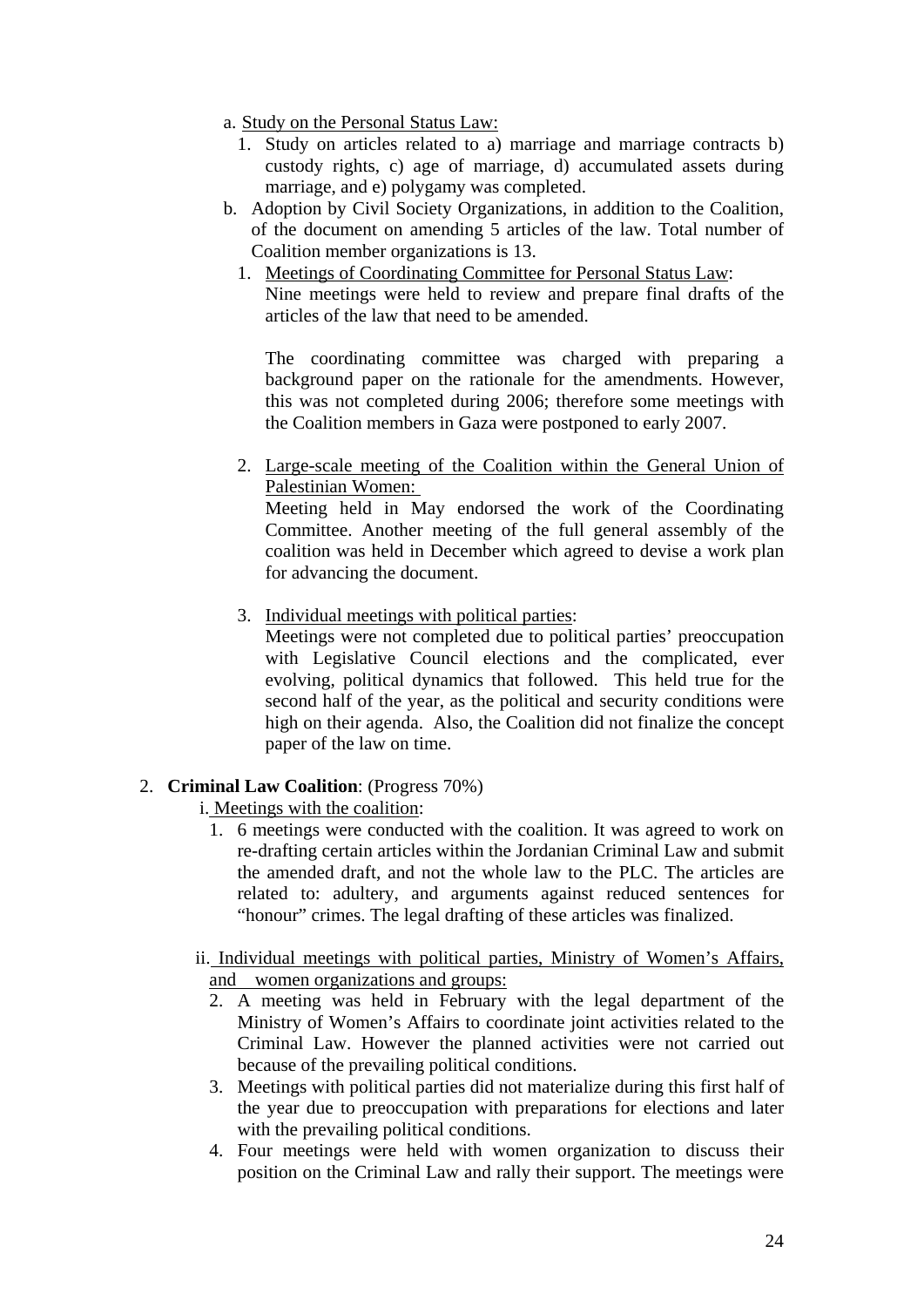ii.Regular coverage of Legislative Council sessions:

WCLAC designated staff attended regularly PLC sessions related to discussions of the Criminal Law and circulated reports and updates to all staff members.

Additional meetings and workshops with the political parties and the Ministry of Women's Affairs did not materialize due to the political conditions and the changes that occurred within the Ministry of Women's Affairs. Furthermore, change of direction in the work strategy on this law has led to postponing the main workshop that had been planned for the second half of the year. Total number of coalition member organizations: 7.

# 3. **Forum against Violence Against Women (VAW)**:

WCLAC attended all 19 meetings of the Forum that took place in 2006. Our work with the coalition covered the following:

- 1- Contributed to the preparation of the Forum's report of achievements submitted to  $OXFAM<sup>1</sup>$  $OXFAM<sup>1</sup>$  $OXFAM<sup>1</sup>$
- 2- Contributed to the preparation of a report on femicide to be presented in a press conference.
- 3- Worked on collecting and documenting signatures for the petition campaign against femicide. A total of 3400 signatures were collected, the majority of which were collected by WCLAC.
- 4- Coordinated and prepared for a press conference in Jericho with media professionals and institutions to present the report on femicide and to listen to the opinions of PLC Members regarding this issue. However the conference was interrupted due to the Israeli invasion of Jericho on 14/3. The invasion of Jericho and the events that followed caused a lot of confusion among the journalists and the PLC Members who were already at the press conference venue.
- 5- Active participation in the discussions on design, contents, implementation and evaluation of special spots on "femicide".
- 6- Follow up on designing posters on femicide. One of the paintings from the Exhibition "No to Violence against Women" was selected to be the official poster.
- 7- Participation in writing a proposal for raising funds for a special research on femicide.
- 8- Participation in the consultative research committee for a research paper to be prepared by the Forum.
- 9- Participation in drafting press releases on different occasions.
- 10- Participation in writing a proposal for the global campaign against violence against women, which included 10 regional conferences on the current political situation and its impact on the social and psychological health of women. Under this project, the Centre conducted a conference

1

<span id="page-24-0"></span><sup>&</sup>lt;sup>1</sup> OXFAM-NOVIB: Partners' report on best practices.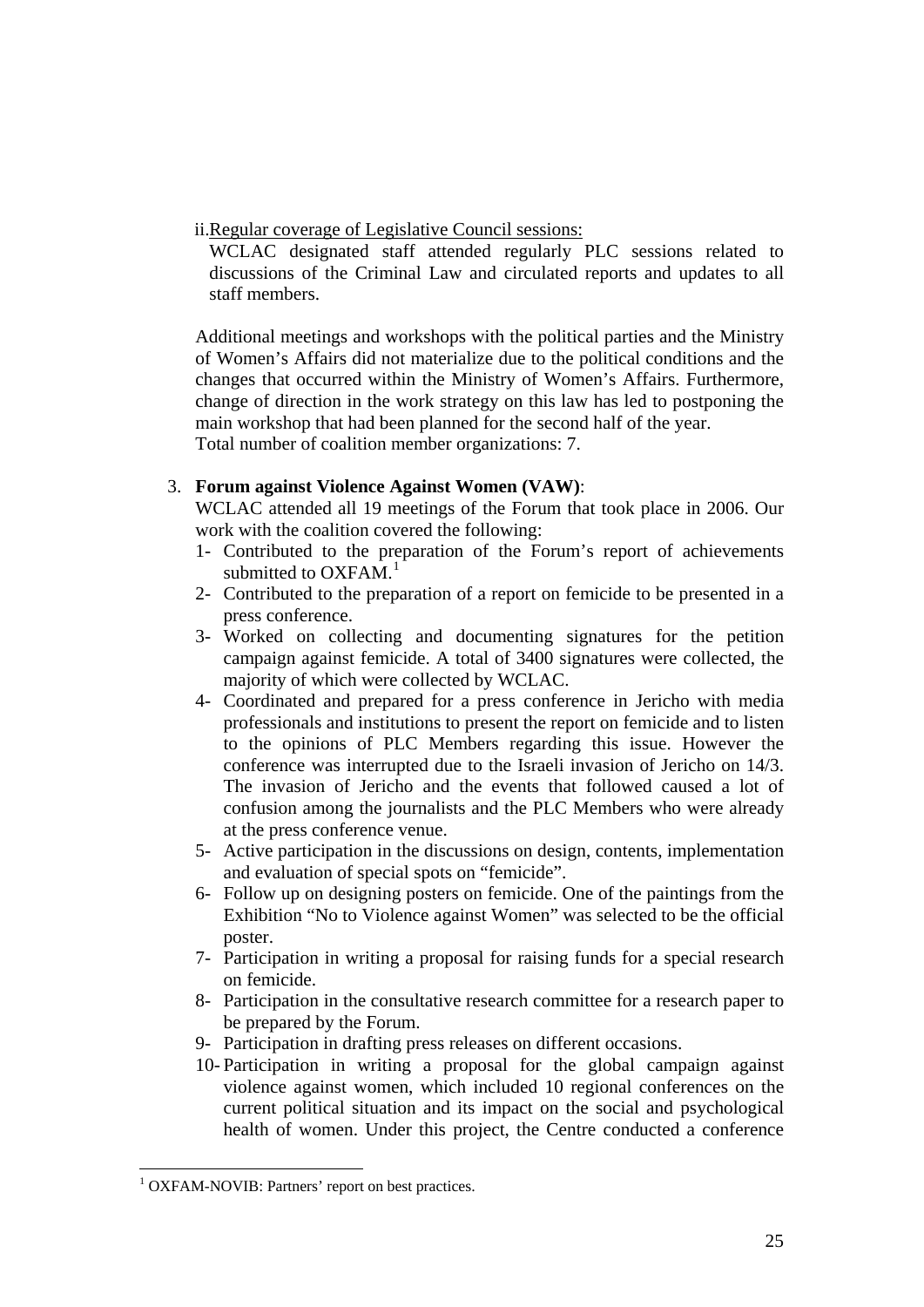with "Women for Life" Society in Bidya, which was attended by 65 women (housewives, members of local councils, feminist activists) from 11 villages. Another conference was held in Jericho and was attended by 40 women activists in women organizations and housewives from Jericho city, Aqbet Jaber refugee camp, Ein Al Sultan refugee camp, and Al Oja village. The Centre also worked jointly with the Feminist Studies Center in Hebron to conduct the conference and presented an analytical paper.

- 11- Participation in the Forum's committee for conducting a national joint campaign with other organizations including MIFTAH and PCBS. This also included the submission of three papers related to the impact of the current situation on women's health, the situation of wives of martyrs, as well as live testimonies about Israeli violations of the international humanitarian law. Additionally the Centre participated in drafting the closing statement of the conference and a staff member was hosted by a TV program to talk about the conference.
- 12- Participation in preparing for a press conference on the status of women and murder and violence against women.
- 4. **Family Protection Law Coalition** (Progress 80%)
	- i. Endorsement of draft law internally:

The endorsement of the draft law internally was a first important step towards conducting consultative and lobbying meetings with various women and legal organizations to establish a coalition. An all-staff workshop held earlier this year reviewed and approved the draft. After some delays in the first half of the year, the draft was discussed and approved by the senior WCLAC staff and the Board of Trustees in August.

ii. Conducting meetings with women and legal organizations to establish a coalition:

The idea of the draft law was proposed to the Forum against Violence against Women<sup>[2](#page-25-0)</sup>, who agreed to endorse it and shoulder the lobbying work.

Additionally 4 workshops were held with women and civil society organizations to discuss the proposed draft law and provided valuable legal feed-back on it. The workshops were divided as follows: Two workshops in Ramallah, one of them dedicated to the Forum's member organizations. The two other workshops were held in Hebron and Nablus and were attended by a combined number of 54 legal and women organizations in addition to journalists and media professionals. (Total number of participants was 100 with 35 men and 65 women).

iii. Conducting meetings with political parties and PLC Members

It was decided to postpone the meetings with the political parties and the PLC members for two main reasons: 1) the difficult political conditions that shifted their priorities. 2) The focus on discussions with women and legal organizations and the need to incorporate the valuable feed-back into the draft prior to discussions with the parties and the Council.

<span id="page-25-0"></span><sup>&</sup>lt;sup>2</sup> The Forum consists of 13 women's organizations fighting violence against women and providing services in addition to counselling and awareness-raising to battered women in addition to their work in the advocacy and lobbying around changing policies and laws.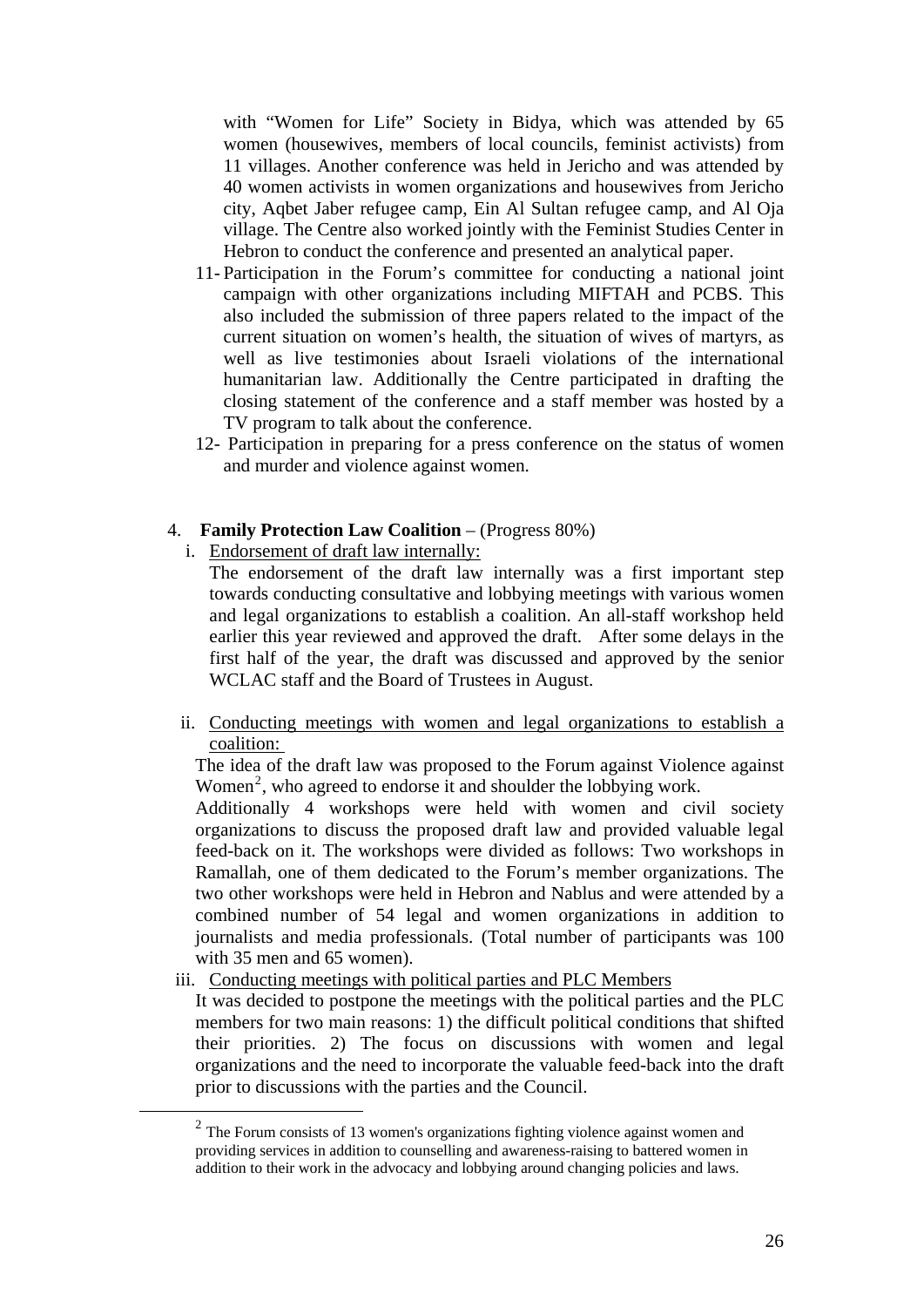# 5. **Media Forum Advocating Women's Rights**:

The Media Forum was established in 2005 as a response to increased levels of violence against women and the low awareness level of journalists and reporters regarding coverage of women's issues and perspectives. A completely unplanned outcome in 2005, the Media Forum has been playing a considerable role in the overall increase in media coverage of women-related activities undertaken by both WCLAC and other civil society organizations in Palestine. The Forum has also been raising the public profile of WCLAC.

Below are the main activities related to the development of the Forum. Details of activities of Forum members in each region are provided in Annex 1 to this report.

# **1- Establishment of the Forum- continued since 2005**

- a) Discussions of the strategic plan of the Forum were completed by organizing 3 meetings with groups of media people in Qalqilya, where 12 media professionals (11 men and 1 female) joined the Forum, and in Tulkarem, 19 media professionals (14 men and 5 women) joined, and in Gaza through the video-conference, 19 media professionals (10 men and 9 women) joined. The total number of Media Forum Members has reached 156 (53 women, and 103 men). The meetings were extensively covered by local TV stations, news websites, and local radio stations.
- b) Small committees were established in each of the three locations to focus on priority areas of work in the field of violence against women. Follow up with Gaza committee is done over the phone and via e-mails.
- c) All regional committees were asked to meet and prepare the work plans for the media people in their areas.
- d) Two general meetings took place in Ramallah with all regional committees to present the regional plans and approve them. The central work of the Forum as a whole was also discussed in this meeting. The activities include awareness – raising debates, training, networking, the media contest (See Specific objective 2 Result 2-2 below), preparing a brochure, and general meetings. The second general meeting was an overall evaluation of the work completed in 2006 and selection of a logo for the forum (several designs were submitted). The meeting coincided with the declaration of the start of the global campaign against violence against women and began with a press conference under the auspices of the Forum against Violence against Women.
- e) Based on the findings from the second general meeting, the small regional committees were deemed not as effective as desired, and therefore suggestions were made to establish working committees on specific topics that members could join according to their different interests. These working committees are: Monitoring the Legislative Council, Monitoring the Portrayal of Women, Public Relations and Networking, and Training.
- f) Three general training courses were held for Media Forum members addressing the topics of media, women's rights, and gender issues.
- g) One general training workshop was organized by the Forum in Ramallah titled "Coverage of women issues in media". The workshop was conducted voluntarily by Scotty Wilson, a media advisor and consultant working for the Al Quds Educational TV station.
- h) Legal awareness meetings on the Criminal Law: Three educational workshops were held in Tulkarem, Qalqilya, and Hebron on the status of women in the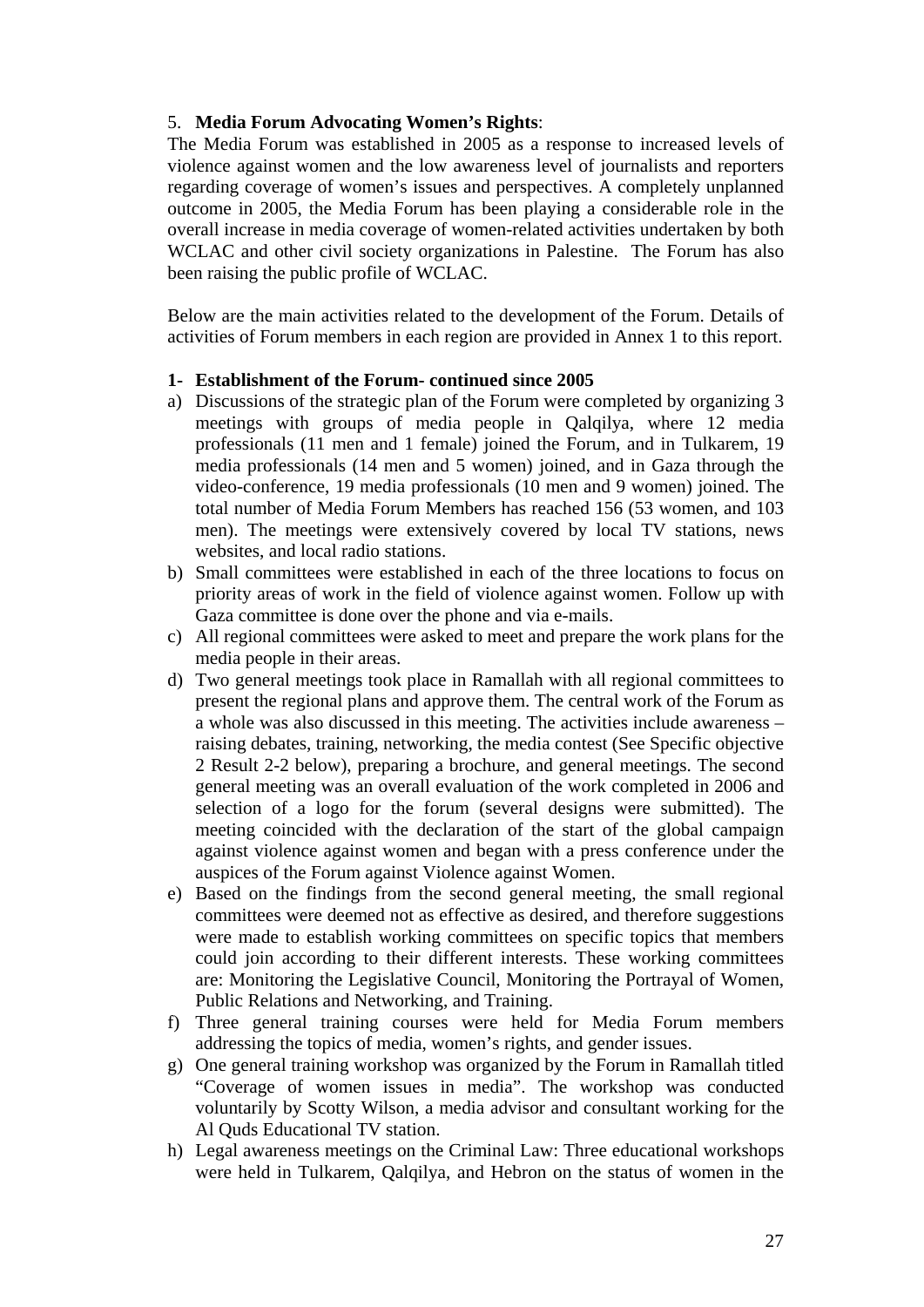The Centre is closely monitoring the evolution of this project. It and its activities were evaluated at the end of the year in relation to Centre's annual work plans and long-term strategic plan. The Forum can be seen as a cross-cutting output between the First and Second Strategic Objectives of the Centre since it also helps sensitize influential individuals within the society, namely media people, to women's issues and perspectives, thus promoting a culture of activism and respect of women's rights among the larger public. The Forum's scope of work could be expanded. It will also provide increased coverage of WCLAC activities, thus potentially enlarge community support for its mission, which directly and indirectly enhances WCLAC sustainability.

# **Main Indicators of Media Forum Activities:**

Number of Forum members: 191 media professionals (69 women, 122 men) Number of regional workshops: 6 Number of beneficiaries (media professionals): 113 (65 men, 48 women) Media coverage of the art exhibition "No to Violence against Women" in four locations through the various media means and outlets. Number of general workshops: 2

Number of training courses/workshops: 7

Regional networking: 1

Media coverage of the Forum and WCLAC activities:

Written-22 Visual-11 Audio-29

#### 6. **Coalition for Safe Abortion**:

This is a new coalition that the Centre as a whole decided to join in October 2006. The idea behind the coalition is to generate awareness and lobby around laws and policies in relation to the right to safe abortion and to conduct studies about abortion. The Centre attended two meetings held by the coalition in November and December. Developments on the work of the coalition and the involvement of the Centre in it will be reported on in 2007.

#### **7. International Humanitarian Law Forum**

The Centre attended several meetings conducted by this forum, in addition to a workshop on education and the International Humanitarian Law. Additionally, the Centre participated in preparing several workshops on forced migration, international sanctions, and compensations for people affected by the Isolation Wall.

# **Specific Objective 1 Result 1-2: Build relations with 300 influential personalities**

 Time frame: Jan-December 2006 Progress: 90%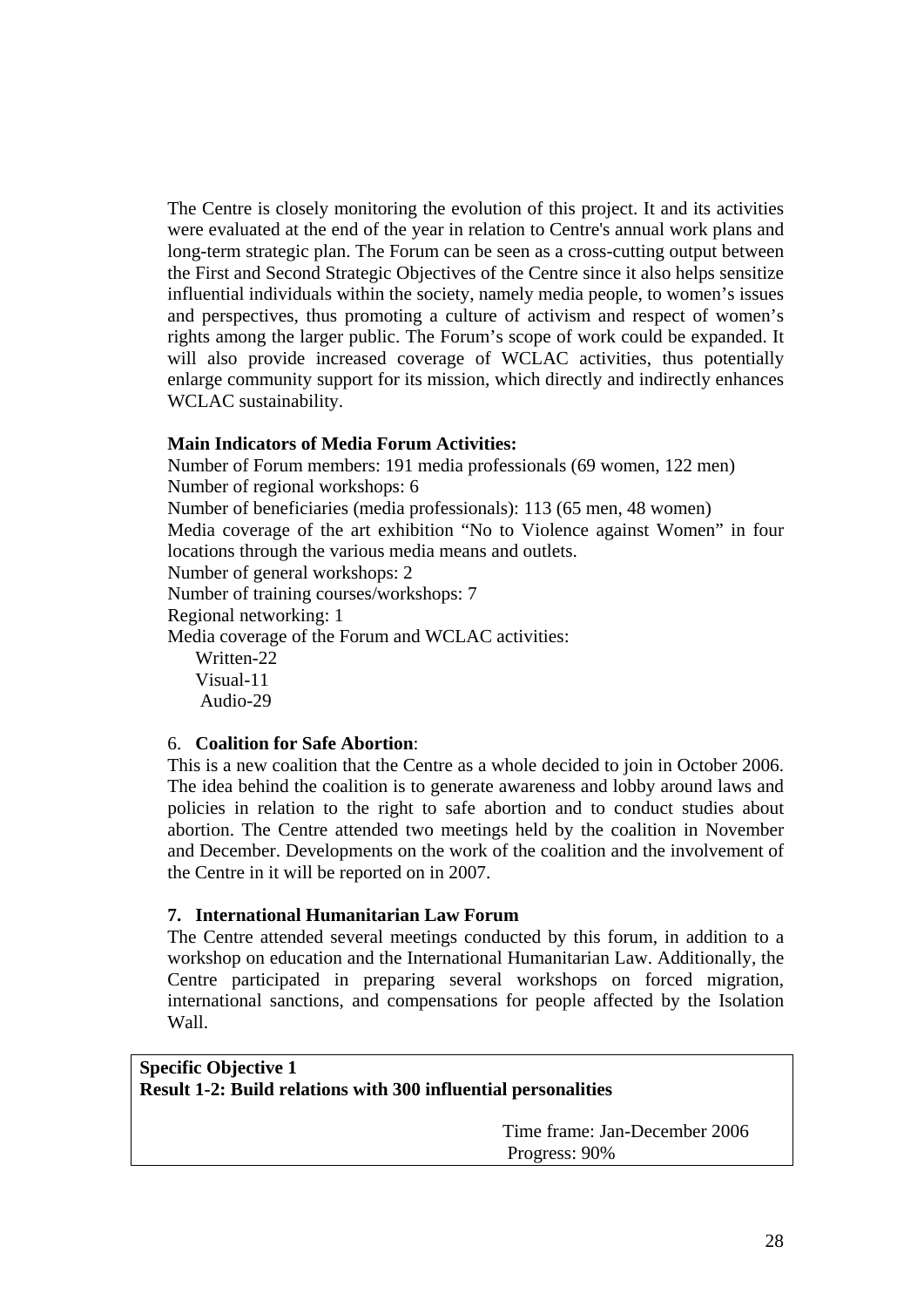WCLAC built relations with more than  $250$  influential persons<sup>[3](#page-28-0)</sup> through its work with the coalitions and committees that were either activated or created and throughout the advocacy and lobbying campaigns. However, some of the meetings that were planned with political parties and influential individuals had to be postponed due to preoccupation during this year with the elections as well as the political conditions that followed. However, the Centre was able to start contact with more than 12 new members of the Legislative Council.

An initial database containing the names and contact information of more than 600 influential persons gathered through different organizations, coalitions, within political parties, and women organizations. Through all its various activities, WCLAC has expanded and strengthened its contacts within the society and believes that the enduring nature of the relations will result in tangible impacts in the future.

# **Specific Objective 2 Result 2-1: Complete 3 analytical studies.**

<u>.</u>

 Time frame: February-October Progress: 85%

The scope of the research work during first half of 2006 enlarged in unanticipated ways, resulting in what we hope will be on-going Centre-based research endeavours in years to come. The primary foci of the effort were to conduct in-depth training of WCLAC staff and community research associates in community-based feminist research methodologies and to enhance the abilities of researchers to examine social phenomena from deeper feminist perspectives. Several training sessions on theories and skills of conducting research were held. Also, staff participated in planning meetings to decide on the specific research projects and their respective researchable questions, to form research teams consisting of staff from all the Centre's programmatic units, and to draft the overall research plan divided into three phases. The decision was to conduct two new studies, the Personal Status Law and Women's Needs. The plans for both include the overall purpose and goals, the methodology, timeframe for completion, and dissemination of final report as well as of other segments of the findings as appropriate. We also have progressed on the on-going project to draft the Family Protection Law for Palestine. Please refer to previous reports for more background on the project.

1. **Personal Status Law Research**: The field work for data collection started with 28 focus groups (20 in West Bank and 8 in Gaza Strip) with 15 participants in each group. The work in the field was coordinated through WCLAC field office in Hebron for focus groups in the South, in addition to the "Women for Life" Society in Bidya for the focus groups in the village itself and in Salfit governorate in general. The focus groups included male and female groups and covered the following locations: Ramallah, Bidya, Salfit, Hebron, Dheisheh camp, Jerusalem, Aboud, Hizma, Zababdeh, Nuweihmeh, Samou', Hebron, Beit Jala, Amari Refugee Camp, Beit Hanoun, Jabalia, Khan Younis Refugee Camp, Rafah, Bureij Refugee Camp, Mughraqa, and Gaza city. The data are currently being coded and analyzed. The findings from the analysis will be used as the basis for generating

<span id="page-28-0"></span><sup>&</sup>lt;sup>3</sup> Influential persons are decision-makers in the society and others who can influence those decisionmakers, such as elected officials, heads of government institutions, judges, and so on.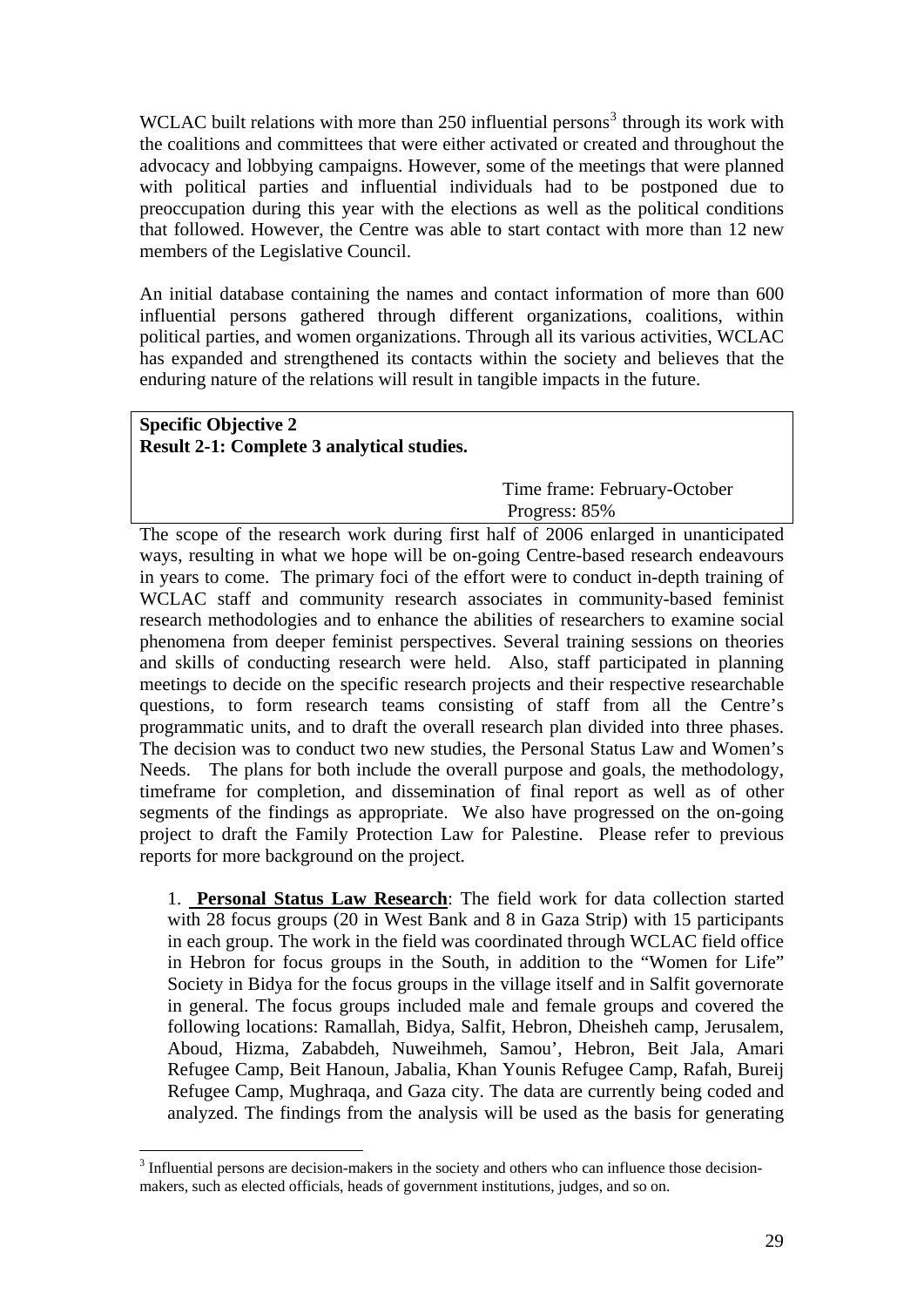the in-depth interview guide. The interviews are the next step of the research process. A group of community-based research associates initially complemented the Centre research team but now have become a vital part of both teams. Both staff and community researchers, including in Gaza, were trained on how to conduct focus groups.

 The interview guide was finalized and tested after several meetings with the research team and the Centre's Feminist Research Consultant. The interview guide was divided into four sections, each containing 28 questions. The entire research team were trained its and 11 outside community researcher associates were contracted to conduct and transcribe the 30 planned interviews.

 By the end of 2006, 4 in-depth interviews with women who received services from the Centre were completed. The remaining interviews and the subsequent process of coding and analyzing date from all the interviews will take place early 2007.

2. **Women's Needs study**: This research followed the steps mentioned above. 18 focus groups in total (15 for women and 3 for men) were implemented covering West Bank (north, middle, and south) and Gaza Strip, with a total of 270 women and 45 men. All data entry work was completed and distributed among research team members for analysis. The analysis work has been finalized, and a first draft of questions for the in-depth interviews is currently reviewed for comments and amendments. The women who will be interviewed and the areas where the interviews will be conducted have been identified. Five in-depth interviews were conducted under the testing phase, following which a large-scale meeting was held with all the community field researcher associates to discuss the results and the process of testing interviews.

By the end of the year, all the individual interviews, a total of 100, were held in the West Bank. This included a reading by the Research Team Coordinator of at least one interview per researcher and follow up activities on individual and intensive basis. It, however, was impossible to conduct the interviews in Gaza. The difficult prevailing conditions there prevented the research team from travelling and training the field researchers on the techniques of the in-depth interviews.

Currently the research team is developing the theoretical framework of the research paper. The heavy load at the end of the year prevented the completion of this specific phase.

3. **Family Protection Law project**: Further work was done on the draft study by adding new definitions, a chapter on the claims process procedures, a chapter on the judicial procedures, in addition to a chapter on powers of family protection counsellors. Meetings were held between Women's Empowerment Program of the Mental Health Centre in Gaza and the WCLAC through the video-conference for suggestions and comments. Comments were circulated and discussed.

Additionally, exchanges of expertise took place with "Salma," a regional group consisting of violence against women projects in Egypt, Lebanon, Jordan, and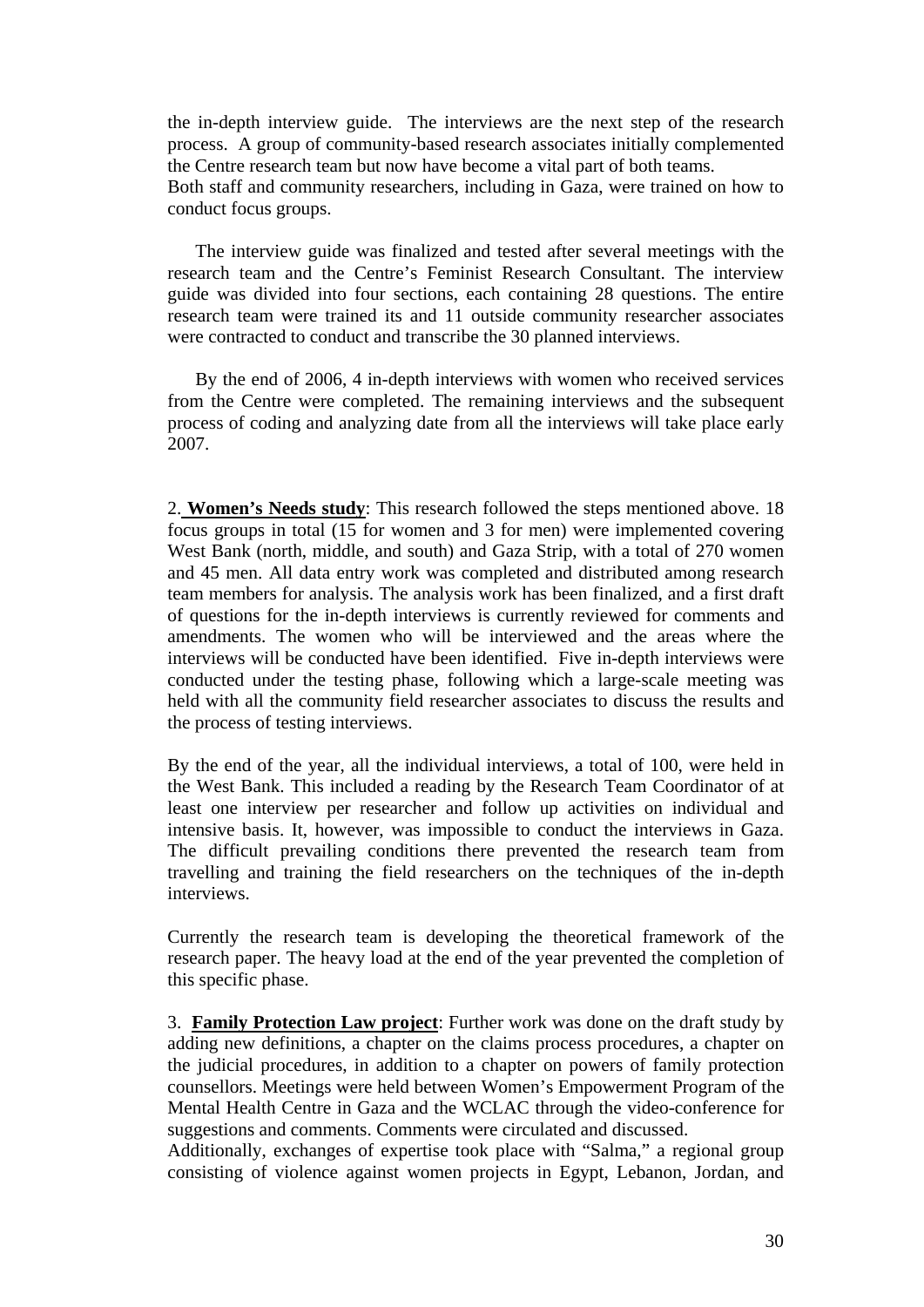Palestine, that aims to draft laws to protect women and children against violence in the family. During a two-day workshop in Jordan, members of Salma and several Centre staff discussed the two drafts of the law, one proposed by Salma and other by Centre, and formulated the final draft. This draft was disseminated to Centre staff and Board of Trustees as well as to local interested parties including the Family Protection Law Coalition, lawyers, members of the Media Forum in Nablus, judges, and court officials, to secure final approval before attempting to have it legislated and implemented. Comments received from different parties were incorporated in the final draft. However, the paralysis that plagued the PLC during the first half of the year deteriorated further and therefore the presentation of the draft law to the PLC was not possible.

The two new studies (Personal Status and Women's Needs) included a significant capacity-building and knowledge-transfer among Centre staff. Research team members and community-based research associates were trained thoroughly on facilitating focus groups, documentation and data-collection and -analysis skills, and foundational feminist theories.

**Indicators**: two new studies were designed and begun during the first part of the year; third project is progressing as planned.

Other documentation projects and workshops begun or conducted in the first half of the year are the following:

**1- Workshop with the judiciary based on WCLAC report "Child Sexual Abuse":** 

Based on the above report, the "Sexual Molestation of Children" workshop was conducted. Final workshop report, which included all the working papers presented at the workshop, was published and distributed to all Higher Judicial Council workshop participants and to the Board of Trustees.

- **2- Documenting the ground-breaking Palestinian Model Parliament and the pioneering role played by WCLAC and other feminists in this project.**  Further work was done on this book during the latter part of the year, although the finalization of the book has again been delayed due to inability to gather information from all the key figures involved.
- **3- Analytical study of Maintenance Fund law and its executive by-laws:**  WCLAC played an active role in the Maintenance Fund board of directors in its capacity as a board member. The Centre drafted a study on articles that need amending, proposed amendments to the executive by-laws, along with rules and procedures for implementation. These were circulated to all board members (consisting of MOSA, Ministry of Finance, Ministry of Justice, Chief Justice Office, General Union of Palestinian Women, Khansa'a Society, and WCLAC).

# **Specific Objective 2**

**Result 2-2: Launch/complete three media campaigns (Campaign for Personal Status Law, Campaign for Criminal Law, Campaign for Family Protection Law)** 

> Time frame: April-December 2006 Progress: 70%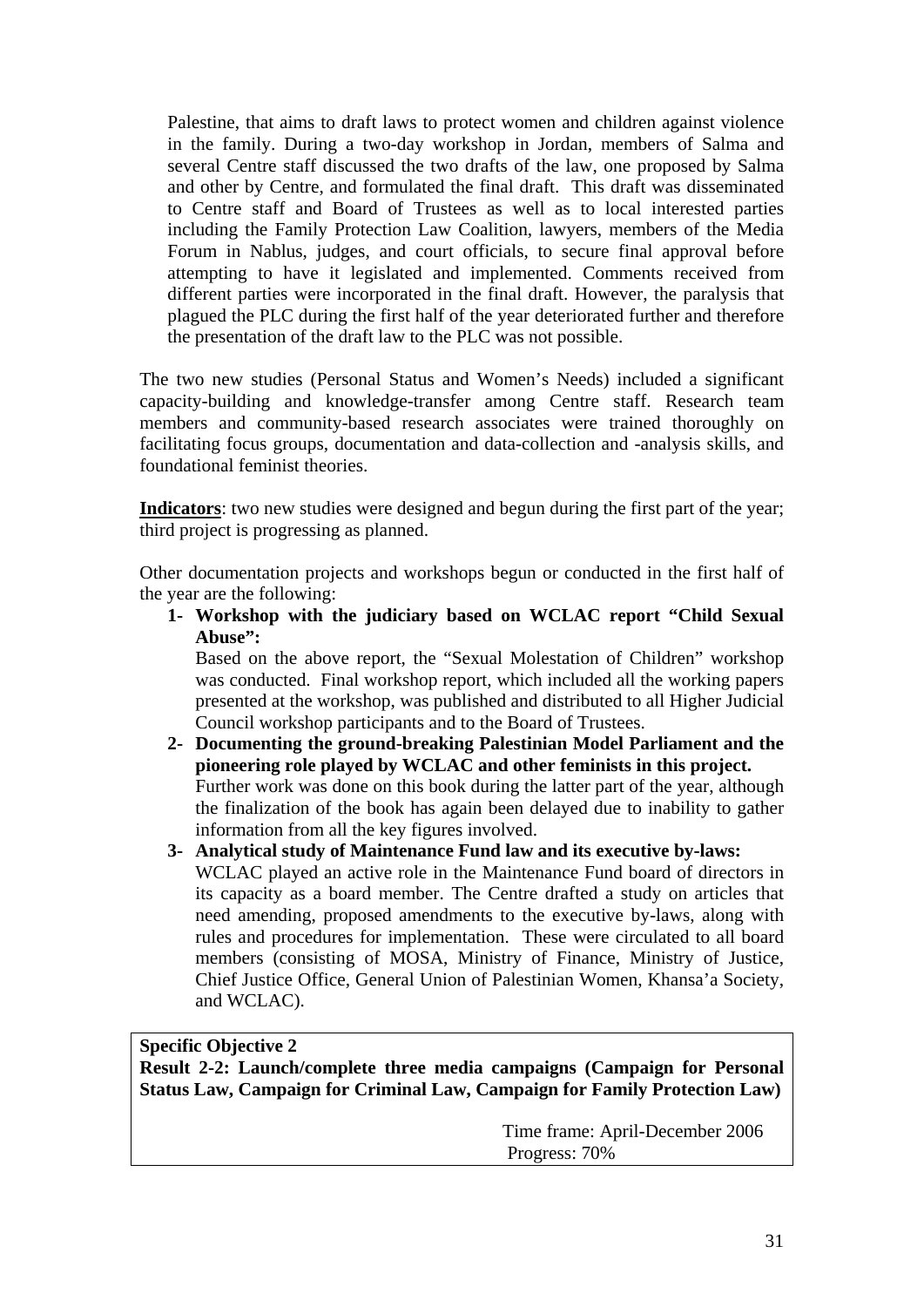# 1. **Personal Status Law Media Campaign**:

The media campaign which was scheduled for the second half of the year did not materialize due to difficult political conditions and the paralysis within the Legislative Council. Additionally, the coalition's paper on the proposed amendments was not ready in time to conduct the media campaign activities. This activity will be carried over to 2007.

# **2. Criminal Law Media Campaign**

a. Media Contest- Women and the Criminal Law:

Journalists were invited to participate in a media contest on women and the criminal law using three main genres of writing: story, report, and article. A special jury was formed for each genre and worked in close cooperation with a committee from within the Centre. The jury set the criteria and judged the 40 submissions. The results were announced on 9/3 under the auspices of the Minister of Women's Affairs. The contest and the winners received wide coverage on local radio and TV stations in addition to local daily newspapers. The Documentation of submissions for the media contest through the publication will be published in a book in 2007.

b. Art Exhibition "No to Violence against Women" :

The Art Exhibition was on display in four locations:

- In Jericho under the auspices of the mayor there, with a total number of 600 visitors over a three-day period.
- At the Hebron University under the auspices of the Chairman of the Board of Trustees, with a total number of 500 visitors over a two-day period.
- At Al-Najah university, under the auspices of the university's president, with a total number of 300 visitors over a three-day period.
- At the American University of Jenin, in cooperation with the Public Relations Department and the Students' Affairs Department, with a total number of 200 visitors.

The exhibition was extensively covered by various local media outlets in all four locations due to the influence of the Media Forum. The coverage included articles in newspapers, detailed reports in local TV and radio stations. A book and a videotape documenting the exhibition were produced and published. (All documentation of media coverage can be provided upon request).

Discussions about the exhibition were held with university students which focused on the phenomena of violence against women with requests for awareness raising workshops and seminars about this topic.

c. Film on femicide: The script of the film was drafted and agreed upon by WCLAC's committee (the committee consisted of representatives of the Research Unit, Capacity Building Unit, Services Unit, Advocacy Unit, and the Centre's director) with the contracted writer. However, due to budgetary constraints, the production of the film is currently on hold.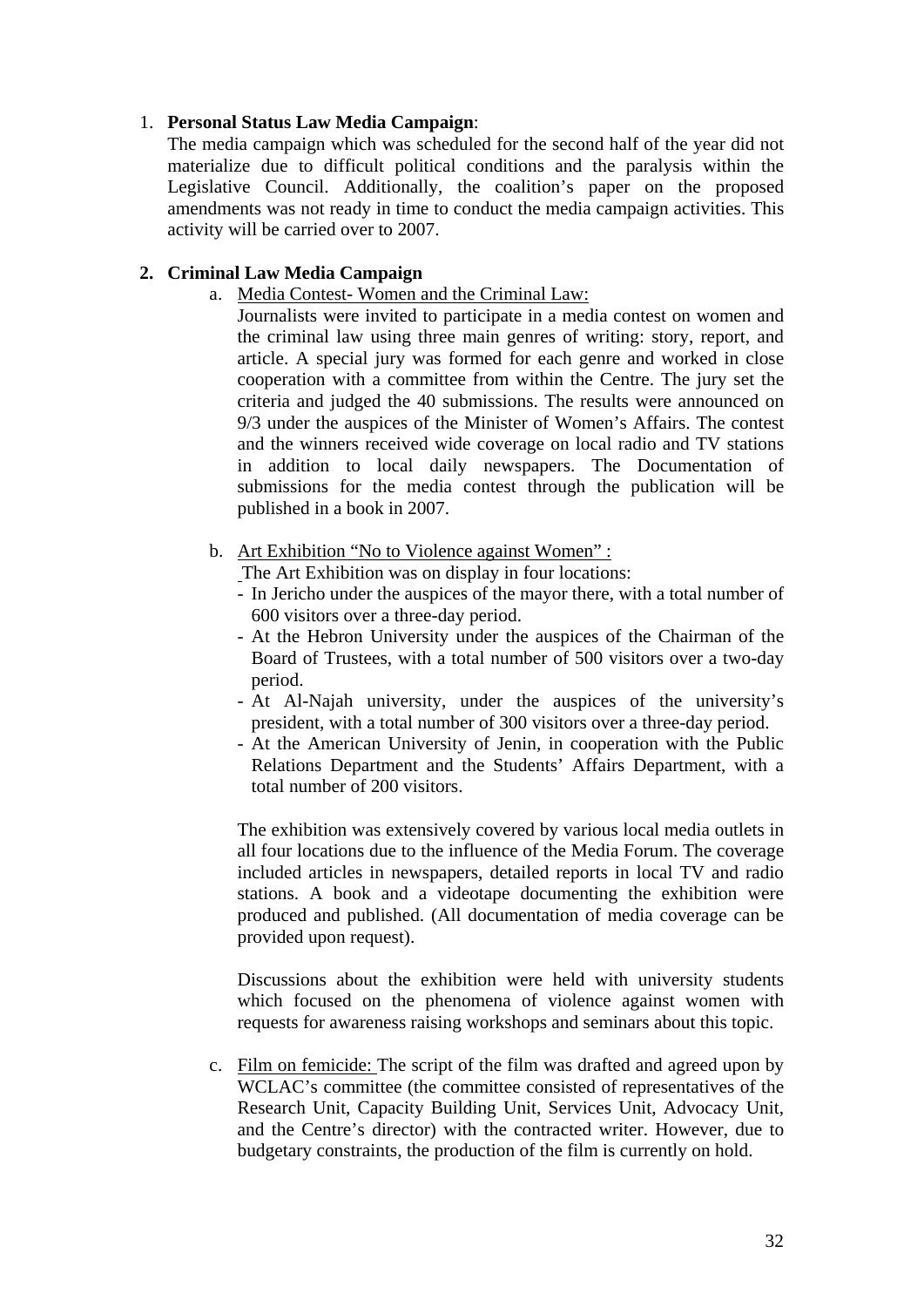- d. Documentary Book on the Exhibition "No to Violence against Women": 200 copies of the book were printed. This book was originally published in English but not circulated because of the numerous language errors. The book will be published in the Arabic only
- e. Three workshops with media professionals on the Criminal Law

# **3. Family Protection Law Media Campaign**

- a. Media campaign planning
	- 1. A proposal for the media campaign related to this proposed law was prepared, submitted, and approved by a donor, with events scheduled to start in the second half of the year.
	- 2. Discussions took place with the same donor during a planning meeting for a regional campaign to be conducted jointly with organizations in Egypt and Jordan. A proposal was submitted for funding.
	- 3. Ideas for three media spots were discussed within the Centre and one was approved and prepared for future production with a production company
- b. Actual campaign
	- 1. Two TV and radio spots were produced.
	- 2. All files with materials related to the proposed draft law were prepared for distribution during meetings with decision-makers and media professionals.
	- 3. Four workshops with civil society organizations to discuss the proposed law. These workshops were widely attended by civil society organizations as well as media professionals. The workshops received wide coverage in TV and radio stations in Hebron, Nablus, and by the Al-Quds Educational TV.
	- 4. One WCLAC staff member was hosted by a TV program during which he illustrated the proposed draft law and the legal rationale behind it. It is important to note that the host of the program is a member of the Media Forum.
- c. Activities postponed to the second phase of the project: The workshops with the media professionals, the 4 TV and radio programs, as well as visits with the decision makers have been postponed to the second phase of the project because efforts focused in 2006 on building the Family Protection Law Coalition. Additionally, the second phase of the project will be part of a regional effort funded by Heinrich Boll Foundation and the European Union.

| <b>Specific Objective 2</b> |                                                                                  |
|-----------------------------|----------------------------------------------------------------------------------|
|                             | Result 2-3: Publication of the oral history project report on impact on women of |
| Israeli army violence.      |                                                                                  |
|                             | Time frame: May-November 2006                                                    |
|                             | Progress: 80%                                                                    |

The oral history project report is currently being finalized for publication.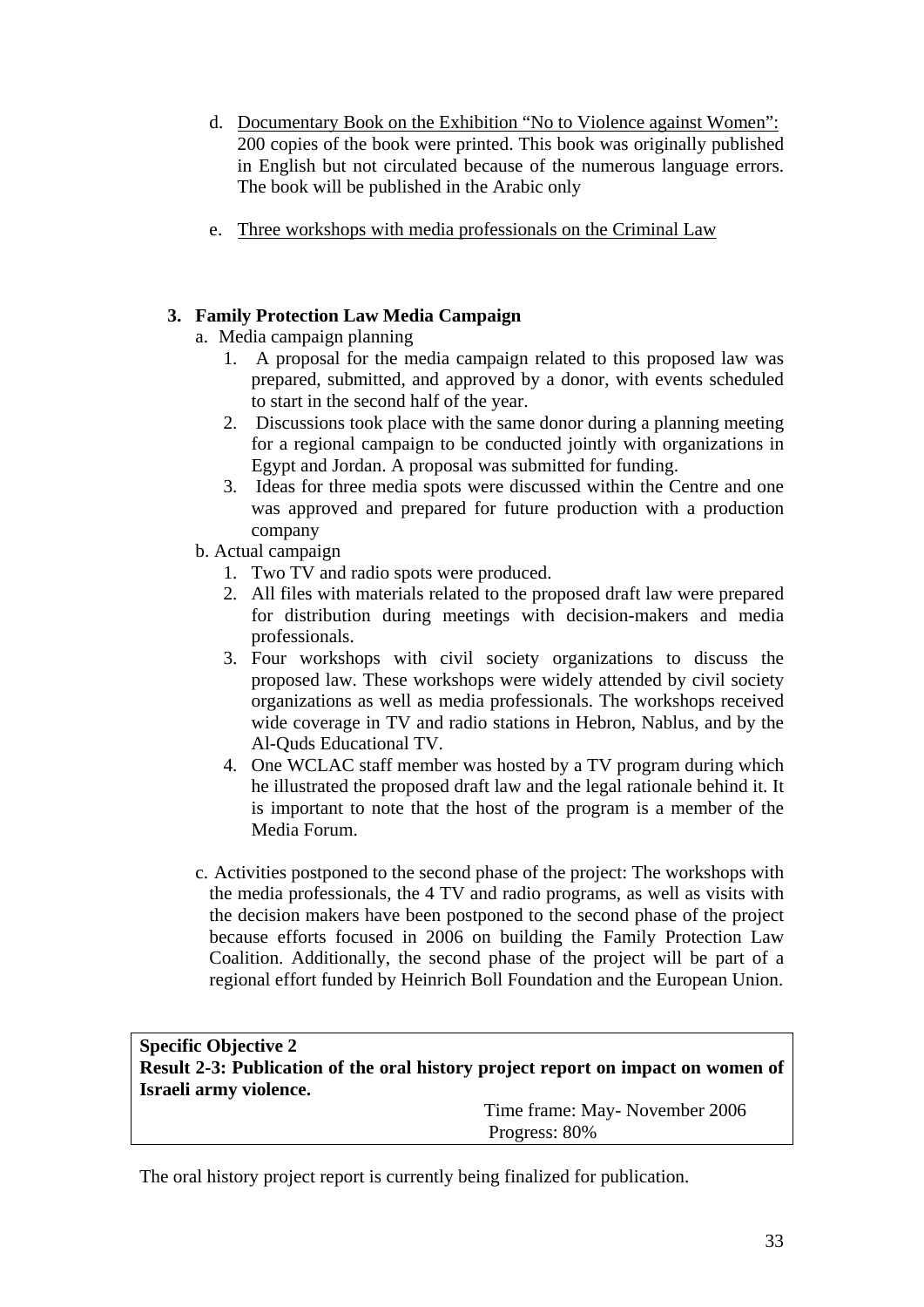**Second Strategic Objective: develop local cultural and moral resources in order to eradicate negative social attitudes/practices against women.** 

# **Long-term expected results:**

- a. Palestinian community is more aware of women's rights and position of women in Palestinian society.
- b. Development of a culture of activism and civic responsibility in Palestinian society in all regional areas, especially among the future generations of Palestinian society.

# **Specific objectives**:

a. Develop knowledge and dialogue mechanisms in local community to empower women.

b. Develop effective local and voluntary community activists to promote positive cultural attitudes about women

#### **Specific Objective 1**

**Result 1-1:** Organize regular group awareness activities around women's rights in 7 main locations with broader participation from other social groups.

> Time frame: January-December 2006 Progress: 100%

During 2006, WCLAC targeted 7 main locations: Bidya, Jericho, Jerusalem, Ramallah, Jenin, Hebron, and Bethlehem. The activities covered 24 geographical locations within the 7 main targeted locations. Following is a brief description of the main methods of intervention in implementing the group activities. Detailed description of activities per location can be found in Annex 2 to this report.

# **I - Methods of Intervention in Main Locations:**

1- Lectures and Debates: The Centre organized, presented, and participated in a total of 14 lectures and debates during the year.

2- Workshops/meetings: The Centre organized and participated in a total of 127 workshops and meetings.

3- Legal awareness courses: The Centre designed and implemented 7 legal awareness courses (8-12 sessions each course) in the various locations.

4- Dialogue Tents: The Centre organized 4 dialogue tents during 2006

5- TV and Radio Programs: 2 TV and 1 radio programs were designed and implemented.

# **II – Special Activities and Interventions:**

# 1- Women's Rights are Human Rights Program:

 This program is specifically designed for university students and consists of awareness raising sessions around women's rights from social, legal, and health aspects. Originally designed for Birzeit University and Hebron University students, the launching of the program faced some obstacles in the first half of the year due to bureaucratic procedures of the universities, as well as preoccupation of students with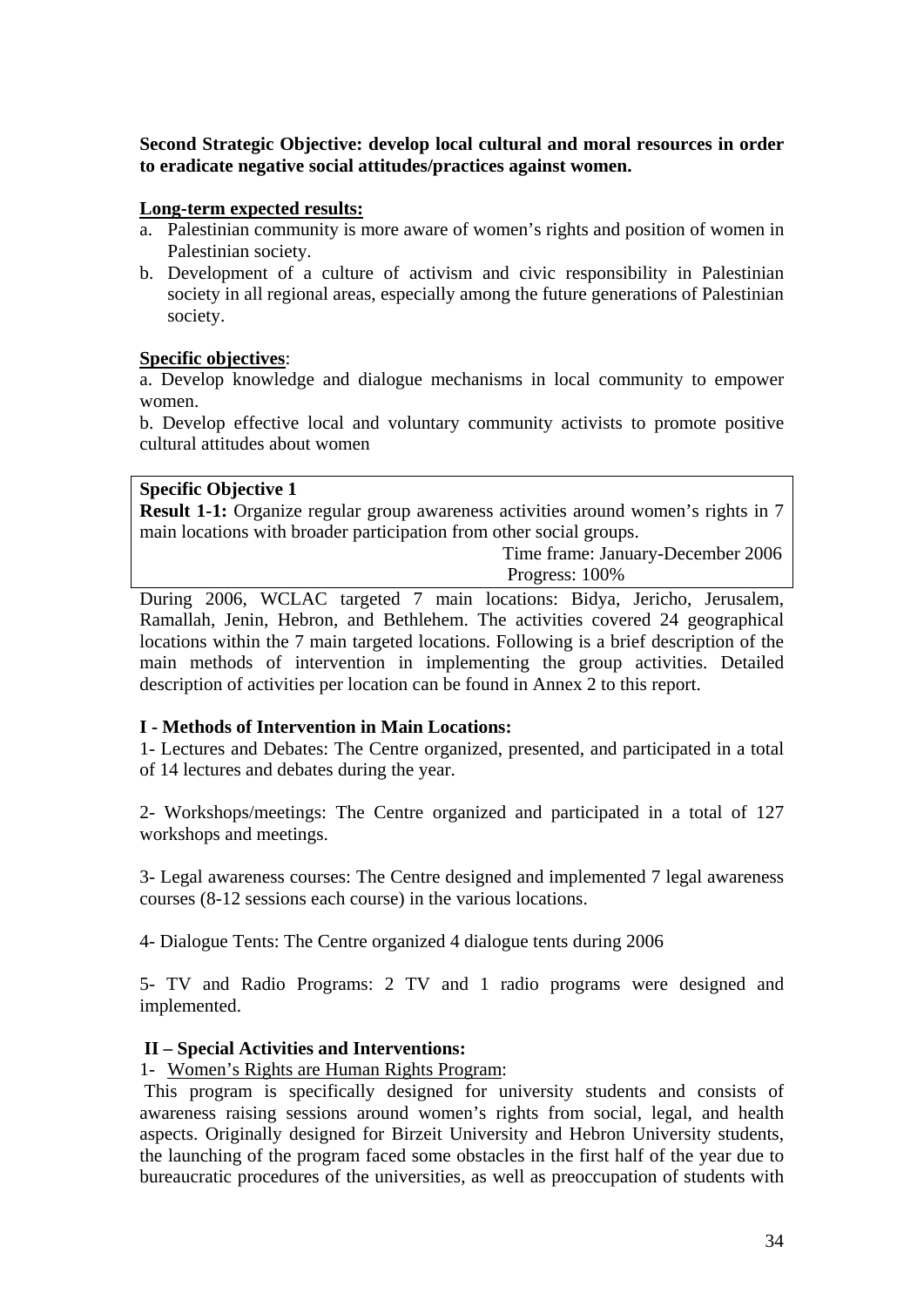student council elections and later with end of semester exams. However, the Centre managed to conduct two awareness sessions with 20 students at Birzeit University (men and women).

The program was resumed in November 2006 with 9 sessions with 14 Birzeit students (8 men and 6 women). The Hebron University does not seem to be currently ready to accommodate this program. Topics discussed included: the concept "Women's Rights Are Human rights," women's health rights, rights to be liberated from violence within the family, political and civic rights, rights to education and economic rights, in addition to women's right during times of war, and protection of women's rights through international instruments and mechanisms

# 2- International Women's Day

Several events were organized on or around the International Women's Day on March 8<sup>th</sup>. These included the following:

- 1- Showing of "Women facing the Wall" film which documents the experiences and suffering of women living in areas affected by the Wall. The film was shown in the framework of a full one-day event with Women for Life Society in Bidya. 80 women from Bidya and surrounding villages attended the event, which also included presentations about women's experiences, about the Centre's work, particularly the services provided to women in distress. The event was extensively covered by daily newspapers and Wafa news agency.
- 2- Women's March in Ramallah: The Centre participated in the Women's March organized by the General Union of Palestinian Women together with 5000 participants who came from the various areas and cities. The participants were addressed by President Mahmoud Abbas, and key speakers from the Union and the Ministry of Women's Affairs.
- 3- Participation in 3 TV and radio shows: The Centre was active and staff were the key speakers hosted by Palestine TV and other local radio stations talking about women's issues as well as expectations of the new government.
- 4- Announcement of results of the media contest (details under the First Strategic Objective).
- 5- Other events took place in three of the main targeted locations, namely Jerusalem, Jericho and Hebron. Details are listed under each area.
- 6- Touring of the Exhibition "No to violence against women". (Details provided under the first strategic objective).

# 3- Series of film showings and discussions:

WCLAC agreed with Shashat (a Palestinian NGO whose focus is on women's cinema and the social and cultural implications of women's representations) to facilitate discussions held post showing of the movie "Divorce in the Iranian way." The film was shown in 6 locations: Qalqilya, Tulkarem, Ramallah, Jericho, Nablus, and Jenin. WCLAC lawyers along with a lawyer from Women for Life Society and a training volunteers of the Centre, facilitated discussions and the preparation of a joint report documenting this experience is currently underway.

# **Overall Indicators for all awareness activities:**

Number of activities:  $249 + 4$  exhibitions. Number of beneficiaries: 2522 including 402 men. Number of referrals: 23 Number of social and legal counselling services: 583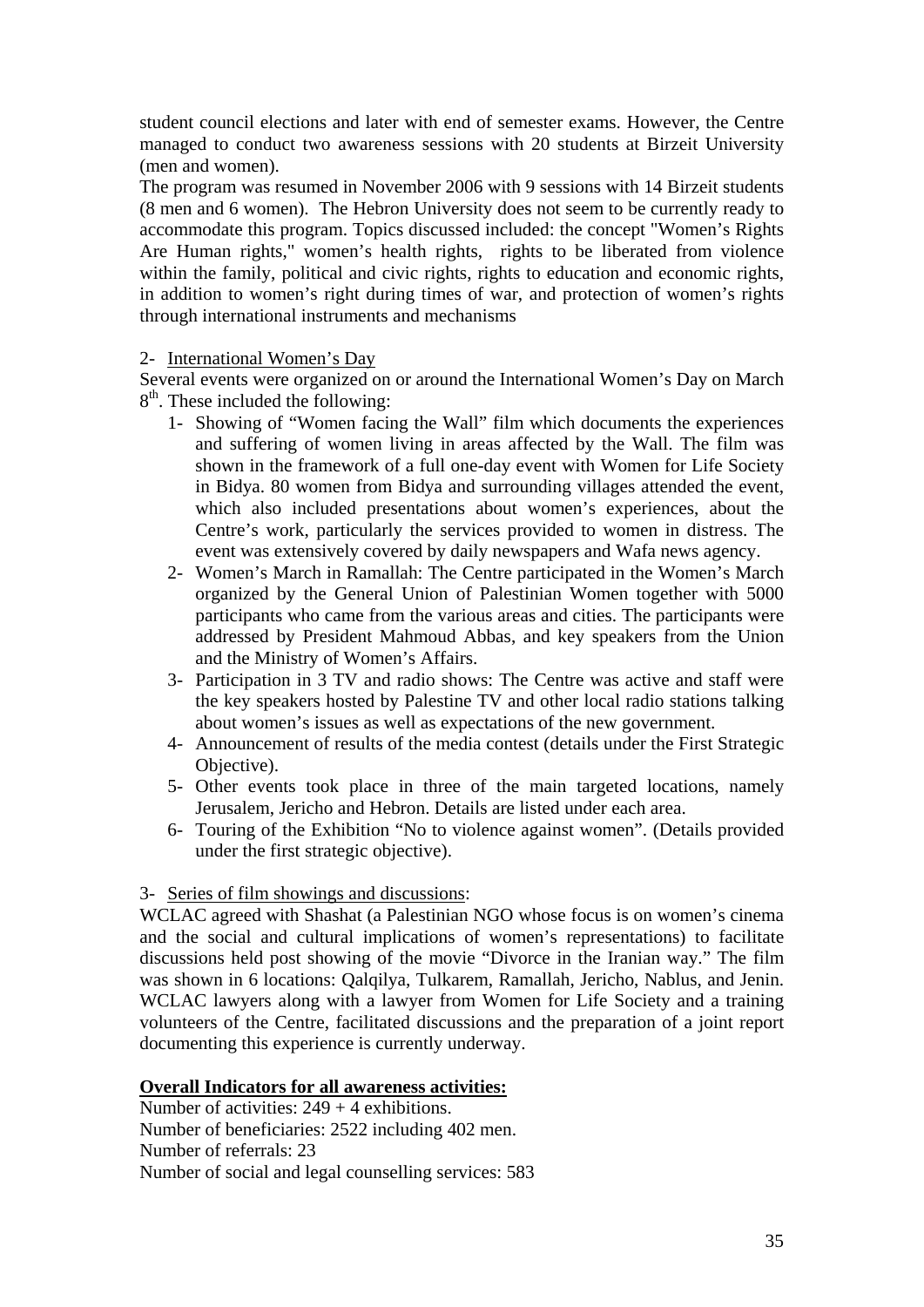Number of cooperation/coordination with organizations: 53 organizations.

# **Specific Objective 1 Result 1-2: Production of four educational and counselling materials**

Time frame: March-November,

# 2006

Progress: 70%

Several educational and counselling materials were produced in the year 2006, including 2 public service announcements regarding the Family Protection Law. However, another two pieces of counselling and educational materials, scheduled for publication by the end of the year, were not finalized. Their publication is expected early 2007.

| <b>Specific Objective 1</b>                                                  |
|------------------------------------------------------------------------------|
| Result 1-3: Monitoring media institutions and publishing a report on how the |
| Palestinian media address certain women related social and legal issues.     |
| Time frame: Jan-December, 2006                                               |

Progress: 100%

1- Media study:

Work continued full-scale on the study of media coverage of women and related social and legal issues. Several meetings were held by the consultative committee of the study (Alpha Research Organization, Research Unit, WCLAC administrators).

Several things were accomplished in the following areas: administering the questionnaire to the local newspapers, setting-up a database for the data entry, training 19 university students on gender issues and their relation to media, and administering the questionnaire designed for the students. 1350 questionnaires were completed in the West Bank and Gaza: 900 questionnaires in Al Quds University, Birzeit University, Al Najah University, Bethlehem University, and Hebron University. 450 questionnaires were completed in three Gaza Strip universities. Special questionnaires were designed and administered for media people and decision-makers. All statistics and data were received, a paper was prepared on issues addressed in the study, and a first full draft of the study was completed and distributed within the Centre for review.

The study was completed and will be published early 2007.

2- Monitoring the coverage of women's issues in two daily newspapers:

WCLAC compiled two files of articles and photographs from two daily newspapers, Al-Quds and Al-Ayyam related to violations against Palestinian women committed by the Israeli authorities. The data was analyzed and an initial report was drafted. Final design and publication of the files will be completed in the beginning of 2007.

# **Specific Objective 2**

**Result 2-1: Training of 40 men and female volunteers in women's rights issues, and management, leadership, and communication skills. (200 volunteers in strategic plan for year 2).** 

> Time frame: April-December Progress: 75%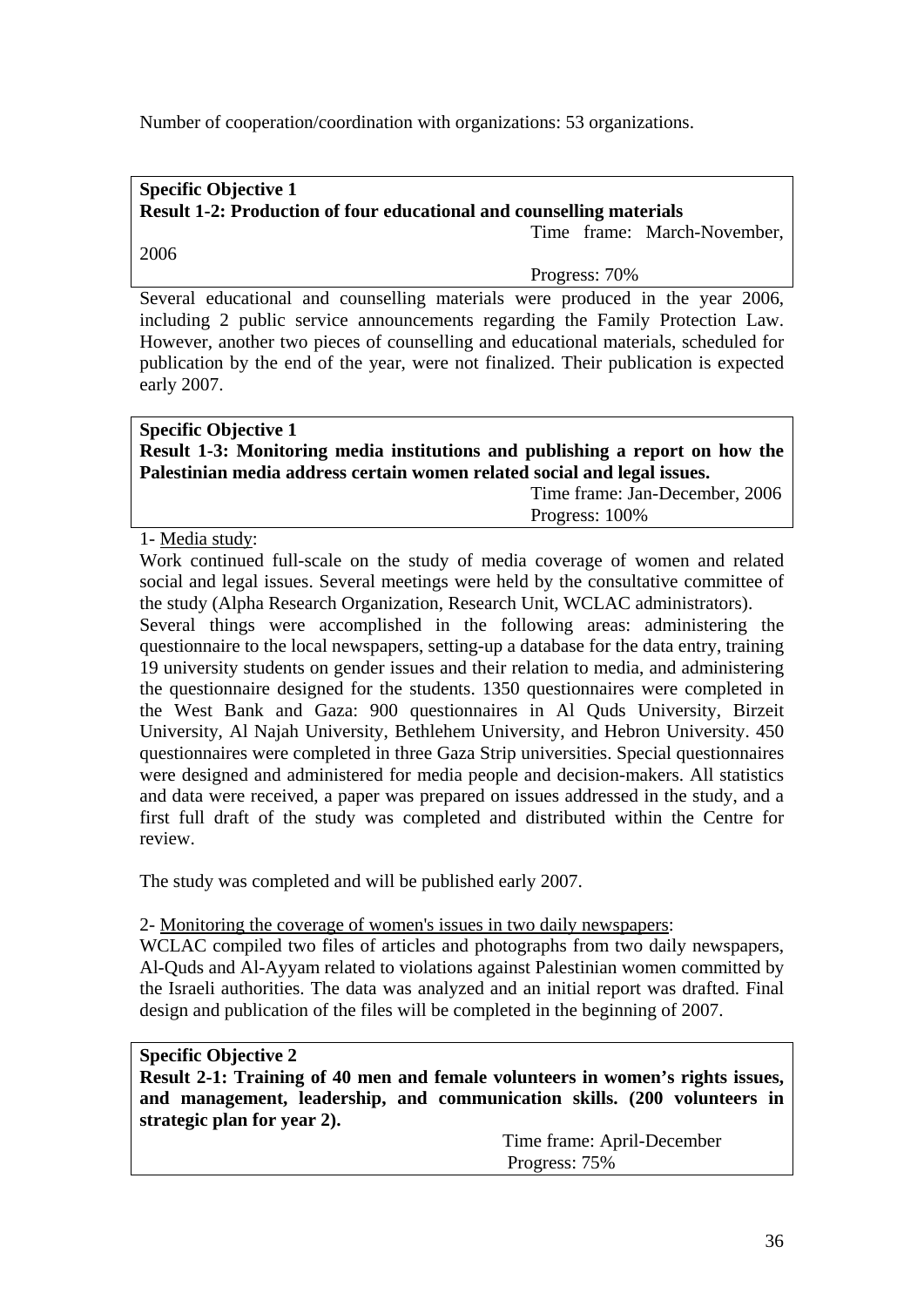During the year 2006, 40 male and female volunteers were trained. WCLAC was able to achieve this through the following activities:

- 1- Training courses: There were four training courses in total conducted for volunteers. These were divided as follows:
	- 1. Two training courses were conducted for 7 consecutive days in Bethlehem and Jericho on the following topics: issues of voluntary work, facilitation of dialogue, communication skills, report writing, needs assessment skills, time management, and task planning as they relate to developing leadership skills resulting in positive practices toward women. The number of participants in Bethlehem was 20 and 20 in Jericho
	- 2. Two training courses were conducted for four consecutive days in Bethlehem and Jericho on societal awareness raising skills (total of 20 training hours).

The four courses were documented, and a report is available upon request.

Additionally Capacity-Building Unit staff met regularly, at the rate of once per month, with the group of volunteers in both areas to further discuss and enhance their skills, capabilities, and needs.

# **Specific Objective 2 Result 2-2: Supporting voluntary activities in 6 locations in 2 Areas.**  Time frame: Feb-December Progress: 90%

In the year 2006, WCLAC was able to support voluntary activities in 6 locations that helped develop and reinforce the capabilities of some of the volunteers trained by the Centre.

# 1- In Jericho:

- a. The group of volunteers from Jericho participated in the organization and showing of the exhibition "No to Violence against Women". The activity allowed the volunteers to practice some of their newly found skills of coordination, communication, time management, and task planning.
- b. One of the volunteers facilitated discussions following the showing of the film "Divorce in the Iranian Way".
- c. 5 activities were implemented by the volunteers. These activities involved awareness-raising of women about the relevant laws, particularly the Personal Status Law and the Criminal Law. The breakdown of these activities is as follows: one activity in Jericho city itself, during one of Ramadan evening's programs, 2 activities in Ein Al Sultan refugee camp, and 2 other activities in Nuweihmeh village.
- d. A series of awareness-raising workshops on the Adolescent Health Program was implemented by the volunteers. A total of 16 workshops were conducted (8 for girls and 8 for boys).
- 2- In Bidya village: volunteers trained by the Centre participated in the scheduling, coordination, facilitation of focus groups in Bidya and Salfit district for the research on the Personal Status law.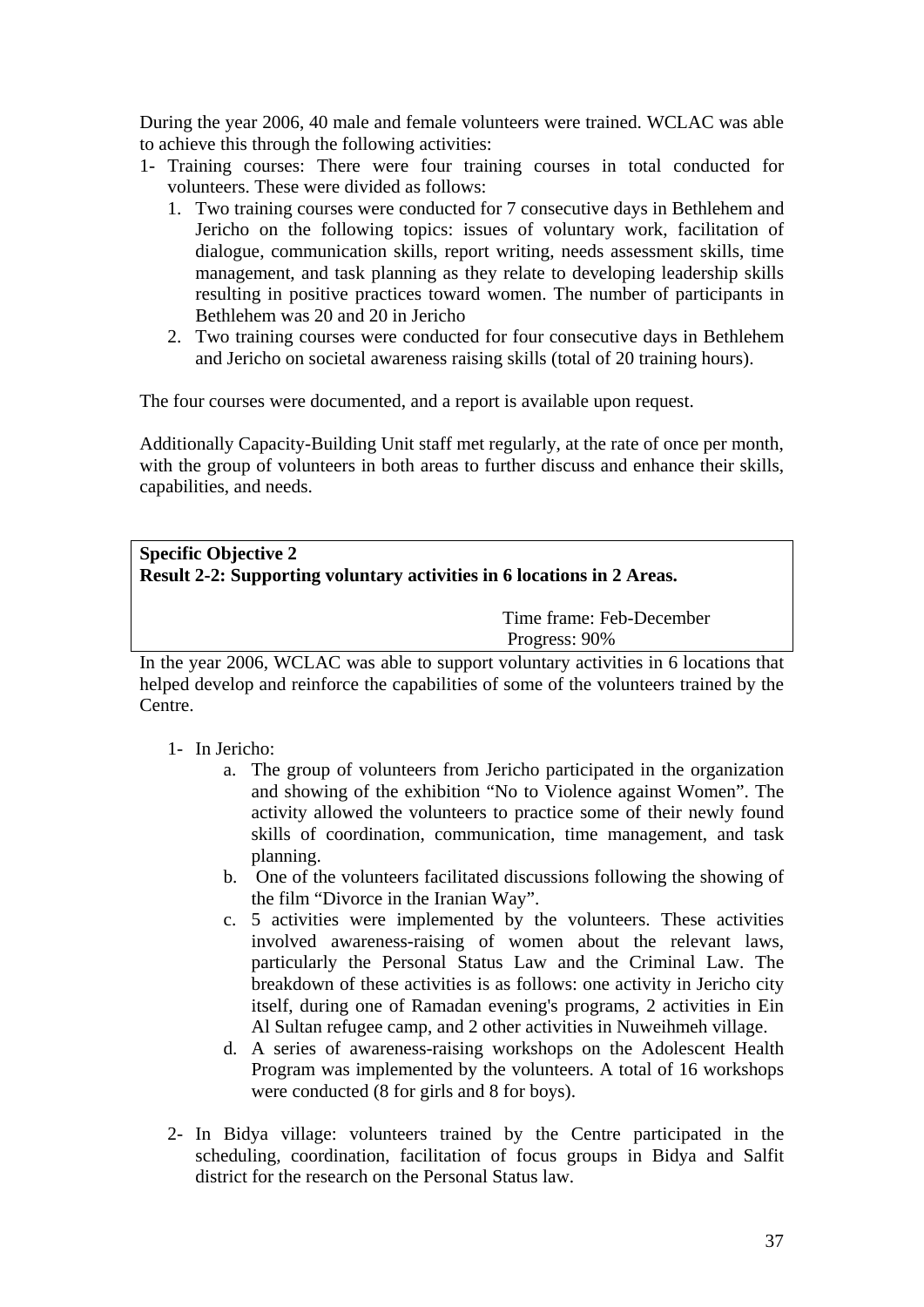- 3- In the Bethlehem area: 4 workshops were implemented in Batteer, Husan, Artas, and Aida refugee camp on the "Status of Palestinian Women in the Palestinian Legislation" and "Women empowerment and enabling" targeting housewives, and young men and women. These workshops were implemented by the volunteers in the Bethlehem area with the help of WCLAC relevant staff.
- 4- An evaluation was conducted for the volunteers program in both Jericho and Bethlehem. However, this was not fully completed by the December 2006 and the remaining part of this evaluation, particularly in Jericho, will be completed in the beginning of 2007.

# **Specific Objective 2 Result 2-3: Develop incentive system for volunteers.**  Time frame: March – November, 2006 Progress: 80%

WCLAC has been working on a manual for volunteers. The final draft of the manual was circulated to the Centre's staff and was discussed in four all-staff meetings. The manual will include rules, procedures, expectations, code of ethics, and other useful information for volunteers in addition to the structure of the incentive system.

As an incentive for volunteering, to enhance leadership skills, and to recognize their skills and efforts, the volunteers were offered the opportunity to take the lead in some WCLAC activities. Additionally regular meetings with the volunteers provide chances for exchanging experiences, listening to obstacles they face, and providing personal and professional support. WCLAC provided some volunteers with financial incentives in the form of transportation allowances to attend WCLAC activities and training sessions.

We also implemented the system of issuing certificates to volunteers following the completion of the training courses and certificates of appreciation in recognition of distinguished efforts and achievements.

| <b>Specific Objective 2</b>                                                           |                                 |  |
|---------------------------------------------------------------------------------------|---------------------------------|--|
| Result 2-4: Implement incentive system for volunteers.                                |                                 |  |
|                                                                                       | Time frame: July-December, 2006 |  |
|                                                                                       | Progress: 80%                   |  |
| Once the menual is finalized, the incentive system for voluntages will be implemented |                                 |  |

Once the manual is finalized, the incentive system for volunteers will be implemented consistently and will be reviewed in 2007.

Meanwhile, in 2006, WCLAC gave symbolic financial awards to 37 volunteers (17 in Jericho and 20 in Bethlehem) for their commitment and dedication throughout the year.

**Third Strategic Objective: Build the capacity of relevant official and grassroots organizations that have direct impact on women's issues:** 

**Long-term expected results:**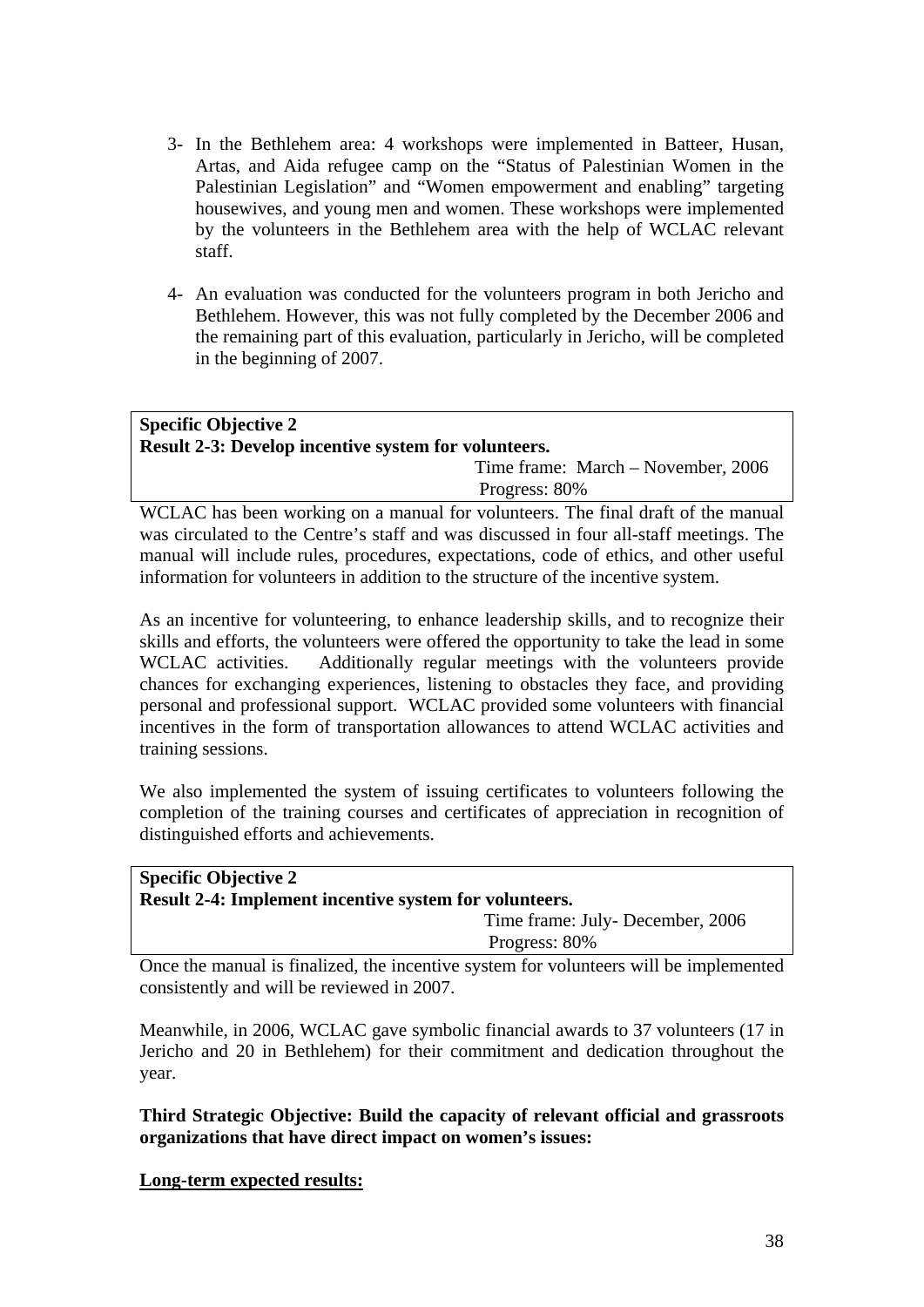- b. Palestinian women in all areas of the West Bank have access to professional social services.
- c. More coordination and efficiency between institutions dealing with women victims of violence.
- d. More women are encouraged to seek help.
- e. Better statistics on the needs of women victims of violence, contributing to better coping strategies.

# **Specific objectives**:

1.Provide support to the Ministry of Social Affairs in developing shelter services in Jericho.

- 2. Provide support to the Ministry of Social Affairs in developing shelter services in Bethlehem. (This is a specially funded project coordinated and planned with the Italian NGO Differenza Donna which will be completed in 2006)
- 3. Build capacity of grassroots women's organizations in governorates to provide services to women victims of violence.
- 4. Support referral institutions, such as police, dealing with women victims of violence.
- 5. Provide legal representation and abridgement services for women victims of violence whose problems are not addressed by social support programs

# **Specific Objective 1**

**Result 1-1: Continue training 6 staff including members of safe shelters proposed to work in the emergency centre, including a social worker, shelter mothers, and a shelter coordinator.** 

 Time frame: March-November, 2006 Progress: 70%

During the first half of the year, WCLAC continued training of Jericho shelter's staff as follows:

- 1- Conducting 2 group counselling sessions at an average of 6 hours a month with the team members in the presence of a consultant.
- 2- Conducting regular meetings with the team members working at the shelter.
- 3- Conducting orientation and training sessions for the Shelter's accounting department staff on the Centre's financial and administrative systems.
- 4- Training for one of the staff members was scheduled during this reporting period at a shelter in Nazareth. However, this training did not materialize due to permit related issues.
- 5- Four house mothers were hired on a daily basis system to work at the shelter.
- 6- 9 regular meetings were held with the staff to organize the work in general and the shifts in particular.
- 7- A professional supervisor was hired and conducted 3 professional supervision sessions with the staff.

In support of the Shelter's staff, WCLAC worked with the support group of volunteers in Jericho, signed volunteering contracts with them, and met five times with them to arrange the schedule of their voluntary support activities with the shelter.

Meetings concerning the Jericho emergency shelter with stakeholders: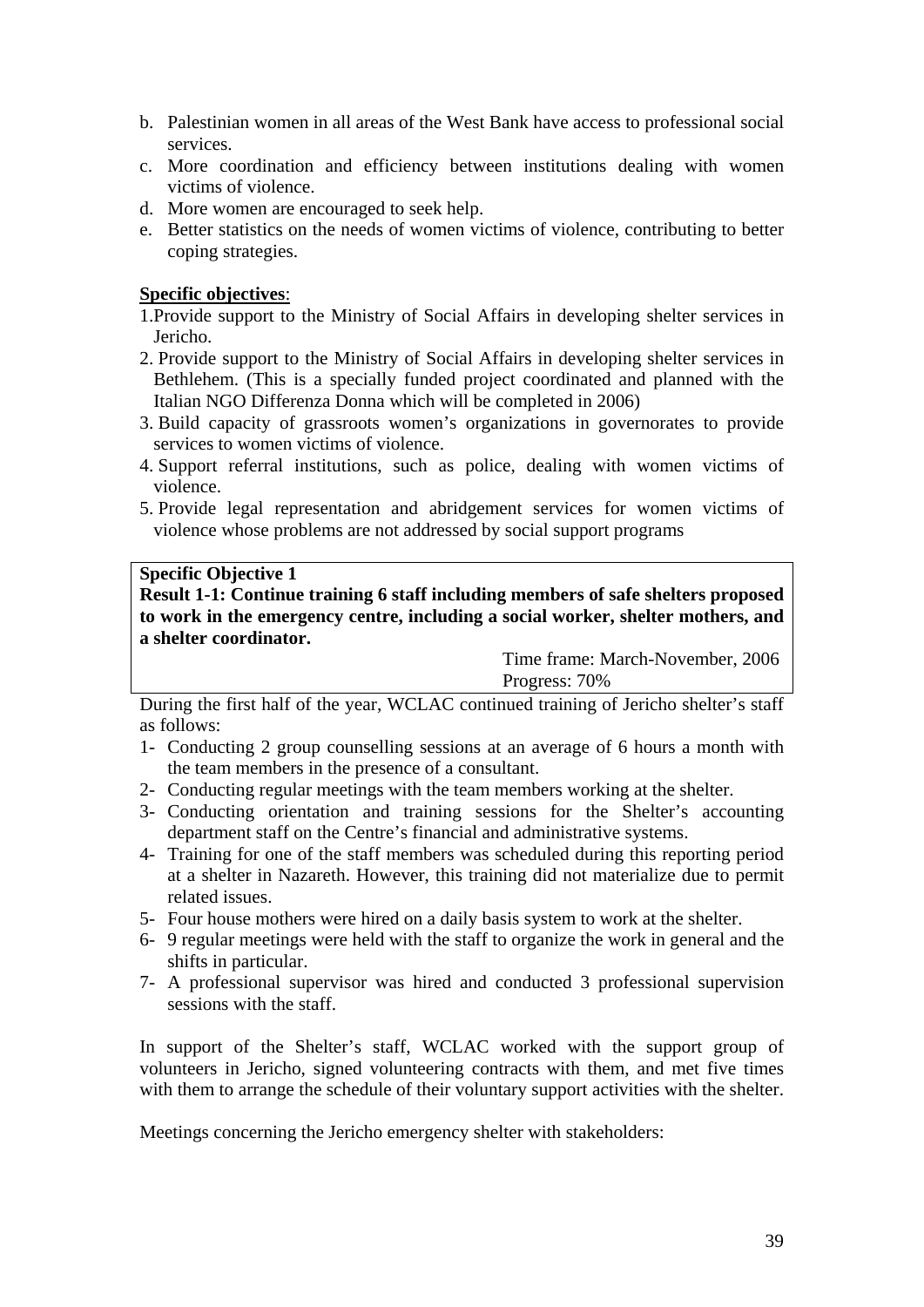1- One expanded meeting was held at the level of Jericho governorate (including the governor, Jericho Hospital representatives, Police Chief in Jericho, and Mayor of Jericho). The purpose of the meeting was to inform the participants about the Jericho emergency shelter. Two other meetings that were schedule for the first half of the year for purposes of orienting the police departments in Ramallah and Hebron about the shelter in Jericho had to be postponed upon the request of MOSA, since that was a joint effort between MOSA and the Centre.

# **Specific Objective 1 Result 1-2: Providing the infrastructure for the safe house in Jericho.**

Progress: 100%

We reported in 2005 that the safe house in Jericho was equipped and ready for receiving clients. In 2006 we received 17 women who solicited the services of the safe house. The cases of these women were followed up by WCLAC lawyers and social workers. A total of 22 activities were implemented with these women, and WCLAC accompanied six of them as they went for medical services, to finish paperwork with the police, or with the Ministry of Social Affairs. We are working with these women on a case by case basis and according to their situations.

| <b>Specific Objective 1</b>                                 |                             |  |  |
|-------------------------------------------------------------|-----------------------------|--|--|
| Result 1-3: Developing systems and policies for safe house. |                             |  |  |
|                                                             | Time frame: March-May, 2006 |  |  |
|                                                             | Progress 100%               |  |  |

The systems and policies of the safe house, finalized in 2005, were the focus of meetings with the Ministry of Social Affairs and the Police to evaluate them and follow up on amending them. To the end, the following meetings/workshops were held:

1- A central workshop was held in Al Bireh on 7/3/2006 with 40 staff members (men and women) of the Ministry of Social Affairs from all West Bank governorates and WCLAC staff to discuss the procedural manual of the Jericho emergency shelter.

2- A workshop was held in Al Bireh on 5/4/2006 with 44 policemen and women from all West Bank governorates to discuss the procedural manual of the Jericho emergency shelter.

3- A meeting was held in the Jericho emergency shelter on 4/5 with representatives from the Ministry of Social affairs to discuss cases that were referred to the shelter.

4- A meeting was held at the Ministry of Social Affairs on 22/5/2006 for further discussions of the procedural manual.

5- Three meetings were held with the Police department. One of these meetings was held at the Police headquarters in Ramallah with representative from the police forces and the public prosecution office to discuss ways of institutionalizing the work with both entities.

6- A meeting was held with the public prosecution office on 17/5/2006 to discuss ways of institutionalizing the work between WCLAC and the public prosecution.

7- Three meetings were held with the Ministry of Social Affairs to discuss the work at the Shelter and the activities and work implemented with the women.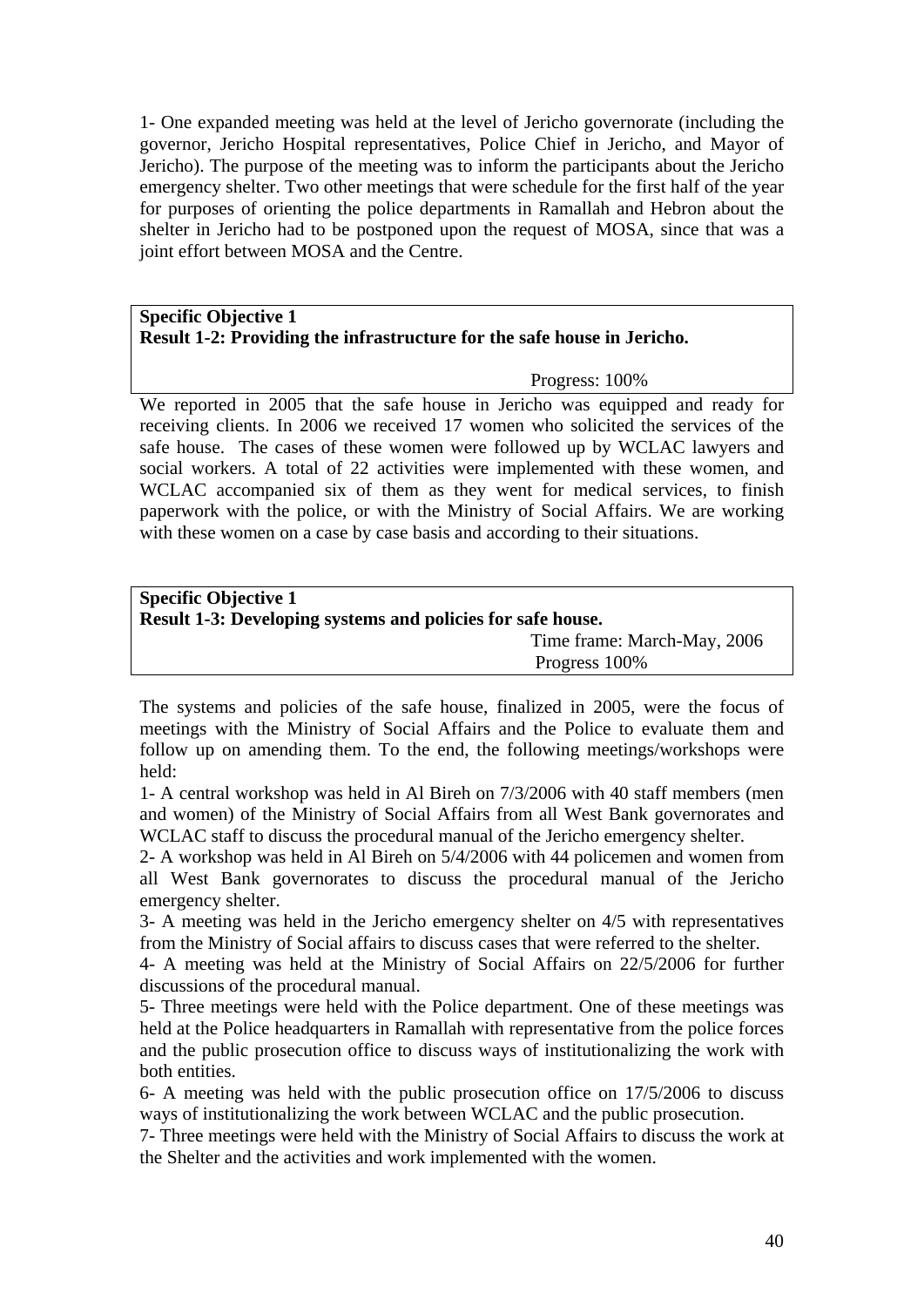Finally, the manual of systems and procedures for the Shelter was designed and printed.

# **Specific Objective 2 – Shelter services in Bethlehem**

(Please refer to Annex 3 since it is a special project).

# **Specific Objective 3- Build Capacity of grassroots women's organizations to provide services to women victims of violence.**

In 2006, WCLAC decided to continue the capacity building activities of "Women for life Society" only. The decision was made for two main reasons:

- 3- To focus on the quality and the impact of training activities that started with the society last year, particularly given the long process of developing the mission and vision of the society. The weak administrative and managerial experience and skills of the Society's staff makes more the reason to focus on building their capacity.
- 4- Financial constraints that prevented WCLAC to start training staff of another organization.

# **Specific Objective 3 Result 3-1: Begin training staff of one local organization.**

 Time frame: Jan-Dec 2006 Progress: 100%

# **Women for Life Society in Bidya**

The agreement between WCLAC and the "Women for Life" Society was renewed for another year 06-07 with some amendments based on the capacity building program designed with them in the beginning of the year. Following are the main activities accomplished in 2006:

# **Meetings:**

- 1- 8 meetings were held with the administrative board and staff of the Society to follow up on the work of the Society, and to contribute to the planning process for the awareness raising project and provision of legal services to 10 villages in 4 governorates.
- 2- 9 meetings were held with the director of the Society to discuss aspects of cooperation and the cooperation agreement between WCLAC and the "Women for Life".

# **Training:**

- 1- Proposal writing training course: An outside consultant was selected, through a transparent bidding process, to provide training to members of the administrative board and staff of the Society on proposal writing. The training was conducted for five days with a total of 25 training hours. Five proposals were prepared during the workshop that is ready for submission to donors.
- 2- Training of Society's social worker and lawyer follow up: Monthly meetings were held with the Society's social worker and lawyer to follow up on their training at WCLAC. The social worker completed her training in April and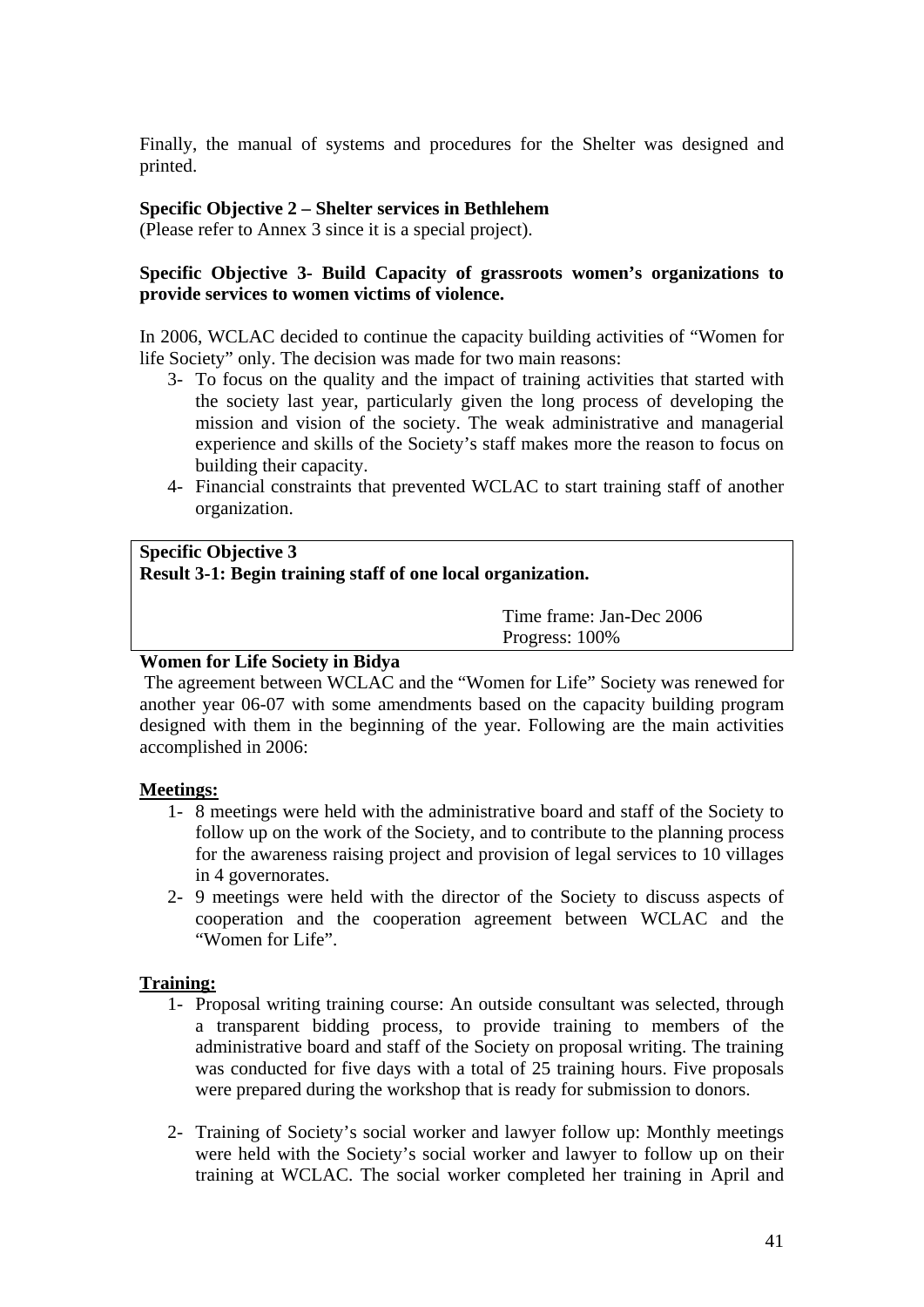- 3- The two staff members have shown significant progress as a result of the training. Both were able to conduct awareness workshops in the villages of Marda and Masha on legal and social issues. WCLAC staff was present at the Masha workshop and provided feed-back and comments as part of the handon, on the job training. Reports documenting the work of the social worker and the lawyer of Women for Life Society are available, and can be provided upon request.
- 4- Training on designing and information to be included in the brochure of the Society. WCLAC helped the Society finalize the brochure and pint 1000 copies of it.
- 5- WCLAC nominated the social worker and the lawyer of the Society to continue the training course offered by the Continuous Education Department of Birzeit University on issues of domestic violence.
- 6- WCLAC staff accompanied the Society's lawyer at a workshop on laws at the village of Talfeet.

# **Workshops:**

- 1- 3 workshops with the administrative board and staff of the Society were conducted with two consultants contracted by the Centre. The workshops focused on completing discussions started last year of the vision, mission and objectives of the Society.
- 2- 15 sessions of the legal awareness program were implemented with the Society's members and staff. The program was designed and implemented by WCLAC. The topics addressed in the program are: women's rights, Personal Status law, and Criminal Law. Please refer to Annex 2 for further details.

| <b>Specific Objective 3</b>                                 |  |  |               |                                                                  |  |
|-------------------------------------------------------------|--|--|---------------|------------------------------------------------------------------|--|
| Result 3-2: Develop regulations for one local organization. |  |  |               |                                                                  |  |
|                                                             |  |  |               | Time frame: Jan-Dec 2006                                         |  |
|                                                             |  |  | Progress: 65% |                                                                  |  |
|                                                             |  |  |               | Conducted 2 meetings to assist the Society in developing standar |  |

1. Conducted 2 meetings to assist the Society in developing standard procurement procedures related to bidding, receiving of bids, analysis of bids, and awarding decisions.

Consultative and field visits were conducted by WCLAC financial staff who worked with the administrative board and financial staff of the Society on further enhancing and developing their financial and administrative reporting. Technical assistance was provided in preparing the financial reports of the Society in addition to the preparation of a budget for the "Legal and Social Services Project" of the Society. WCLAC staff also assisted in preparing the narrative half year and annual reports of the society.

#### **Specific Objective 3**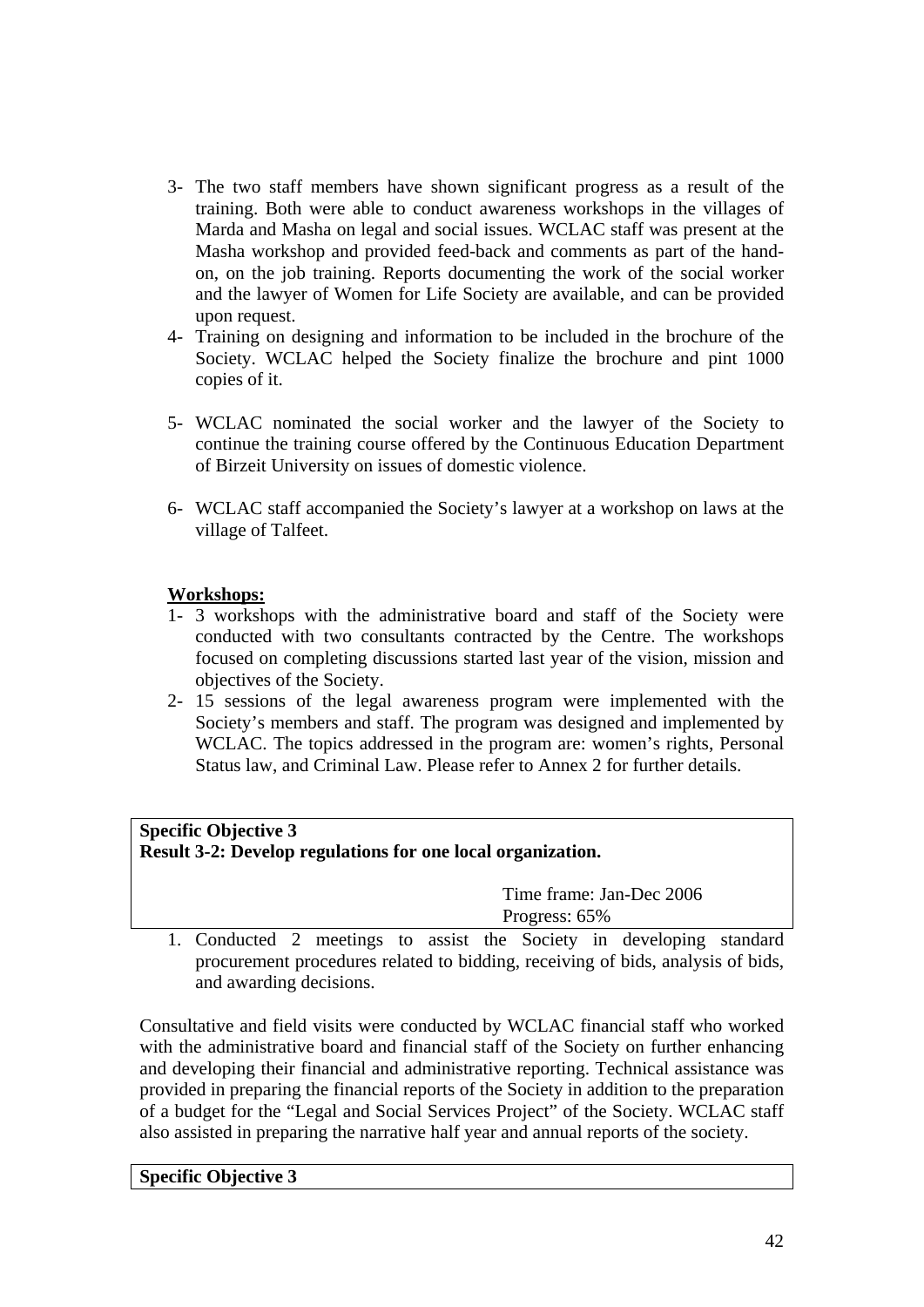# **Result 3-3: Develop external relations for one organization.**

 Time frame: Jan-Dec 2006 Progress: 80%

WCLAC facilitated the meetings and subsequent agreement between UNIFEM and Women for Life Society to implement "Legal awareness and services" program targeting women in the northern governorates. Furthermore, WCLAC staff assisted the Society in writing the proposal and submitting it to UNIFEM. WCLAC staff was also present at interviews for the position of two lawyers to work in Jenin and Tulkarem under the same project.

Additionally, WCLAC nominated the lawyers working at the "Legal awareness and services project" of the Society for training with Women Affairs Committee.

Furthermore, WCLAC assisted the Society in reviewing and enhancing its brochure, in soliciting printing bids, and in printing 1000 copies of the brochure.

WCLAC staff were also present at a workshop organized by UNIFEM to talk about the Centre's experience in working with the "Women for Life" Society.

With the assistance of WCLAC the Society was able to write and prepare five proposals to be submitted to different donors.

# **Specific Objective 3 Result 3-4: Develop programs for one local organization.**

 Time frame: Jan-Dec 2006 Progress: 80%

While no specific activities were conducted in the first half of the year, all training courses, workshops and meetings conducted can be seen as laying the foundations for the development of programs by Women for Life Society. In fact the Project of "Awareness and Legal Services" with UNIFEM is a direct result of on-going and concerted efforts under the Specific Objective 3.

Additionally, the Society cooperated with Ashtar Theatre Group to show a play on early marriage to 100 women from the Salfit Governerate on the occasion of the International Women's Day.

# **Fourth Specific objective: Support referral institutions, such as police, to deal with women victims of violence.**

**Specific Objective 4 Result 4-1: Train staff of referral institutions.** 

> Time frame: Jan-Dec 2006 Progress: 50%

3- Evaluation of Adolescent Health Program conducted last year:

A workshop was held to evaluate the training program of 150 counsellors employed by the Ministry of Education in the area of adolescent health. The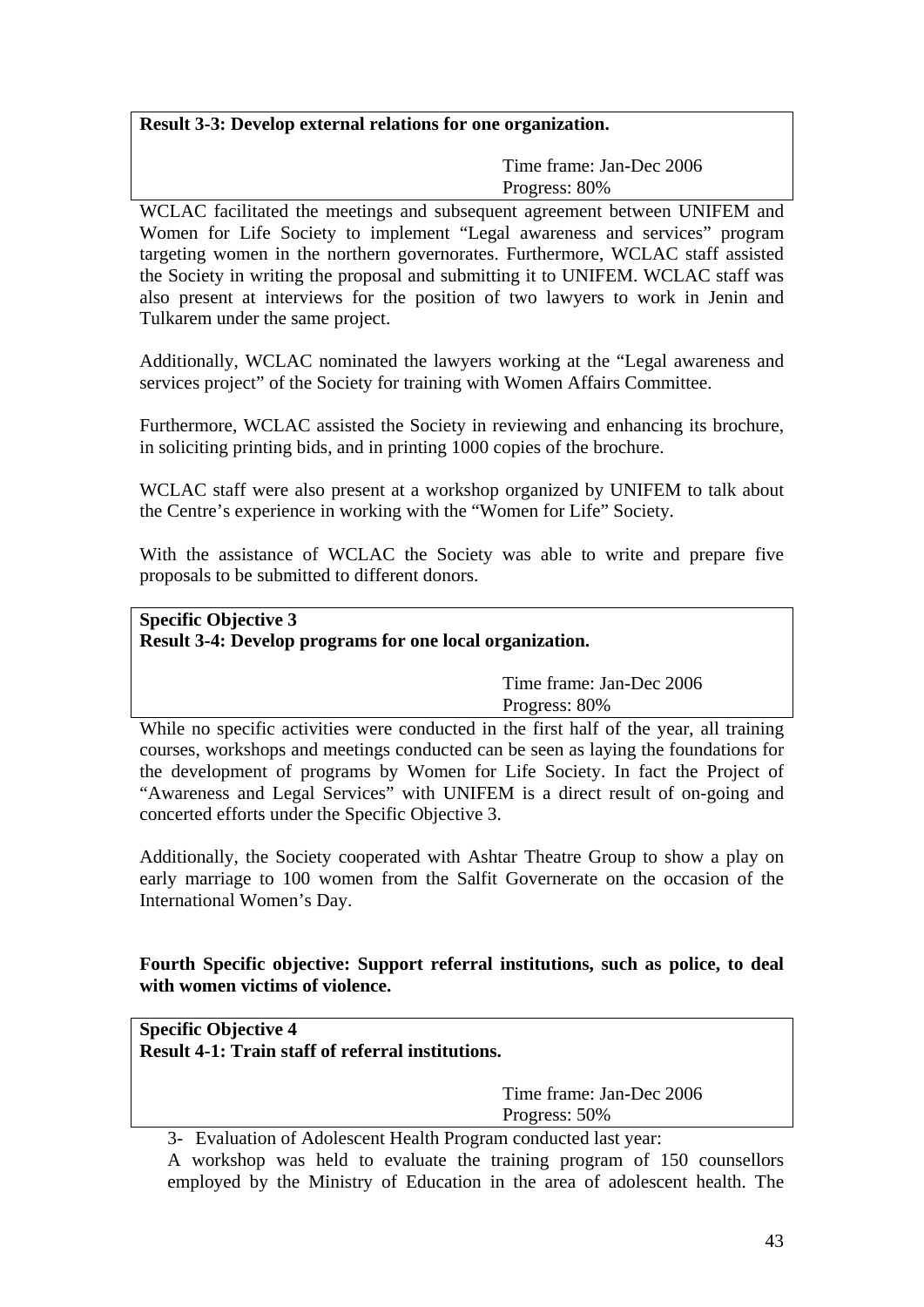workshop was attended by the trainees themselves and the Ministry officers responsible for counselling in the various regions. An evaluation report was prepared and submitted to the Ministry, and 350 copies of the Manual on Adolescent Health were printed upon request by the Ministry of Education.

4- Support of new Social work graduates and counsellors employed by the Ministry of Education (unplanned project)

This new project came as a result of cooperation between WCLAC and UNFPA and though unplanned, it was decided that influencing newly credentialed social workers and counsellors early in their career toward feminist human services practice would be a very worthy goal. The program involves the designing and implementing a series of training workshops and courses with fresh university graduates who specialized as social workers in Hebron, Jerusalem, Nablus, and Gaza. The program also involves support to the department of counselling within the Ministry of Education and Higher Education, as well as their involvement in the training and evaluation activities.

During 2006, the following activities were carried out:

- 1- Co-ordination communications with union of social workers branches all over the West Bank.
- 2- A partnership agreement was drafted with the department of women support and rehabilitation within the Gaza Mental Health Program to implement the training program in Gaza scheduled for a later stage of the program.
- 3- Meetings were held with the Union of Social Workers in Hebron, Nablus, and Jerusalem.
- 4- A preparation meeting was held with 18 trainees in Hebron.
- 5- A training team was established.
- 6- The first training course was implemented in Hebron focusing on violence and dealing with its victims of domestic violence, societal awareness skills, sex education within the adolescent health, and communication skills. The course involved 15 trainees, trained for 15 days with a total of 75 training hours.
- 7- 3 coordination meetings with the counselling department within the Ministry of Education to agree on guidelines of cooperation and coordination for the program. The department staff participated in the Hebron workshop, and the Ministry was engaged in evaluating the workshop.
- 8- The program involves practical training as the new graduates will be able to work in public schools for four months under the supervision of the school counsellors (a total of 12,000 training hours for the graduates)

# **Specific Objective 4 Result 4-2: Provide technical support to 100 cases of referral institutions.**

 Time frame: Jan-Dec 2006 Progress: 100%

In 2006 WCLAC was able to provide social and legal counselling to:

1- 231 women (170 women in the south, and 61women in the middle areas). These women received counselling based on a one-time session from lawyers and/or social workers.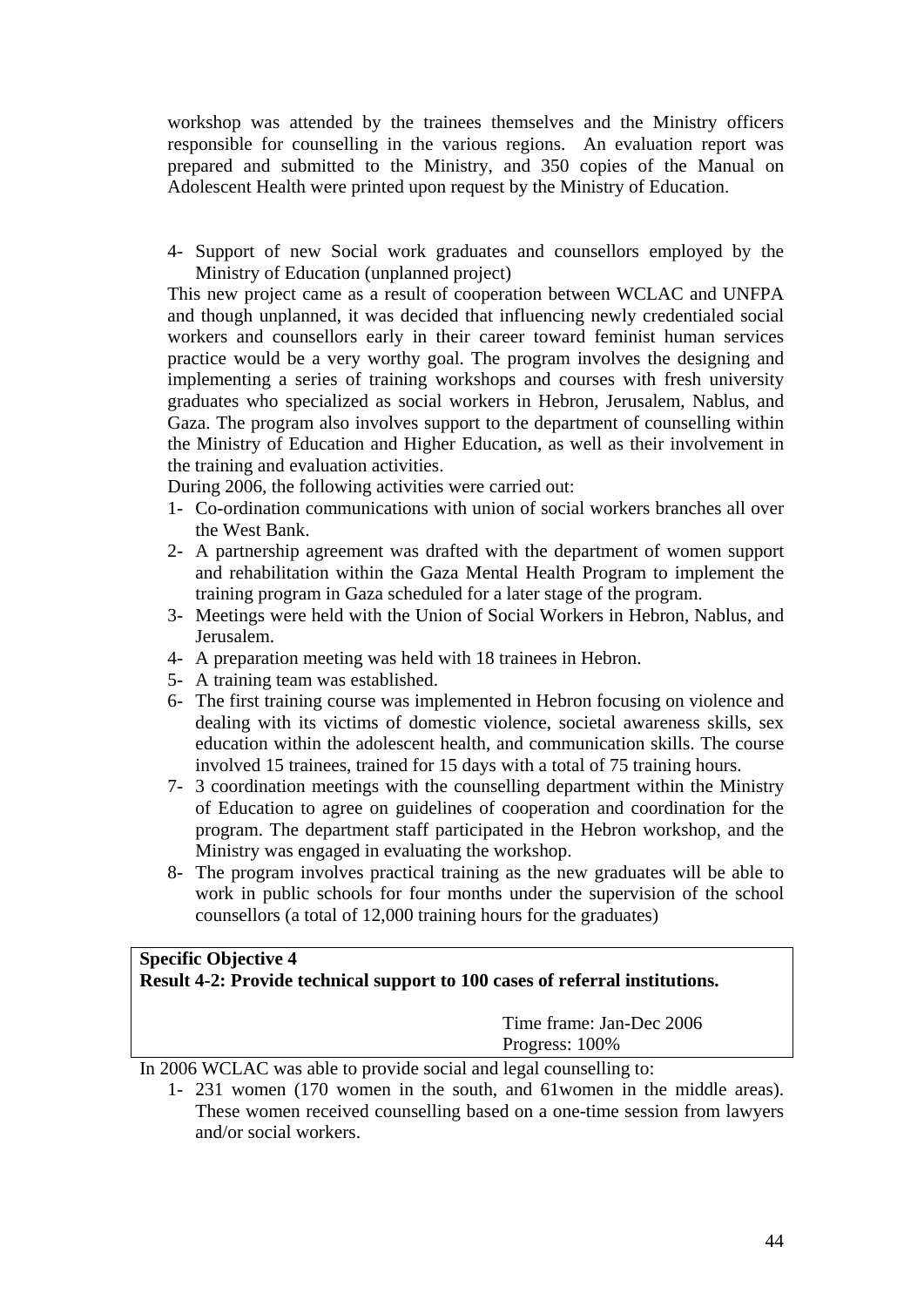2- 69 women who solicited the services of the Centre in the past who came back with new cases or for follow up on their old cases. (33 cases at the Hebron office, 36 cases in Ramallah and Jerusalem).

# **Specific Objective 5**

.

**Result 5-1:** Provide services for 200 women

 Time frame: Jan-Dec 2006 Progress: 100%

In 2006 WCLAC provided legal and social services to 272 women (all new cases) through individual counselling sessions or through courts.

- 2- 168 cases were closed by the end of 2006.
- 3- 315 cases were taken to court. Most cases were settled with sentences issued. Additionally, WCLAC was able to get all the social and legal information and documents needed to follow up on these cases.
- 4- Among the 272 cases there were 40 emergency cases with the following breakdown:
	- 1-18 cases of women running away from home.
	- 2- Five cases of women battered and subjected to harm by their own families.
	- 3- Three cases of suicide.
	- 4- Two cases of sexual assault within the family.
	- 5- One case of forceful entry into the house.
	- 6- Five cases of rape.
	- 7- Two cases of extra-marital sexual relations.
	- 8- Five cases of hymen tests.
	- 9- One case of attempted murder
- 5- Empowering battered women through group therapy and counselling:

WCLAC has planned to have two groups of battered women who receive therapy and counselling in the Southern areas of the West Bank. One such group was formed in the village of Al Khader with the group consisting of mothers at the Flowers of Hope school there. However, the formation of the second group, coordinated with a foster care center for girls, did not materialize as a result of the public strike within the Ministry of Social Affairs.

For the cases that were taken to courts, the technical assistance included preparing the case files, explanation of step-by-step procedures and regulations of filing claims, and in few cases legal representation of women before courts. This method was implemented as part of empowering women when they face possible relationships with court system. Additionally the Centre is working on a manual on alimony which comes in the framework of awareness raising materials and the technical assistance provided.

To systematize the tracking of cases and to gather important data concerning women and families served, WCLAC is designing a comprehensive questionnaire intended to gather data about demographics, nature of problems, service plan, implementation, and outcome, and follow-up. This system will be computerized and data available for various uses.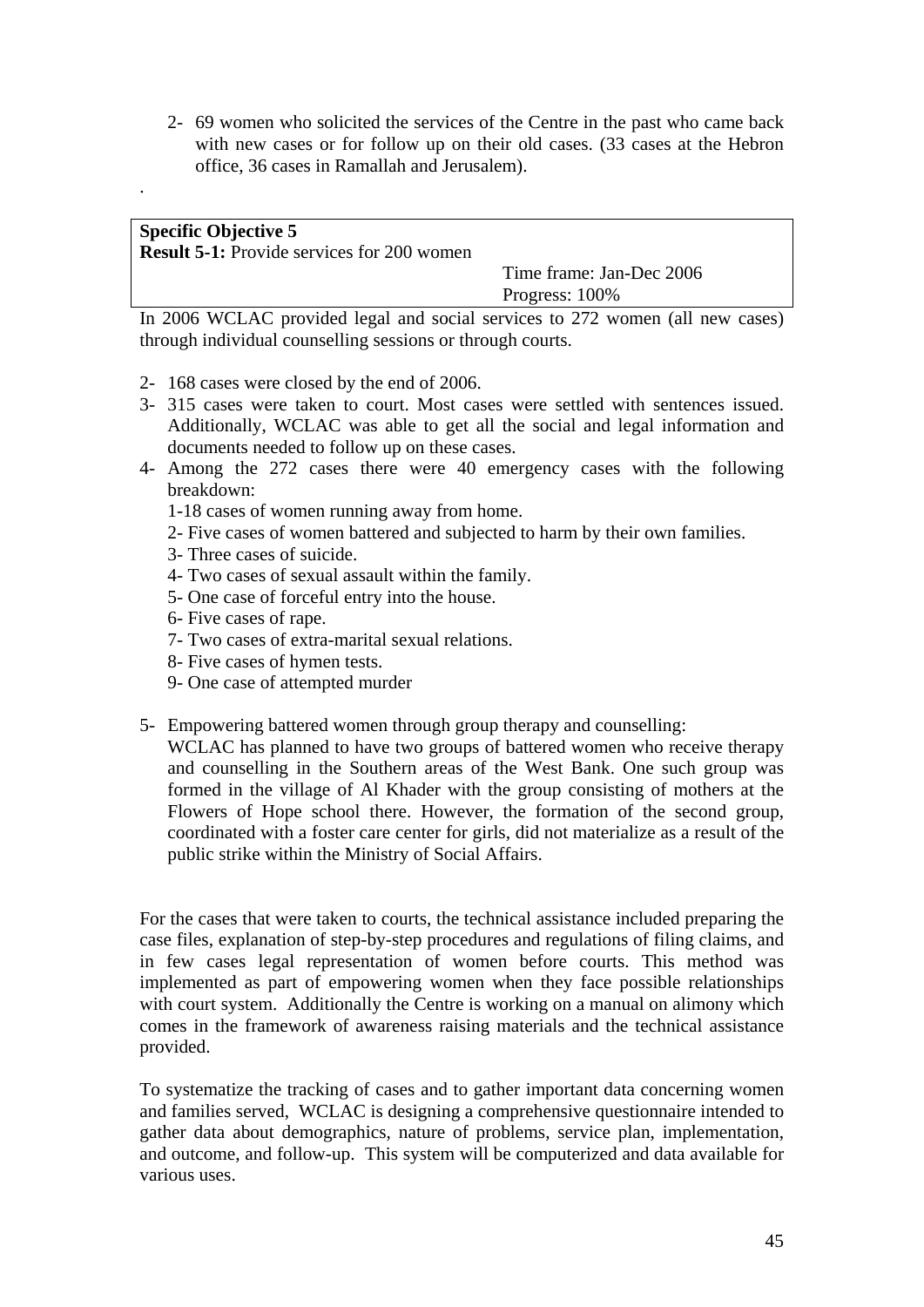From the observation of the cases, the Centre noticed a higher than usual number of emergency cases. The cases indicated the difficult conditions of women, particularly young women under the age of 18, who face increasing violence within their families, sexual assaults and harassment by relatives or neighbours or family friends. WCLAC was able to handle these difficult cases with high levels of professionalism and with the close cooperation and support of the official institutions, mainly the Ministry of Social Affairs in Ramallah, and the public prosecutors.

# **Fourth Strategic Objective: Expose, locally and internationally, the practices of the Israeli occupation violations against women's rights.**

# **Long-term expected results**

- a. UN international and national human rights and women's rights organizations have a reliable source of information on Palestinian women.
- b. International community is more aware of the social implications of the occupation on Palestinian women and intervene on their behalf.
- c. Dialogue on human rights principles and women's rights is stimulated within the Palestinian community.
- d. Networks with international and national organizations allow for sharing of information and experiences which help develop strategies for their work.

**Specific objectives 1:** To monitor and expose the Israeli violations against the International Humanitarian Law.

# **Specific Objective Result 1-1: Training of 6 women on documenting the violations.**

 Time frame: Nov-December 2006 Progress: 100%

An introductory training course on principles of the International Humanitarian Law and how it relates to women, as well as the history of the Palestinian society under the occupation was conducted with a team of 6 female field researchers.

Training activities on documenting the violations took place in the November with 16 field researchers. The 5-day training course focused on women under occupation and the international humanitarian law as well as techniques of documenting the violations.

# **Specific Objective 1 Result 1-2: Publish reports submitted to CEDAW.**

 Time frame: March 2006 Progress: 100%

WCLAC translated into Arabic all reports submitted to CEDAW Committee during the year 2005. The reports were proof read for accuracy, and 70 copies in English and Arabic were printed. Copies will be distributed to local NGOs, women's groups, government ministries, and other concerned parties.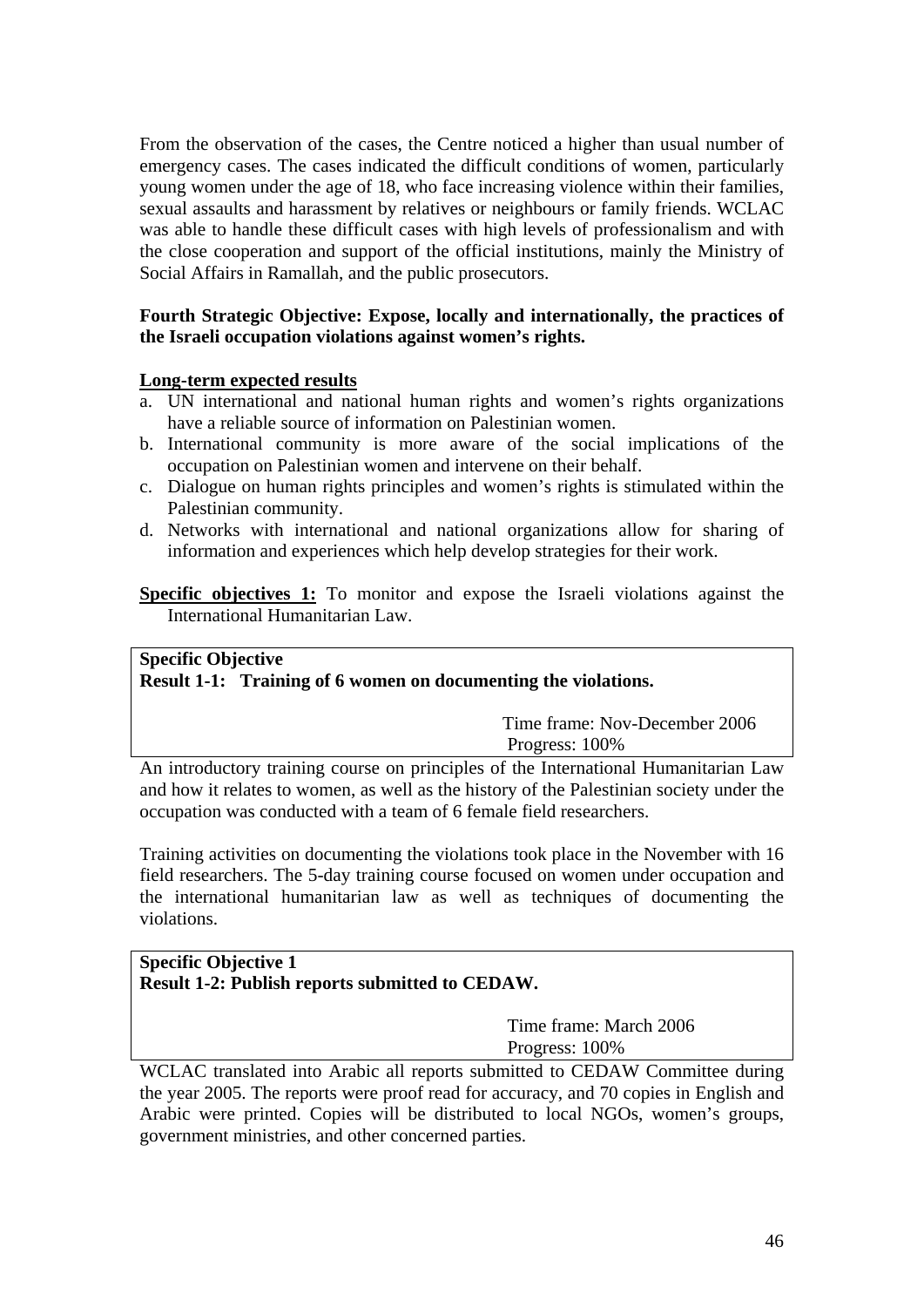# **Specific Objective 1 Result 1-3: Issue a report on Palestinian women's experience of suffering under occupation**

 Time frame: 2006 Progress: 80%

1- WCLAC worked on finalizing a study on the Palestinian women's experiences under occupation. Several drafts reviewed by WCLAC's Feminist Research Consultant then forwarded to an outside copy editor. Her comments and suggestions have been incorporated into the paper and this version will be sent to the research team leader for final approval before being sent to printer. This report will be published in both Arabic and English by the end of February 2007.

2- WCLAC is also working this year on preparing a comprehensive study on the impact of Israeli violations of the International Humanitarian Law on Palestinian women. The study is expected to be finalized in the first half of the year 2007. Activities during the first half of the year have included:

- a. Identification of field researchers' team.
- b. Meetings with the team to prepare a first draft of the research questionnaire.
- c. Internal meetings within the Centre to agree the final scope of the project.
- d. Meeting with the documentation officer at Al Haq organization to benefit from their experiences in the field of automated database for the documentation of violations.

# **Specific Objective 1 Result 1-4: Study "The Exclusion of Women from the Protection of IHL: Experiences from the Arab World"**

 Time frame: January-June Progress: 90%

The work continued on finalizing the concept paper initiated in 2005. Several meetings were held with the legal researcher to provide her with the information needed, addressing questions, providing legal studies, the Criminal legal texts relevant to the study, review and study of the Personal Status Laws, Criminal Laws, Citizenship Laws, and the Constitutions of Egypt, Jordan, and Lebanon for any changes or amendments.

The study was finalized and comments received by all relevant staff within the Centre. They are currently being incorporated into the final draft.

Some of the obstacles that WCLAC faced in preparing this study are summarized as follows:

- 4- The original concept paper had old information needing updating.
- 5- Lack of internet resources with information regarding critical specific aspects of the study.
- 6- The general context at the time of the initial drafting of the concept paper does not meet the current needs and objectives of the study.
- 2- Analytical Paper "Protection of Women's Health Rights under IHL":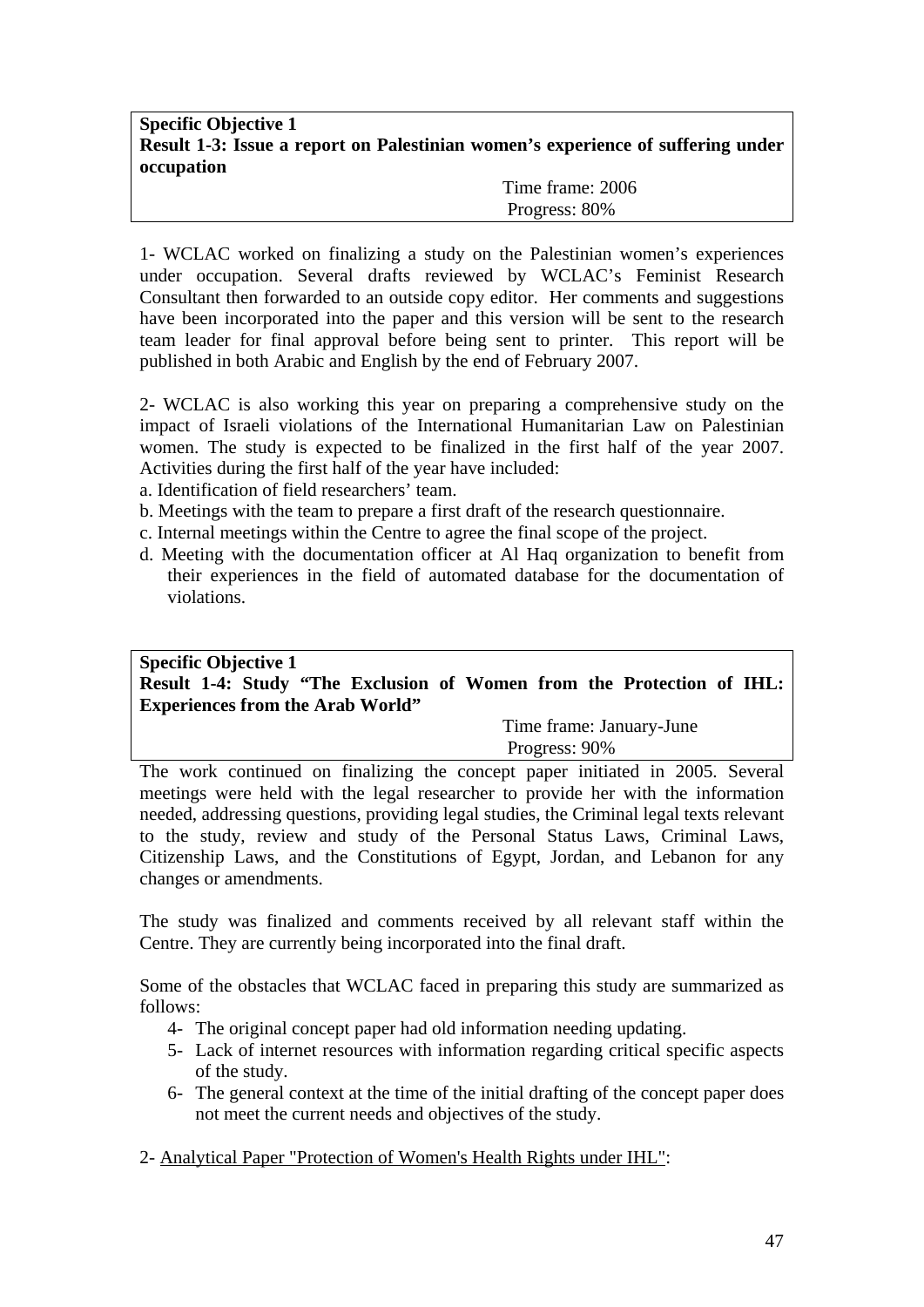The first complete draft of the paper is done. The final version is currently being written incorporating the suggestions and edited for publication in 2007.

# **Specific Objective 1 Result 1-5: Attend one international conference on issues related to women's human rights and the international human rights laws.**

 Time frame: April – June 2006 Progress: 100%

In April, the General Director of the Centre attended the launching of the International Women's Commission in the US. The Director attended a meeting with the US Secretary of State Condoleezza Rice, Congress Members, and media people.

In May, two WCLAC staff members attended a 4-day international conference at the University of California, Riverside, organized by the International Solidarity Working Group. WCLAC presented a paper on the impacts of the Isolation Wall on Palestinian women.

In June, one staff member attended an international conference in Morocco, titled "Equality without Reservations" on CEDAW and the Optional Protocol.

# **Fifth Strategic Objective: Develop WCLAC's own capacity, performance, and sustainability.**

# **Long-term expected results:**

- b. WCLAC's operations are more efficient and effective.
- c. Staff are more involved in the planning process and directing the future activities of WCLAC, thus leading to less turn over and greater employee satisfaction.
- d. Donors receive standardized reports which allow for better communication and understanding between WCLAC and donors

# **Specific objectives:**

- d. Develop planning, evaluation, and monitoring system.
- e. Build capacity of WCLAC staff.
- f. Develop partnership relations with donor organizations.

# **Specific Objective 1**

**Result 1-1: Revise and further develop and refine strategic plan, annual activity plan, budgets, and annual reports.** 

> Time frame: February -December 2006 Progress: 40%

During the first half of the year, WCLAC revised and refined the annual activity plans. This was done through various internal workshops with participation of all WCLAC staff.

The annual narrative and financial reports of 2005 were prepared and submitted on time.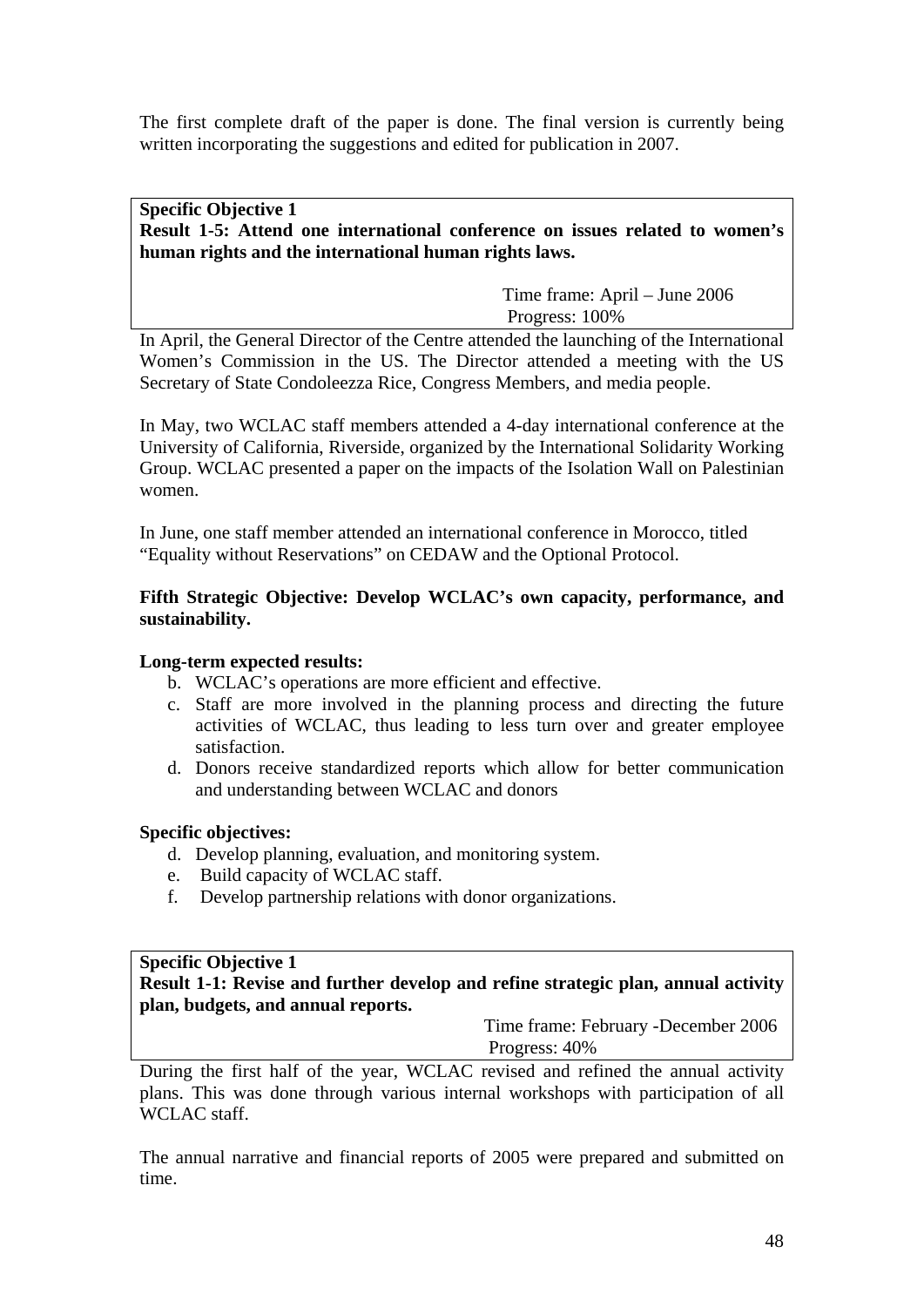Further revision and refinement of strategic plans and mid-year budget review took place in the second half of the year.

| <b>Specific Objective 1</b>                                  |  |
|--------------------------------------------------------------|--|
|                                                              |  |
|                                                              |  |
| <b>Result 1-2: Prepare monitoring and evaluation matrix.</b> |  |
|                                                              |  |
|                                                              |  |

 Time frame: April – June 2006 Progress: 100%

The monitoring and evaluation matrix has been revised and was implemented.

# **Specific Objective 1 Result 1-3: Prepare 3 operations guidelines and manuals.**

 Time frame: June- November 2006 Progress: 60%

Activities under this result included:

- 1- A comprehensive revision of job descriptions within the Centre, clarifying the responsibilities and roles of staff and operational units of the Centre. All job descriptions where formulated through active participation of all staff regarding their respective jobs.
- 2- Finalized staff performance evaluation tool and procedure.
- 3- Work started on revising the employees' manual.
- 4- Internal workshops and finalization of WCLAC code of ethics.
- 5- Internal workshop on indicators.

The complete revision of the Employee Manual was not completed by the end of the year due to heavy workload and the internal strategic planning workshops and procedures.

# **Activities scheduled but postponed until 2007:**

- 1- Internal workshops to develop WCLAC's system of incentives
- 2- Revision and further development of the administrative and financial system were completed by the Administrative staff and to be approved by Centre Board of Trustees in March 2007.

3- WCLAC rules and regulations: WCLAC staff lawyers and the legal consultant worked on the amendments to be approved by WCLAC and BOT in April 2007

# **Specific Objective 2**

# **Result 2-1: Conduct training needs assessment.**

According to the strategic plan, none was planned for the year 2006.

| <b>Specific Objective 2</b>                                  |  |
|--------------------------------------------------------------|--|
| Result 2-2: Train staff in organizational and practice area. |  |

 Time frame: January-November 2006 Progress: 80%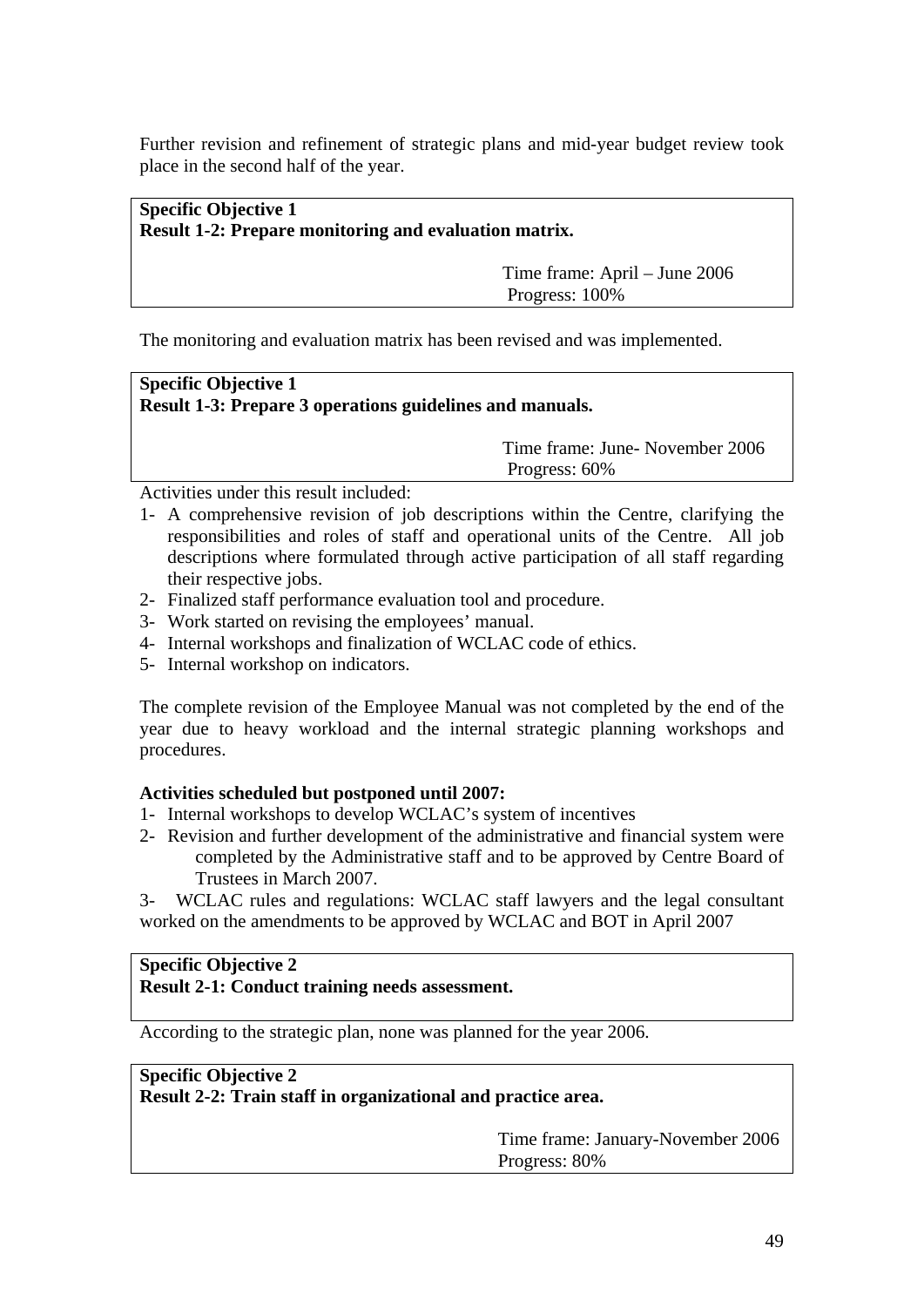During the first half of the year, WCLAC staff were able to participate in the following international and local workshops and training events:

# **International Workshops and Trainings**

#### **United States**

1. February: the General Director presented a paper on "Legal Status of Palestinian Women" at the University of Virginia Law School.

2. May: the General Director presented a lecture on "Palestinian Women under Occupation" at the Wellfleet Public Library, near Boston, Massachusetts.

# **Jordan**

1. February: one staff member attended the launching of "Karameh" programme if the international "V-Day" organization.

2. August: The general director attended MIFTAH general assembly in Amman

3. September: One staff member attended a training course on ' The Principles of Protection TOT) in Amman. The training course organized by UNICEF and the Ministry of Social Affairs.

# **Egypt**

1. May: Meeting with the Network of Women under Moslem rules and the Centre of Egyptian Women's Issues to discuss and identify priority issues for women in the Arab region, and to explore means of joint efforts and networking around these issues through the Network.

2. June: Deputy Director participated in "Joint Women Seminar: challenges and the way forward". A workshop organized by Dan Church Aid.

3. November: One staff member attended a workshop on the experiences of different countries in the field of reproductive health and presented the Centre's experience in this area. The workshop was conducted by the Social Research Center of AUC in Cairo, Egypt.

4. November: One staff member attended and presented a paper for the workshop on "The image of the Arab women in the media" organized by Act Media Institution in Cairo, Egypt. The paper presented focused on WCLAC experience in establishing the Media Forum.

# **Tunisia**

October: One staff member participated in a workshop on CEDAW organized by **UNFPA** 

# **Greece**

July: the General Director attended the International Women's Commission for a Just and Sustainable Peace in Israel and Palestinian, under the chairpersonship of Noeleen Heyzer, Executive Director of UNIFEM, to develop political strategy and programme of the commission.

# **Sweden**

November: The General Director participated in a study visit to Stockholm, Sweden that included visiting organizations of civil society, women's organizations, members of Parliament and a meeting with the Swedish Minister of Cooperation**.**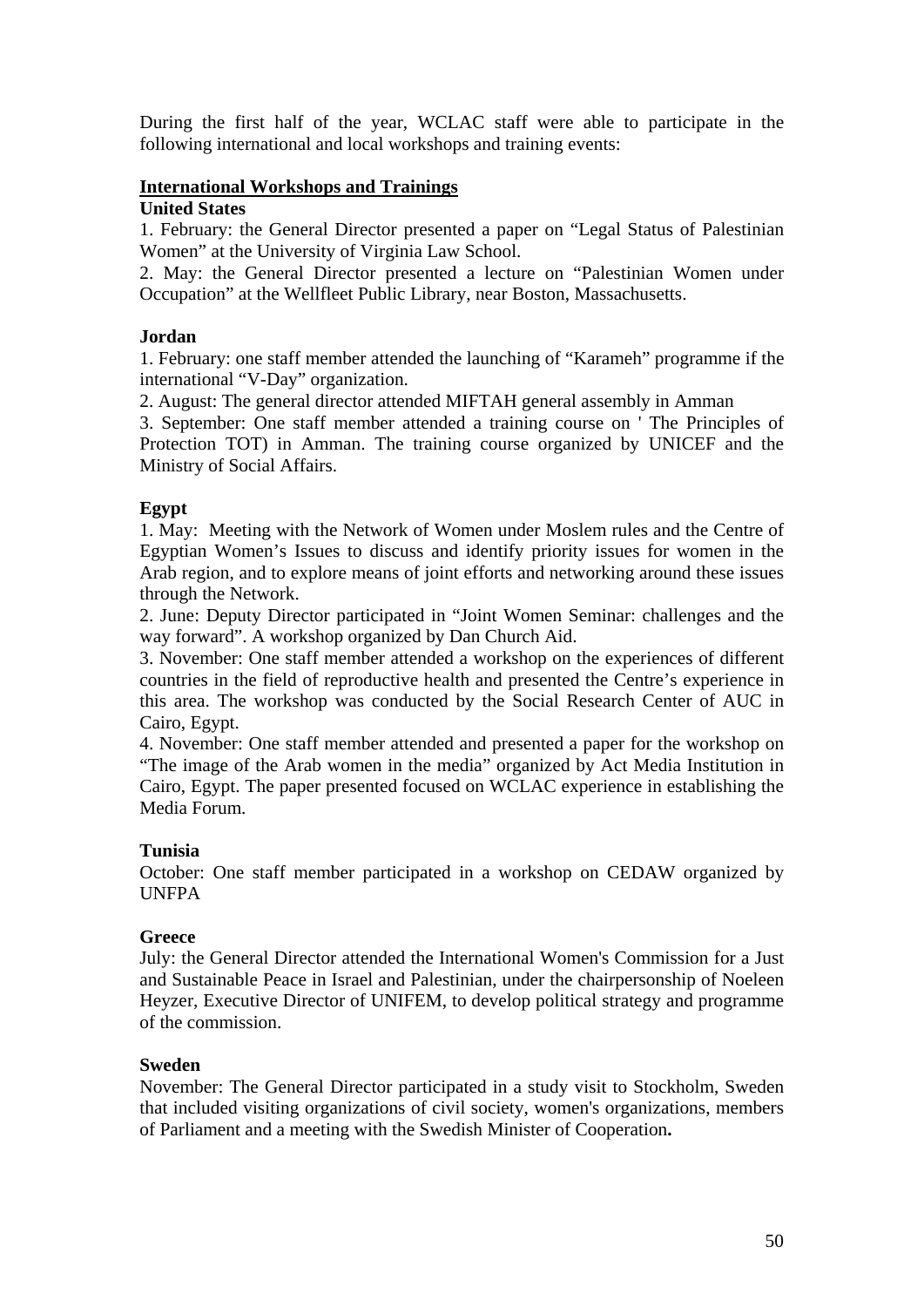# **Italy**

1. September: Three staff member participated in a training course in Rome on "Training to Manage and Run Safe Homes" organised by Differeza Donna .

2. December: The General Director went to Rome to participate in a meeting "Women's Networking, Across Borders Cooperation, Diaspora and Migrations between Italy and the Middle East" organized by UNDP/UNOPS and CIRPS Sped-La Sapienza University

# **Local workshops and trainings:**

On-going: 12 monthly meetings were held with the Centre's Feminist Research Consultant on feminist concepts and code of ethics according to WCLAC's mission and vision.

Training workshops for WCLAC staff providing legal and counselling services to women:

- 1- On-going supervisory sessions with a specialist at the rate of 9 hours per month.
- 2- A workshop on proposal writing
- 3- A workshop on documentation.
- 4- An evaluation workshop of staff performance and the overall provision of services.

1. January: 3 staff members attended a workshop to develop a document targeting candidates in the legislative elections with specific demands from women organizations.

2. February: Two staff members participated in the workshop organized by Al Haq for deliberations about work mechanisms with the new Legislative Council.

3. February: one staff member participated in a one-day workshop at Inaash Al Usra society in Ramallah on the pre-marriage medical examinations.

4. March: the general director presented a lecture on "Palestinian Women under Occupation" at Ne'mat organization in Tel-Aviv.

5. March: two staff members attended a workshop on Juvenile Law organized by Diwan Al Fatwa Wa Tashree in Ramallah.

6. March: one staff member attended a two-day training course on legislations within the Palestinian Legislative Council with PNGO. .

7. June: One staff member attended a three-day training course with the Bar Association in Ramallah on documentation of human rights violations.

8. July: One staff member attended a workshop on the draft law for prohibition of torture.

9. September:

- Two staff members attended a workshop on advocacy.

- The General Director, The Deputy Director and the Feminist Research Consultant participated with Mu'assasat in a seminar: "Issues and Challenges Facing the Palestinian Human Rights and Good Governance Sector"

10. October: One staff member attended a workshop on the publication of the Palestinian Oral History Book on the political activism of Palestinian Women.

11. November: One staff member attended a three-day training course on "The Role of the Civil Society in Monitoring the Law enforcement" in Ramallah at Birzeit University.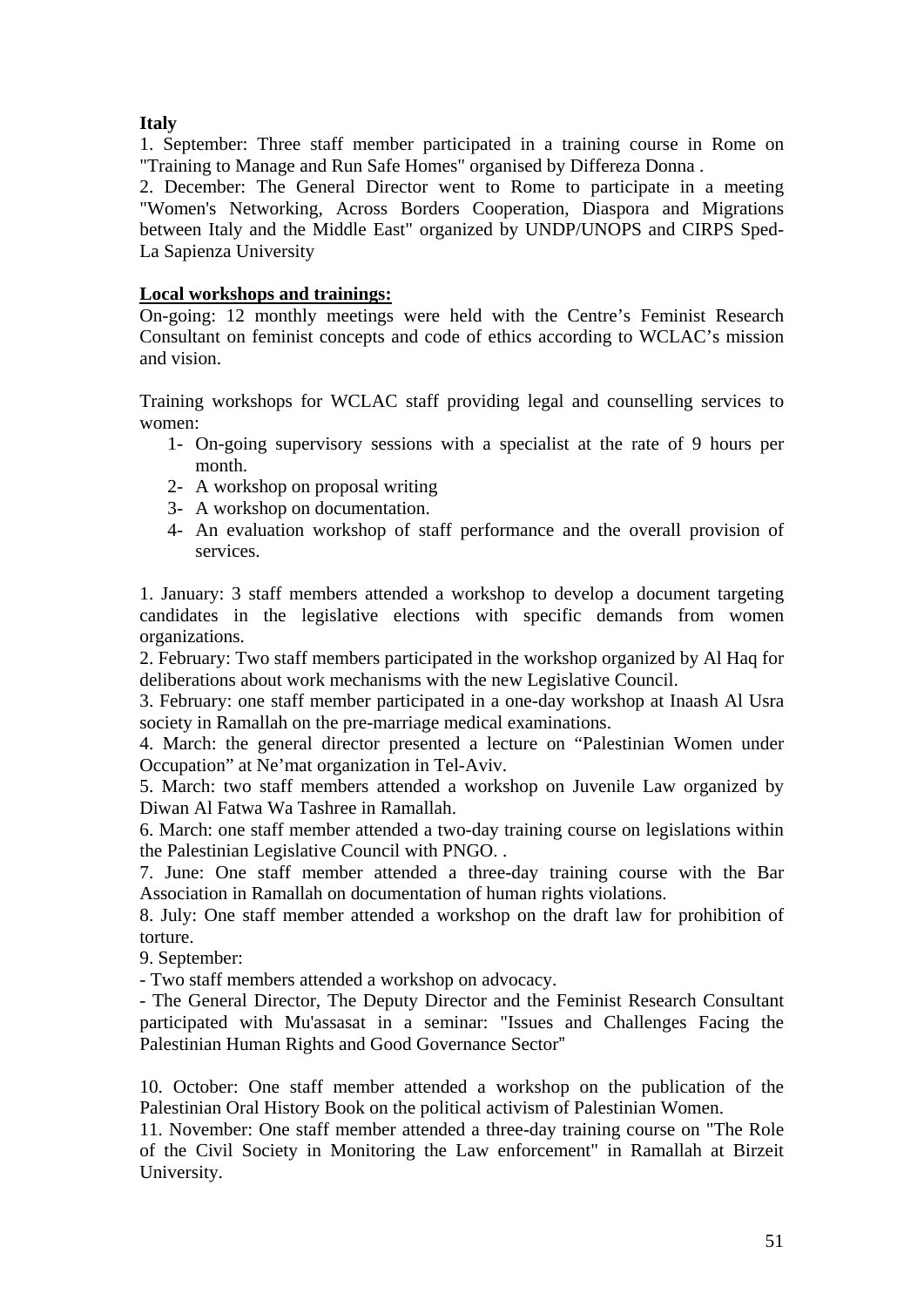12. November: One staff member participated in a meeting with Sweden parliamentarian at Al Haq Human right Organization.

13. December: One staff member participated and presented a paper for the conference on domestic violence organized by the Childhood Programme Institution in Ramallah.

WCLAC's librarian attended 3 specialized workshops in the field of Library Science:

- a. A course on developing libraries' assets and information centres.
- b. Descriptive classification of documents.
- c. Various types of classification and indexing.
- d. Types of books' lending and library users services.

# **Specific Objective 2 Result 2-3: Develop electronic client database**

 Time frame: 2006 Progress: 28%

The electronic client database was supposed to be implemented in April 2006. However, WCLAC decided to suspend this project pending the creation and implementation of a unified integrated information system for the Centre as a whole, with the database as an integral part of it.

# **Specific Objective 2 Result 2-3: Develop WCLAC's Library assets.**

 Time frame: January-November 2006 Progress: 100%

Work continued on developing WCLAC's library through classification and indexing of available books, initial compilation of audio materials and classification in an easy access style, compilation of all Centre's publications and work papers in the library as the central location for classification and indexing.

WCLAC also looked into the development of a database that will constitute a reliable source of information in preparing international reports, particularly relating to the CEDAW. Toward that goal, the Centre contacted research and documentation institutions to coordinate reciprocal acquisition of studies for the years 2004 through 2006 and the publications were compiled, classified, and coded by the Centre's librarian. A field researcher was contracted to document femicide cases during the years 2005 and 2006. Basic criteria for documenting these cases were developed and 13 study cases were documented in detail.

# **Specific Objective 3 Result 3-1: Evaluate WCLAC programs and partnership agreements.**

 Time frame: November 2006 Progress: 70%

This result was set in motion at the end of September with a 3-day retreat of unit heads in Jericho. The meetings evaluated WCLAC five-year strategic plan, its different programs, activities and types of interventions. This process continued over the last three months of the year and resulted in a revision of the Strategic plan, a